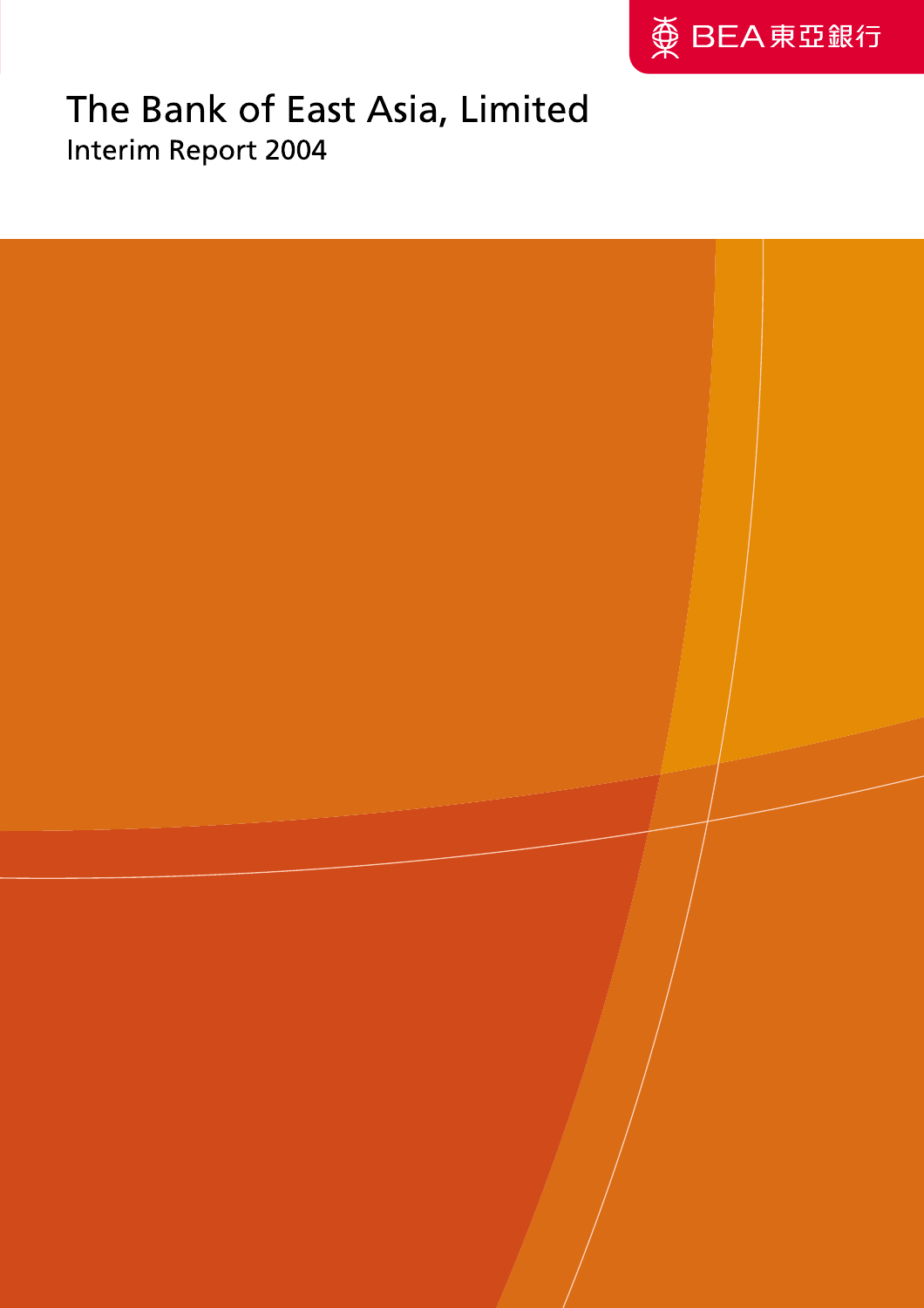# **The Bank of East Asia, Limited**

*(Incorporated in Hong Kong with limited liability in 1918)* (Stock Code: 23)

## **INTERIM REPORT 2004**

## **INTERIM RESULTS**

The Directors of The Bank of East Asia, Limited ("BEA") are pleased to announce the unaudited results<sup>1</sup> of the Bank and its subsidiaries (the "Group") for the six months ended 30th June, 2004. This interim financial report, which has been reviewed by the Bank's Audit Committee, is prepared on a basis consistent with the accounting policies and methods adopted in the 2003 annual accounts.

## **A. Consolidated Profit and Loss Account**

|                                                                                                                                                                                                                                            | 6 months ended<br>30/6/2004                              | 6 months ended<br>30/6/2003<br>Restated                 | 6 months ended<br>31/12/2003                             |
|--------------------------------------------------------------------------------------------------------------------------------------------------------------------------------------------------------------------------------------------|----------------------------------------------------------|---------------------------------------------------------|----------------------------------------------------------|
|                                                                                                                                                                                                                                            | HK\$'000                                                 | HK\$'000                                                | HK\$'000                                                 |
| Interest income<br>Interest expense                                                                                                                                                                                                        | 2,708,187<br>(905, 425)                                  | 2,946,979<br>(1, 169, 966)                              | 2,816,750<br>(997, 683)                                  |
| Net interest income<br>Fees and commission income<br>Fees and commission expense<br>Net trading profits<br>Other operating income                                                                                                          | 1,802,762<br>775,259<br>(193, 763)<br>102,784<br>136,658 | 1,777,013<br>580,473<br>(87, 952)<br>232,472<br>140,559 | 1,819,067<br>685,821<br>(122, 866)<br>240,607<br>131,053 |
| Operating income<br>Operating expenses                                                                                                                                                                                                     | 2,623,700<br>(1, 299, 987)                               | 2,642,565<br>(1, 241, 118)                              | 2,753,682<br>(1, 284, 422)                               |
| Operating profit before provisions<br>Charge for bad and doubtful debts                                                                                                                                                                    | 1,323,713<br>(143,096)                                   | 1,401,447<br>(291, 211)                                 | 1,469,260<br>(207, 459)                                  |
| Operating profit after provisions<br>Net profit/(loss) on disposal of fixed assets<br>Revaluation (deficit)/surplus on investment properties<br>Impairment loss on bank premises<br>Net profit/(loss) on disposal of held-to-maturity debt | 1,180,617<br>6,575                                       | 1,110,236<br>(6, 287)<br>(19, 515)<br>(80, 041)         | 1,261,801<br>(4,908)<br>32,331<br>(33, 741)              |
| securities, investment securities and associates<br>(Provision)/write back on held-to-maturity debt<br>securities, investment securities and associates<br>Share of profits less losses of associates                                      | 46<br>(12, 438)<br>8,172                                 | 2,098<br>22,695                                         | (14, 040)<br>13,776<br>89,903                            |
| Profit for the period before taxation<br>Income tax                                                                                                                                                                                        | 1,182,972                                                | 1,029,186                                               | 1,345,122                                                |
| Current tax <sup>2</sup><br>- Hong Kong<br>— Overseas<br>Deferred tax<br>Associates                                                                                                                                                        | (166, 567)<br>(27, 380)<br>12,026<br>11,160              | (165, 722)<br>(18, 532)<br>(40, 571)<br>(167)           | 102,686<br>(28, 943)<br>(261, 116)<br>(21, 036)          |
| Profit for the period after taxation<br>Minority interests                                                                                                                                                                                 | 1,012,211<br>(11, 880)                                   | 804,194<br>(11, 692)                                    | 1,136,713<br>(7, 501)                                    |
| Profit attributable to shareholders                                                                                                                                                                                                        | 1,000,331                                                | 792,502                                                 | 1,129,212                                                |
| Profit for the Bank                                                                                                                                                                                                                        | 847,331                                                  | 772,964                                                 | 977,042                                                  |
| Proposed dividends                                                                                                                                                                                                                         | 414,252                                                  | 333,930                                                 | 909,821                                                  |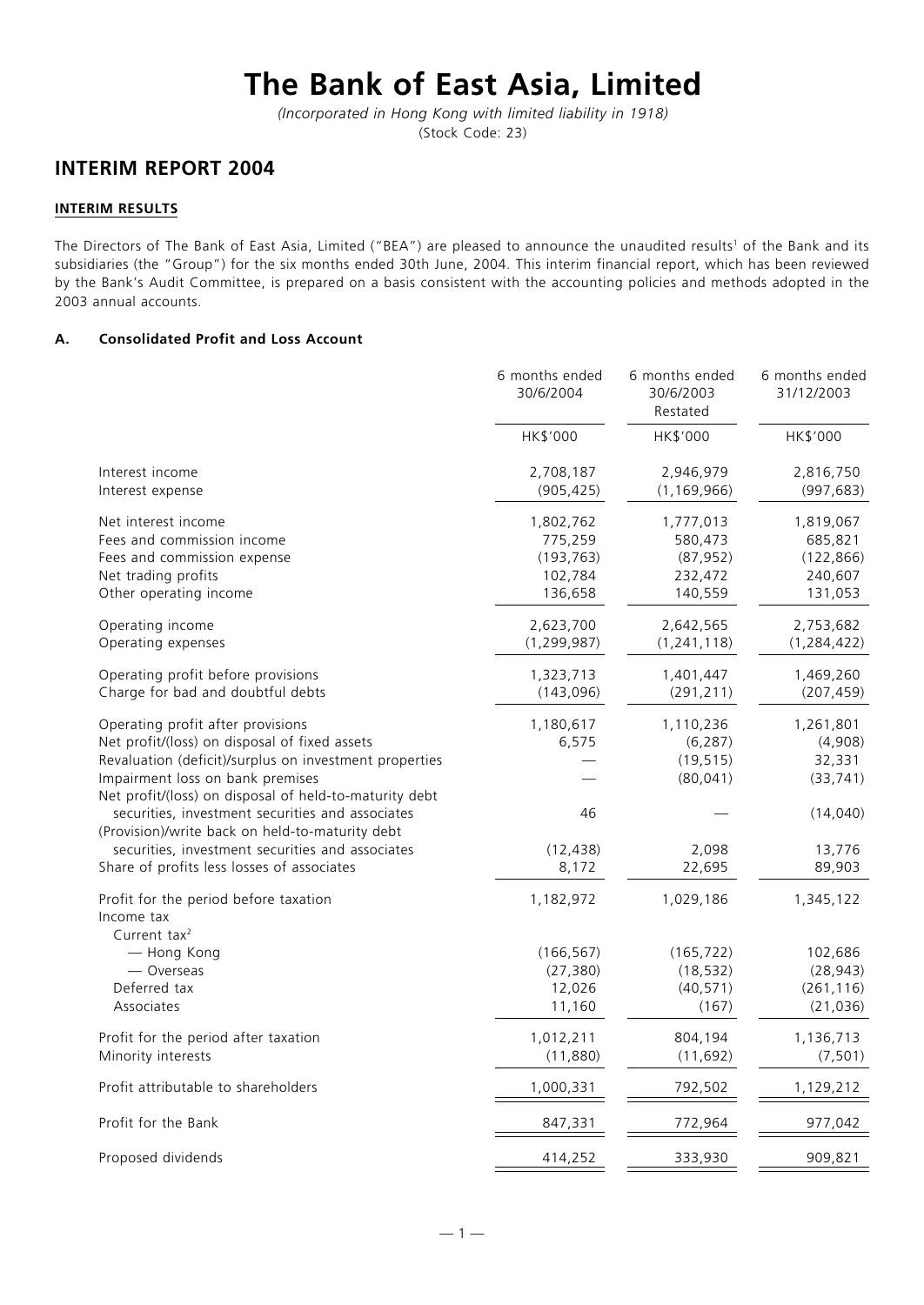|                                   | 6 months ended<br>30/6/2004 | 6 months ended<br>30/6/2003 | 6 months ended<br>31/12/2003 |
|-----------------------------------|-----------------------------|-----------------------------|------------------------------|
|                                   | HK\$                        | HK\$                        | HK\$                         |
| Per share                         |                             |                             |                              |
| — Basic earnings <sup>3</sup>     | 0.68                        | 0.55                        | 0.77                         |
| $-$ Diluted earnings <sup>3</sup> | 0.68                        | 0.55                        | 0.77                         |
| $-$ Cash earnings <sup>3</sup>    | 0.73                        | 0.59                        | 0.82                         |
| — Dividends                       | 0.28                        | 0.23                        | 0.62                         |

## **B. Consolidated Balance Sheet**

|                                                                 | 30/6/2004              | 30/6/2003               | 31/12/2003              |
|-----------------------------------------------------------------|------------------------|-------------------------|-------------------------|
|                                                                 | HK\$'000               | HK\$'000                | HK\$'000                |
| ASSETS                                                          |                        |                         |                         |
| Cash and short-term funds                                       | 36,749,106             | 36,616,791              | 36,033,510              |
| Placements with banks and other financial institutions          |                        |                         |                         |
| maturing between one and twelve months                          | 12,198,154             | 17,779,931              | 21,075,521              |
| Trade bills less provisions                                     | 751,361                | 677,583                 | 623,273                 |
| Certificates of deposit held<br>Other investments in securities | 2,410,042<br>9,277,648 | 3,036,466<br>11,338,395 | 3,016,556<br>10,151,335 |
| Advances and other accounts less provisions                     | 110,089,402            | 108,173,680             | 108,379,794             |
| Held-to-maturity debt securities                                | 15,360,498             | 4,054,475               | 11,709,225              |
| Investment securities                                           | 242,858                | 291,229                 | 243,097                 |
| Investments in associates                                       | 692,086                | 661,516                 | 736,484                 |
| Goodwill                                                        | 2,298,113              | 2,347,937               | 2,343,408               |
| Deferred tax assets                                             | 73,173                 | 67,809                  | 79,217                  |
| Fixed assets                                                    | 4,088,672              | 4,277,260               | 4,084,698               |
| <b>Total Assets</b>                                             | 194,231,113            | 189,323,072             | 198,476,118             |
| <b>LIABILITIES</b>                                              |                        |                         |                         |
| Deposits and balances of banks                                  |                        |                         |                         |
| and other financial institutions                                | 7,621,135              | 7,192,423               | 7,516,565               |
| Deposits from customers                                         | 153,727,601            | 147, 145, 610           | 155,420,612             |
| - Demand deposits and current accounts                          | 10,905,376             | 8,258,225               | 9,612,966               |
| - Saving deposits                                               | 44,535,957             | 31,808,299              | 37,553,395              |
| - Time, call and notice deposits                                | 98,286,268             | 107,079,086             | 108,254,251             |
| Certificates of deposit issued                                  | 2,350,228              | 6,411,922               | 5,527,339               |
| Convertible bonds issued                                        |                        | 119,621                 |                         |
| Current taxation                                                | 312,748                | 279,994                 | 144,644                 |
| Other accounts and provisions                                   | 4,894,307              | 4,210,852               | 4,616,361               |
| Deferred tax liabilities                                        | 599,239                | 590,729                 | 863,928                 |
| <b>Total Liabilities</b>                                        | 169,505,258            | 165,951,151             | 174,089,449             |
| <b>CAPITAL RESOURCES</b>                                        |                        |                         |                         |
| Loan capital                                                    | 4,282,700              | 4,277,803               | 4,260,751               |
| Share capital                                                   | 3,698,675              | 3,629,676               | 3,668,634               |
| Reserves                                                        | 16,710,274             | 15,541,201              | 16,432,866              |
|                                                                 |                        |                         |                         |
| Shareholders' Funds                                             | 20,408,949             | 19,170,877              | 20,101,500              |
| Minority interests                                              | 34,206                 | (76, 759)               | 24,418                  |
| <b>Total Capital Resources</b>                                  | 24,725,855             | 23,371,921              | 24,386,669              |
| Total Capital Resources and Liabilities                         | 194,231,113            | 189,323,072             | 198,476,118             |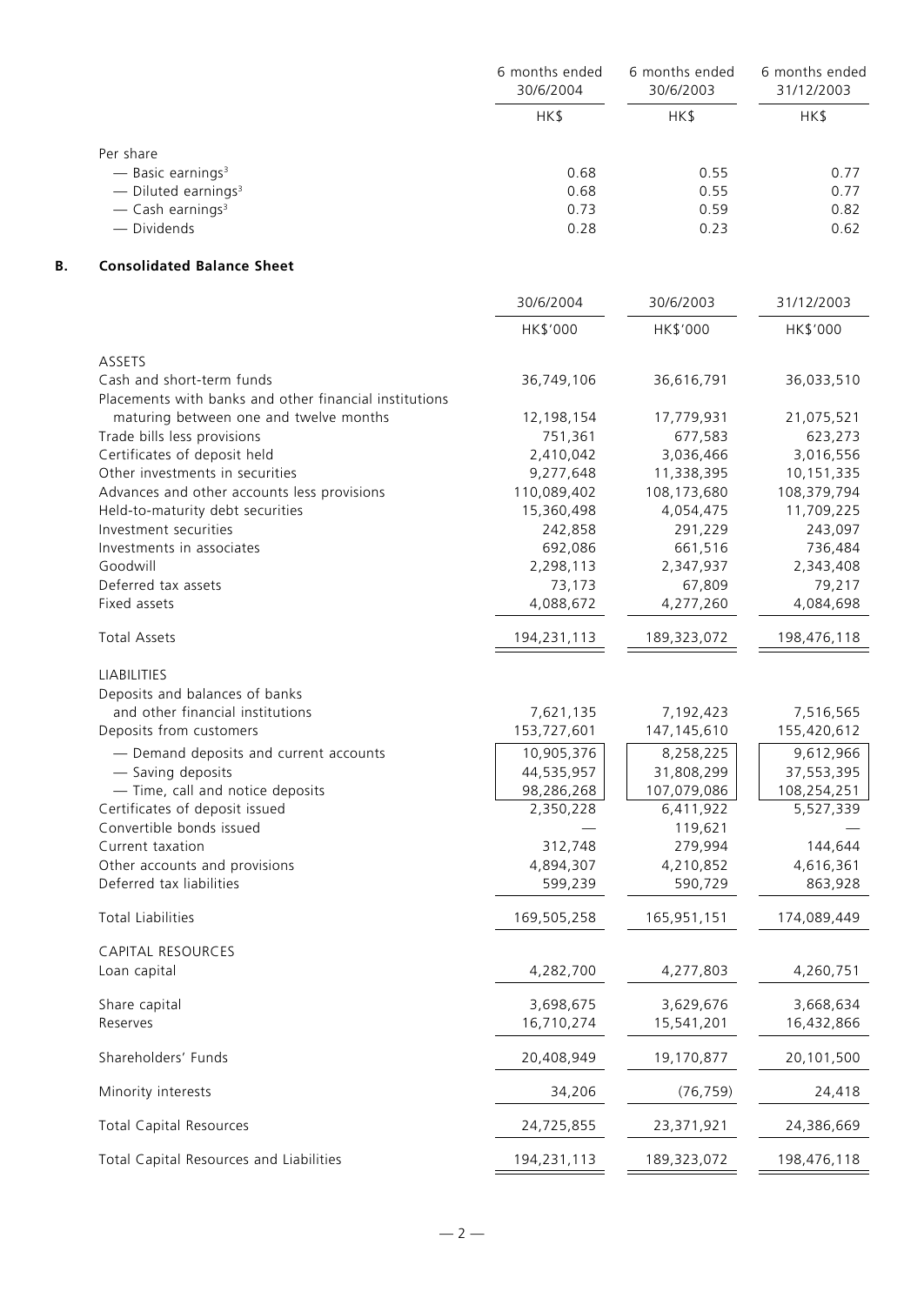## **C. Consolidated Summary Statement of Changes in Equity**

|                                                                            | 6 months ended<br>30/6/2004 | 6 months ended<br>30/6/2003 |
|----------------------------------------------------------------------------|-----------------------------|-----------------------------|
|                                                                            | HK\$'000                    | HK\$'000                    |
| Balance as at 1st January                                                  | 20,101,500                  | 18,786,519                  |
| Release/(recognition) of net deferred tax liabilities in                   |                             |                             |
| revaluation reserve on bank premises                                       | 2,497                       | (15, 575)                   |
| Exchange and other adjustments                                             | (17, 833)                   | 36,878                      |
| Net (loss)/profit not recognised in the profit and loss account            | (15, 336)                   | 21,303                      |
| Net profit for the period                                                  | 1,000,331                   | 792,502                     |
| Dividends paid during the period                                           | (910, 707)                  | (506, 232)                  |
| Movements in shareholders' funds arising from capital                      |                             |                             |
| transactions with shareholders:                                            |                             |                             |
| Shares issued under Staff Share Option Schemes                             | 82,108                      | 13,030                      |
| Shares issued in lieu of dividends                                         | 151,122                     | 63,755                      |
| Capital fee                                                                | (69)                        |                             |
|                                                                            | 233,161                     | 76,785                      |
| Balance as at 30th June                                                    | 20,408,949                  | 19,170,877                  |
| D.<br><b>Consolidated Cash Flow Statement</b>                              |                             |                             |
|                                                                            |                             |                             |
|                                                                            | 6 months ended<br>30/6/2004 | 6 months ended<br>30/6/2003 |
|                                                                            | HK\$'000                    | HK\$'000                    |
| OPERATING ACTIVITIES                                                       |                             |                             |
| Profit for the period before taxation                                      | 1,182,972                   | 1,029,186                   |
| Adjustments for non-cash items:                                            |                             |                             |
| Charge for bad and doubtful debts                                          | 143,096                     | 291,211                     |
| Provision/(write-back) on held-to-maturity debt securities,                |                             |                             |
| investment securities and associates                                       | 12,438                      | (2,098)                     |
| Share of profits less losses of associates                                 | (8, 172)                    | (22, 695)                   |
| Net profit on disposal of held-to-maturity debt securities,                |                             |                             |
| investment securities and associates                                       | (46)                        |                             |
| Net (profit)/loss on disposal of fixed assets                              | (6, 575)                    | 6,287                       |
| Interest expense on loan capital, certificates of deposit and bonds issued | 110,421                     | 244,543                     |
| Depreciation on fixed assets                                               | 122,483                     | 112,307                     |
| Amortisation of goodwill                                                   | 70,478                      | 68,335                      |
| Impairment loss on bank premises                                           |                             | 80,041                      |
| Dividend income from equity securities                                     | (25, 858)                   | (17,009)                    |
| Amortisation of premium/discount on certificates of deposit and            |                             |                             |
| loan capital issued<br>Revaluation deficit on investment properties        | 15,752                      | 41,940<br>19,515            |
|                                                                            |                             |                             |
| OPERATING PROFIT BEFORE CHANGES IN WORKING CAPITAL                         | 1,616,989                   | 1,851,563                   |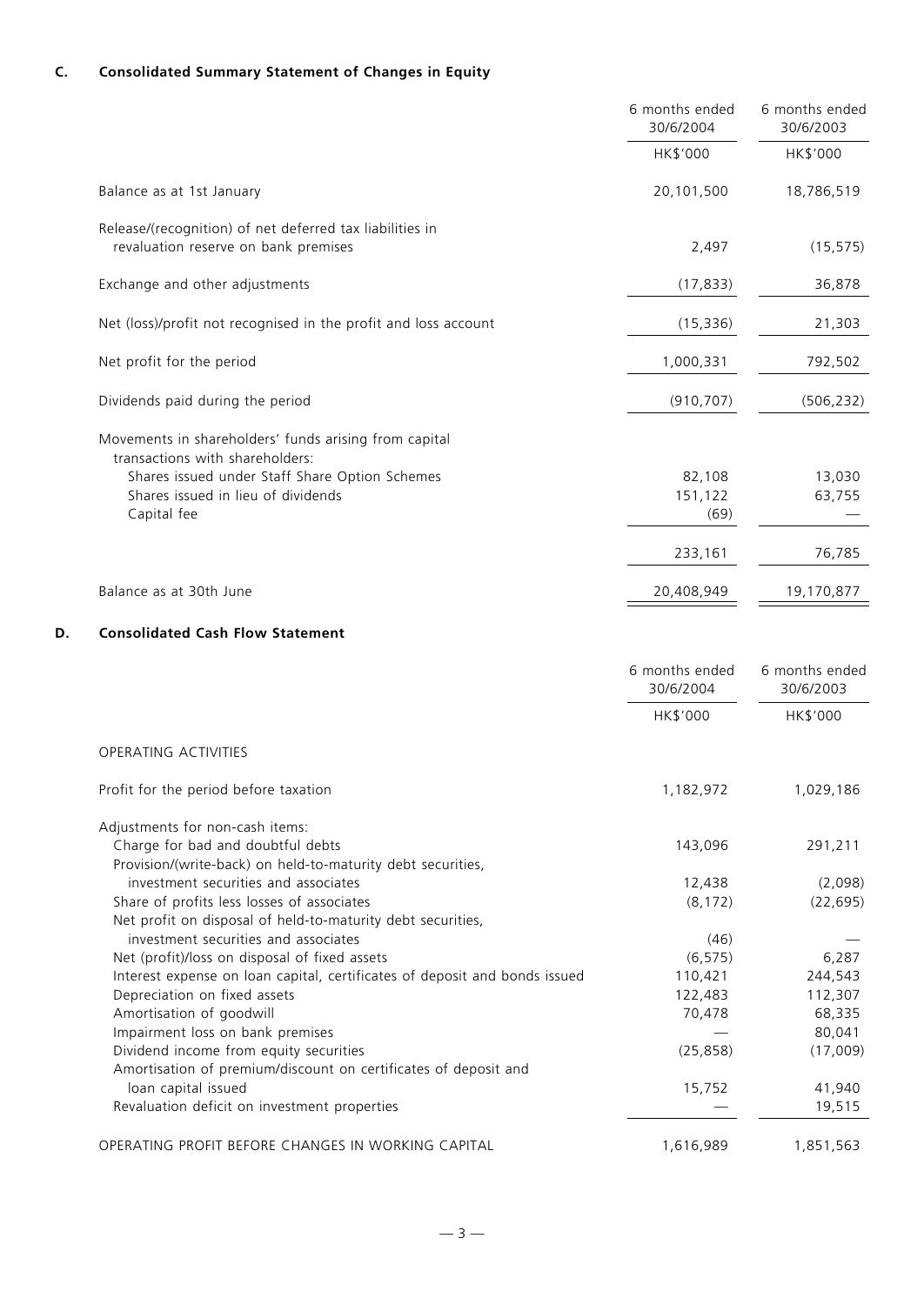|                                                                                                            | 6 months ended<br>30/6/2004 | 6 months ended<br>30/6/2003 |
|------------------------------------------------------------------------------------------------------------|-----------------------------|-----------------------------|
|                                                                                                            | HK\$'000                    | HK\$'000                    |
| (Increase)/decrease in operating assets:                                                                   |                             |                             |
| Placements with banks and other financial institutions with original                                       |                             |                             |
| maturity beyond three months                                                                               | 11,851,401                  | (6,780,304)                 |
| Trade bills                                                                                                | (128,090)                   | (5,671)                     |
| Certificates of deposit held with original maturity beyond three months<br>Other investments in securities | 523,222<br>915,569          | (464, 350)<br>1,971,049     |
| Advances to customers                                                                                      | (2,865,105)                 | 3,079,542                   |
| Advances to banks and other financial institutions                                                         | (212, 282)                  | (101, 315)                  |
| Treasury bills with original maturity beyond three months                                                  | 21,579                      | 100,740                     |
| Held-to-maturity debt securities and investment securities                                                 | (3,639,315)                 | (967, 205)                  |
| Other accounts and accrued interest                                                                        | 1,224,542                   | 376,971                     |
| Deferred tax assets                                                                                        | 6,044                       | 9,220                       |
| Increase/(decrease) in operating liabilities:                                                              |                             |                             |
| Deposits and balances of banks and other financial institutions                                            | 104,570                     | 1,437,586                   |
| Deposits from customers                                                                                    | (1,693,011)                 | 5,483,721                   |
| Other accounts and provisions                                                                              | 347,481                     | 436,405                     |
| Deferred tax liabilities                                                                                   | (250, 104)                  | (175, 777)                  |
| Exchange adjustments                                                                                       | 29,668                      | (56, 962)                   |
| NET CASH INFLOW FROM OPERATIONS                                                                            | 7,853,158                   | 6,195,213                   |
| Hong Kong profits tax paid                                                                                 | (7, 143)                    | (5, 217)                    |
| Overseas profits tax paid                                                                                  | (18, 626)                   | (24, 413)                   |
| NET CASH FLOWS GENERATED FROM OPERATING ACTIVITIES                                                         | 7,827,389                   | 6,165,583                   |
| <b>INVESTING ACTIVITIES</b>                                                                                |                             |                             |
| Dividends received from associates                                                                         | 549                         | 17,288                      |
| Dividends received from equity securities                                                                  | 25,858                      | 17,009                      |
| Purchase of equity securities                                                                              | (54, 213)                   | (67, 996)                   |
| Proceeds from sale of equity securities                                                                    | 12,421                      | 11,374                      |
| Purchase of fixed assets                                                                                   | (168, 401)                  | (108, 048)                  |
| Proceeds from disposal of fixed assets                                                                     | 50,013                      | 21,974                      |
| Increase in shareholding of an associate                                                                   | (8,400)                     |                             |
| Proceeds from disposal of associates                                                                       | 32,711                      |                             |
| Increase in shareholding of a subsidiary<br>Purchase of subsidiaries                                       | (26, 820)                   | (39, 139)<br>(326, 509)     |
|                                                                                                            |                             |                             |
| NET CASH USED IN INVESTING ACTIVITIES                                                                      | (136, 282)                  | (474, 047)                  |
| FINANCING ACTIVITIES<br>Ordinary dividends paid                                                            | (759, 585)                  | (442, 477)                  |
| Issue of ordinary share capital                                                                            | 82,108                      | 13,030                      |
| Capital fee paid on increase in issued share capital                                                       | (69)                        |                             |
| Issue of certificates of deposit                                                                           |                             | 2,670,441                   |
| Redemption of certificates of deposit                                                                      | (3, 205, 668)               | (6, 371, 760)               |
| Interest paid on loan capital                                                                              | (129, 689)                  | (124, 836)                  |
| Interest paid on certificates of deposit                                                                   | (50, 287)                   | (124, 506)                  |
| Interest paid on bonds issued                                                                              |                             | (1, 197)                    |
| NET CASH USED IN FINANCING ACTIVITIES                                                                      | (4,063,190)                 | (4,381,305)                 |
| NET INCREASE IN CASH AND CASH EQUIVALENTS                                                                  | 3,627,917                   | 1,310,231                   |
| CASH AND CASH EQUIVALENT AT 1ST JANUARY                                                                    | 33,890,538                  | 36,325,022                  |
| CASH AND CASH EQUIVALENT AT 30TH JUNE                                                                      | 37,518,455                  | 37,635,253                  |
| Cash flows from operating activities included:                                                             |                             |                             |
| Interest received                                                                                          | 2,682,846                   | 3,049,876                   |
| Interest paid                                                                                              | 878,235                     | 1,212,000                   |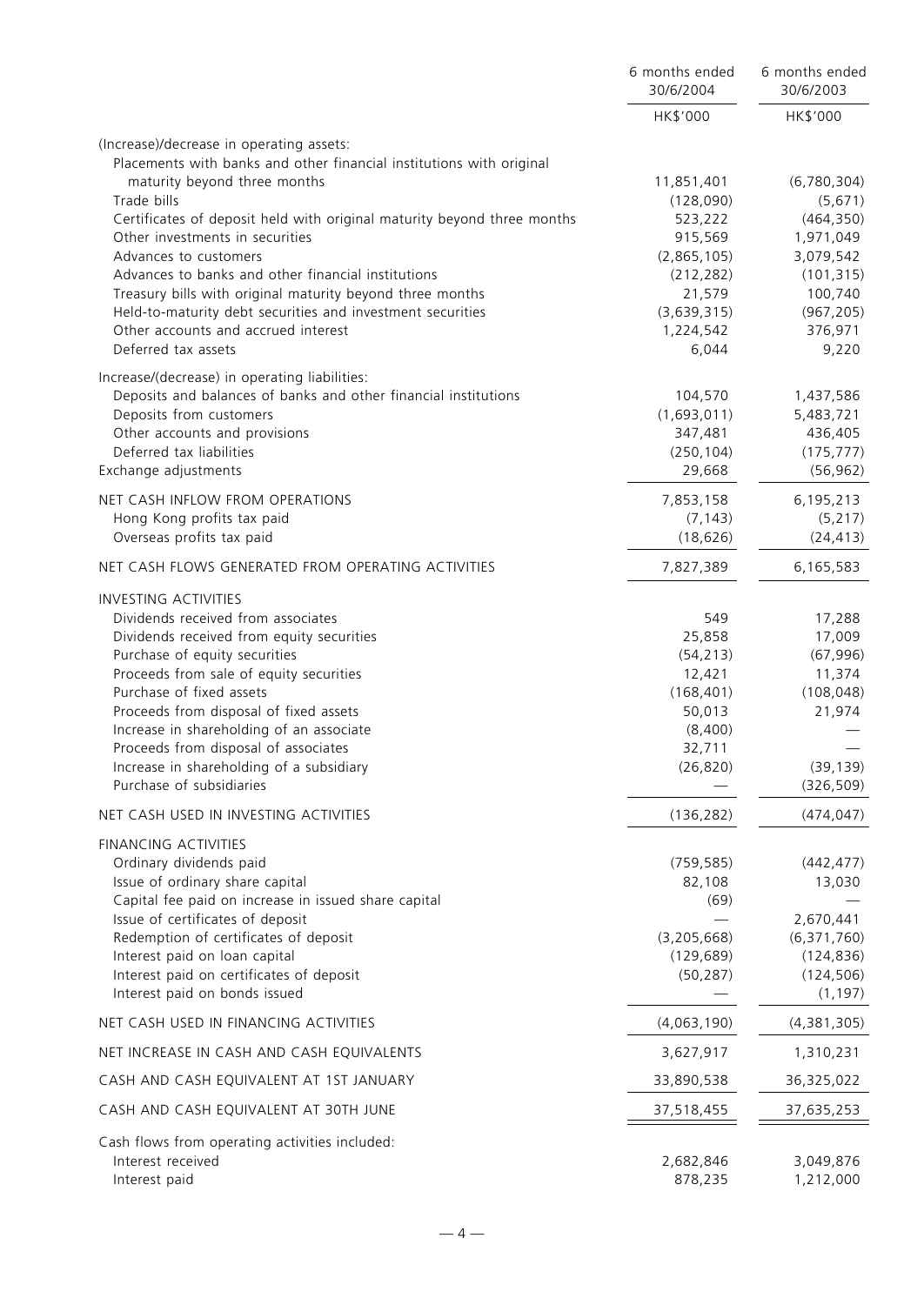*Notes:*

- (1) The financial information set out in this interim report does not constitute the Group's statutory accounts for the year ended 31st December, 2003 but there is no material change as compared to those accounts, nor for the six months ended 30th June, 2004. The statutory accounts for the year ended 31st December, 2003 are available from the Bank's registered office. The auditors have expressed an unqualified opinion on those accounts in their report dated 10th February, 2004.
- (2) The provision for Hong Kong profits tax is calculated at 17.5% of the estimated assessable profits for the six months ended 30th June, 2004. Taxation for overseas subsidiaries is charged at the appropriate current rates of taxation ruling in the relevant countries.
- (3) (a) The calculation of basic earnings per share is based on earnings of HK\$1,000,331,000 (six months ended 30th June, 2003: HK\$792,502,000) and on the weighted average of 1,472,942,693 (six months ended 30th June, 2003: 1,448,907,082) ordinary shares outstanding during the six months ended 30th June, 2004.
	- (b) The calculation of diluted earnings per share is based on earnings of HK\$1,000,331,000 (six months ended 30th June, 2003: HK\$793,473,000) and on 1,481,210,800 (six months ended 30th June, 2003: 1,454,161,148) ordinary shares, being weighted average number of ordinary shares outstanding during the six months ended 30th June, 2004, adjusted for the effects of all dilutive potential shares.
	- (c) The calculation of cash earnings per share is based on earnings of HK\$1,070,809,000 (six months ended 30th June, 2003: HK\$860,837,000) adjusted for goodwill amortised of HK\$70,478,000 (six months ended 30th June, 2003: HK\$68,335,000) and on the weighted average of 1,472,942,693 (six months ended 30th June, 2003: 1,448,907,082) ordinary shares outstanding during the six months ended 30th June, 2004. This supplementary information is considered a useful additional indication of performance.
- (4) Effective 31st December, 2003, commission related expenses, which were previously classified under operating expenses, are shown as fees and commission expenses in line with the market practice. Such expenses amounting to HK\$85,193,000 for the six months ended 30th June, 2003 are restated to conform with this presentation. The corresponding figure for the six months ended 30th June, 2004 is HK\$192,425,000.

## **E. Fees and Commission Income**

Fees and commission income arises from the following services :

|                                  | 6 months ended<br>30/6/2004 | 6 months ended<br>30/6/2003 | 6 months ended<br>31/12/2003 |  |
|----------------------------------|-----------------------------|-----------------------------|------------------------------|--|
|                                  | HK\$'000                    | HK\$'000                    | HK\$'000                     |  |
| Corporate services               | 183,554                     | 180,103                     | 179,267                      |  |
| Loans, overdrafts and guarantees | 221,158                     | 102,518                     | 137,812                      |  |
| Credit cards                     | 98,476                      | 86,794                      | 101,370                      |  |
| Other retail banking services    | 56,522                      | 60,923                      | 68,988                       |  |
| Trade finance                    | 53,415                      | 49,057                      | 52,318                       |  |
| Securities and asset management  | 101,928                     | 48,140                      | 87,676                       |  |
| Others                           | 60,206                      | 52,938                      | 58,390                       |  |
| Total fees and commission income | 775,259                     | 580,473                     | 685,821                      |  |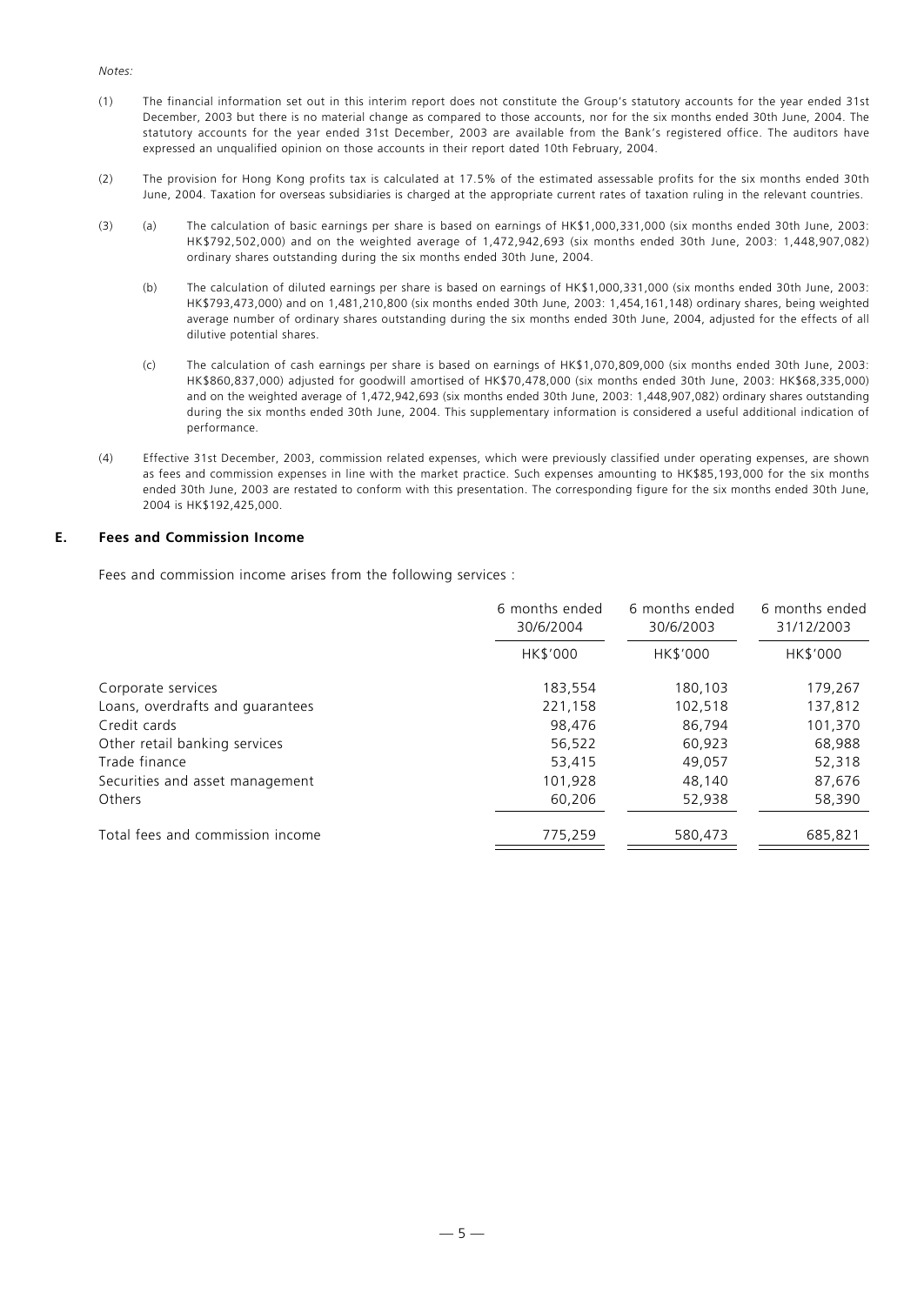## **F. Operating Expenses**

|                                                        | 6 months ended<br>30/6/2004 | 6 months ended<br>30/6/2003 | 6 months ended<br>31/12/2003 |
|--------------------------------------------------------|-----------------------------|-----------------------------|------------------------------|
|                                                        | HK\$'000                    | HK\$'000                    | HK\$'000                     |
| Contributions to defined contribution plan             | 51,115                      | 47,009                      | 47,182                       |
| Salary and other staff costs                           | 642,792                     | 618,649                     | 632,501                      |
| Total staff costs                                      | 693,907                     | 665,658                     | 679,683                      |
| Premises and equipment expenses excluding depreciation |                             |                             |                              |
| - Rental of premises                                   | 67,847                      | 72,639                      | 60,064                       |
| - Maintenance, repairs and others                      | 102,268                     | 87,936                      | 98,703                       |
| Total premises and equipment expenses excluding        |                             |                             |                              |
| depreciation                                           | 170,115                     | 160,575                     | 158,767                      |
| Depreciation on fixed assets                           | 122,483                     | 112,307                     | 116,535                      |
| Amortisation of goodwill                               | 70,478                      | 68,335                      | 71,752                       |
| Other operating expenses                               |                             |                             |                              |
| - Communications, stationery and printing              | 75,604                      | 67,586                      | 76,272                       |
| - Advertising, business promotions and business trips  | 53,908                      | 45,976                      | 61,622                       |
| - Legal and professional fees                          | 39,177                      | 37,550                      | 40,871                       |
| - Card related expenses                                | 20,253                      | 16,053                      | 15,059                       |
| - Stamp duty, overseas and PRC* business taxes,        |                             |                             |                              |
| and value added taxes                                  | 4,790                       | 12,438                      | 12,420                       |
| - Debt securities issue expenses                       | 4,267                       | 6,146                       | 4,452                        |
| - Administration expenses of secretarial business      | 323                         | 6,396                       | 841                          |
| - Bank charges                                         | 5,085                       | 2,678                       | 3,166                        |
| - Insurance expenses                                   | 6,373                       | 2,656                       | 2,894                        |
| - Membership fees                                      | 3,089                       | 2,769                       | 2,174                        |
| - Bank licence                                         | 2,313                       | 2,433                       | 2,337                        |
| - Donations                                            | 1,063                       | 1,347                       | 2,534                        |
| - Others                                               | 26,759                      | 30,215                      | 33,043                       |
| Total other operating expenses                         | 243,004                     | 234,243                     | 257,685                      |
| Total operating expenses                               | 1,299,987                   | 1,241,118                   | 1,284,422                    |

*\* PRC denotes the People's Republic of China.*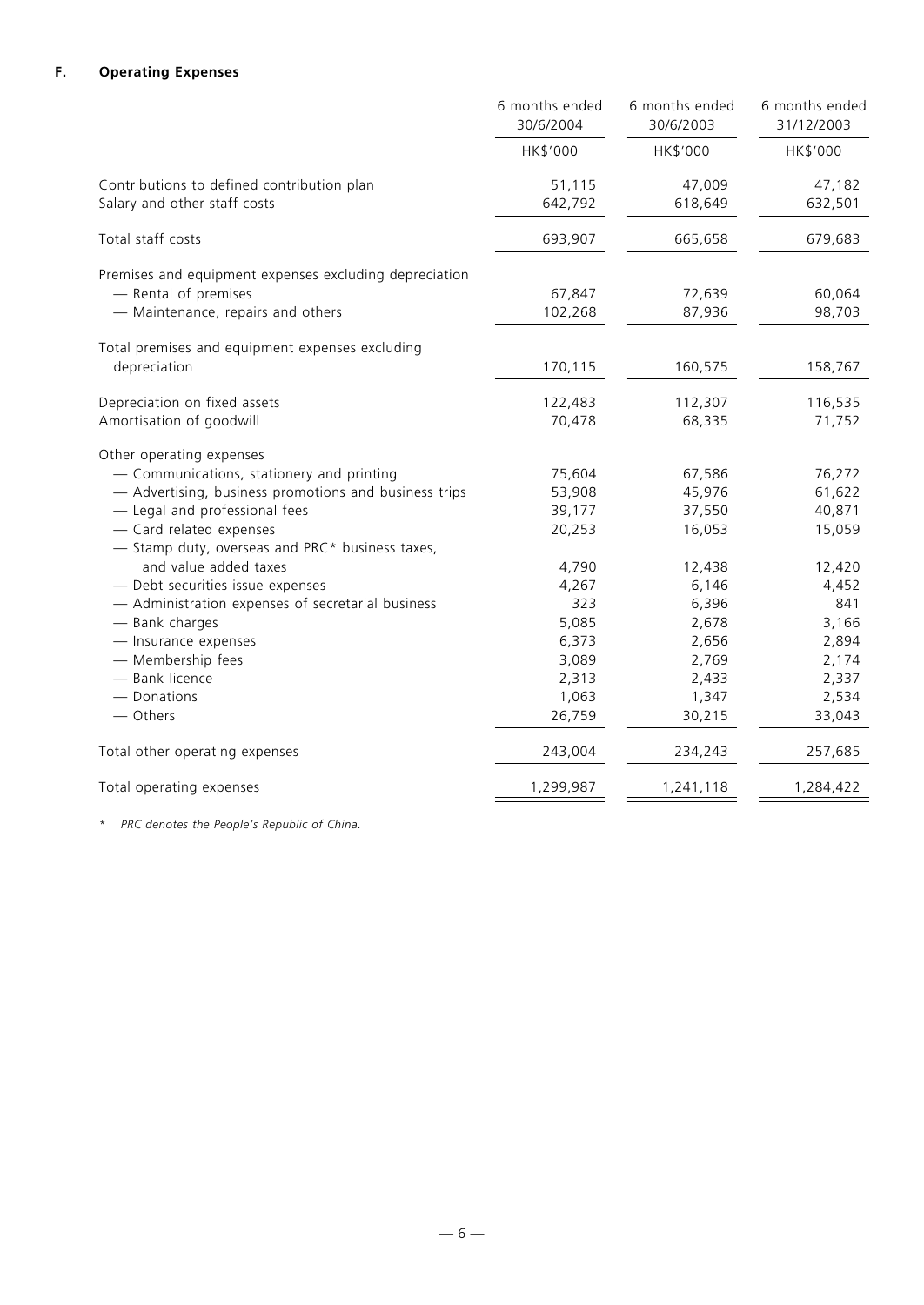## **G. Advances and Other Assets**

## *1. Advances and Other Accounts less Provisions*

|                                                    | 30/6/2004   | 30/6/2003   | 31/12/2003  |
|----------------------------------------------------|-------------|-------------|-------------|
|                                                    | HK\$'000    | HK\$'000    | HK\$'000    |
| Advances to customers                              | 105,692,926 | 104,942,980 | 102,908,836 |
| Advances to banks and other financial institutions | 1,776,263   | 1,189,877   | 1,563,981   |
| Accrued interest                                   | 987,758     | 962,417     | 1,137,979   |
| Less: Suspended interest                           | (330, 752)  | (486, 634)  | (439, 982)  |
| Other accounts                                     | 3,062,782   | 2,900,156   | 4,380,696   |
| Construction in progress                           | 602,598     | 334,132     | 468,235     |
| Less: Provisions for bad and doubtful debts        | 111,791,575 | 109,842,928 | 110,019,745 |
| — Specific                                         | 392,321     | 407,495     | 380,400     |
| — General                                          | 1,309,852   | 1,261,753   | 1,259,551   |
|                                                    | 110,089,402 | 108,173,680 | 108,379,794 |

## *2. Advances to Customers — by Industry Sectors*

The analysis of gross advances to customers (net of suspended interest) by industry sector is based on the categories and definitions used by the Hong Kong Monetary Authority.

|                                                                                                               | 30/6/2004   | 30/6/2003   | 31/12/2003  |
|---------------------------------------------------------------------------------------------------------------|-------------|-------------|-------------|
|                                                                                                               | HK\$'000    | HK\$'000    | HK\$'000    |
| Loans for use in Hong Kong                                                                                    |             |             |             |
| Industrial, commercial and financial                                                                          |             |             |             |
| - Property development                                                                                        | 3,899,140   | 4,952,113   | 4,969,798   |
| - Property investment                                                                                         | 13,169,065  | 11,923,707  | 11,883,891  |
| - Financial concerns                                                                                          | 1,263,813   | 1,908,668   | 2,045,115   |
| - Stockbrokers                                                                                                | 236,667     | 130,572     | 322,112     |
| - Wholesale and retail trade                                                                                  | 1,628,150   | 1,955,738   | 1,790,164   |
| - Manufacturing                                                                                               | 1,296,981   | 1,363,476   | 1,250,396   |
| - Transport and transport equipment                                                                           | 4,771,187   | 4,330,293   | 4,564,759   |
| — Others                                                                                                      | 4,833,360   | 6,296,263   | 4,500,757   |
| - Sub-total                                                                                                   | 31,098,363  | 32,860,830  | 31,326,992  |
| Individuals                                                                                                   |             |             |             |
| - Loans for the purchase of flats in the Home<br>Ownership Scheme, Private Sector<br>Participation Scheme and |             |             |             |
| Tenants Purchase Scheme<br>- Loans for the purchase of other residential                                      | 1,678,114   | 2,047,159   | 1,848,337   |
| properties                                                                                                    | 33,444,295  | 36,716,304  | 34,595,575  |
| - Credit card advances                                                                                        | 1,254,594   | 1,384,054   | 1,432,687   |
| - Others                                                                                                      | 3,061,263   | 3,204,082   | 2,950,460   |
| - Sub-total                                                                                                   | 39,438,266  | 43,351,599  | 40,827,059  |
| Total loans for use in Hong Kong                                                                              | 70,536,629  | 76,212,429  | 72,154,051  |
| Trade finance                                                                                                 | 3,688,881   | 3,166,708   | 3,314,514   |
| Loans for use outside Hong Kong                                                                               | 31,467,416  | 25,563,843  | 27,440,271  |
| Total advances to customers                                                                                   | 105,692,926 | 104,942,980 | 102,908,836 |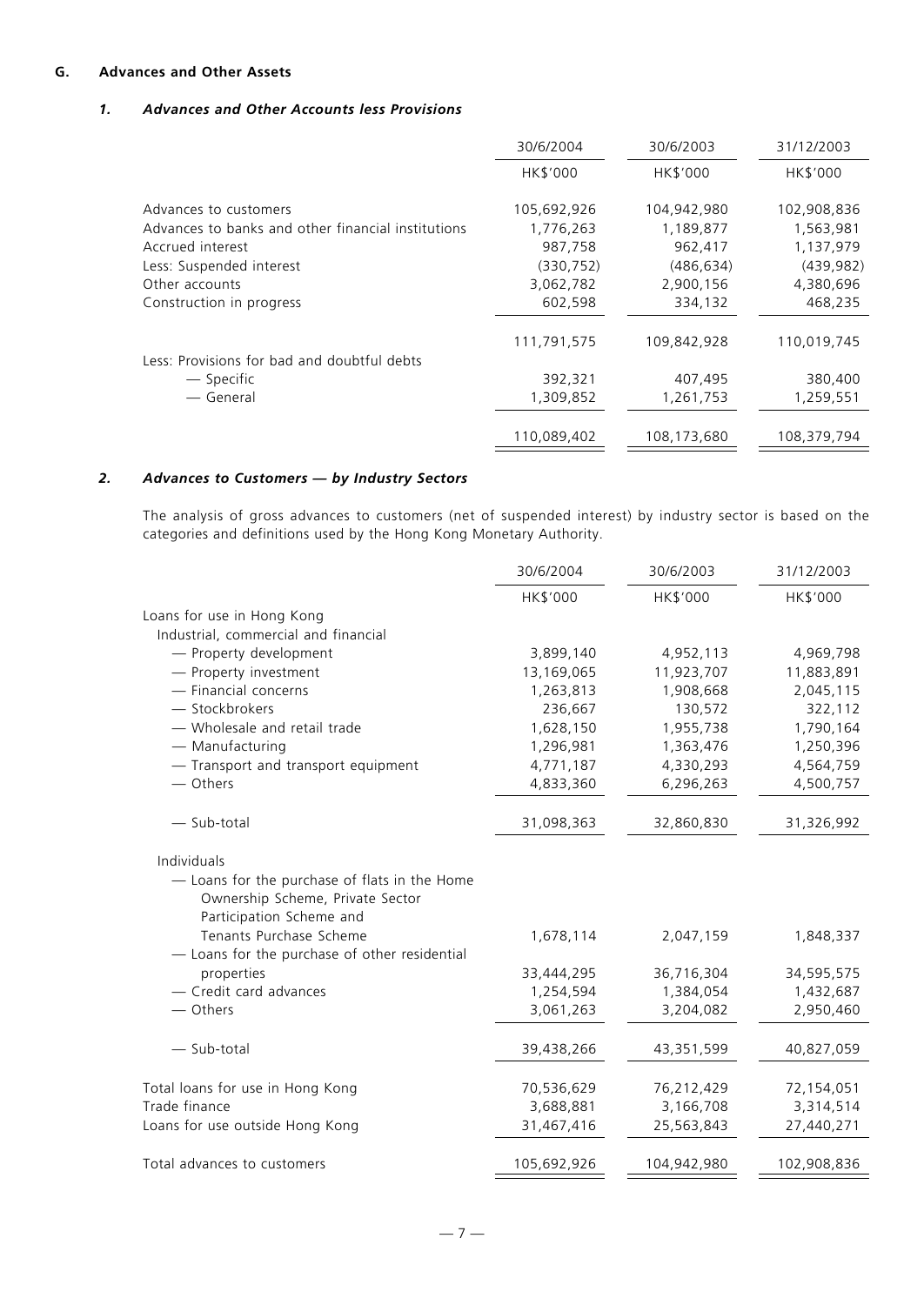## *3. Advances to Customers — by Geographical Areas*

The information concerning the breakdown of the gross amount of advances to customers by countries or geographical areas is derived according to the location of the counterparties after taking into account any transfer of risk. In general, such transfer of risk takes place if the claims are guaranteed by a party in a country which is different from that of the counterparty or if the claims are on an overseas branch of a bank whose head office is located in another country.

|                                                     |                                | 30/6/2004               |                                              |
|-----------------------------------------------------|--------------------------------|-------------------------|----------------------------------------------|
|                                                     | Total advances<br>to customers | Non-performing<br>loans | Advances<br>overdue for over<br>three months |
|                                                     | HK\$'000                       | HK\$'000                | HK\$'000                                     |
| Hong Kong                                           | 82,589,385                     | 1,052,409               | 749,347                                      |
| People's Republic of China                          | 7,287,547                      | 499,918                 | 250,078                                      |
| Other Asian Countries                               | 5,465,585                      | 236,694                 | 151,034                                      |
| Others                                              | 10,350,409                     | 87,070                  | 77,815                                       |
| Total                                               | 105,692,926                    | 1,876,091               | 1,228,274                                    |
|                                                     |                                | 30/6/2003               |                                              |
|                                                     | Total advances<br>to customers | Non-performing<br>loans | Advances<br>overdue for over<br>three months |
|                                                     | HK\$'000                       | HK\$'000                | HK\$'000                                     |
| Hong Kong                                           | 84,694,817                     | 1,911,321               | 1,178,335                                    |
| People's Republic of China<br>Other Asian Countries | 4,593,239<br>4,990,938         | 745,156<br>159,451      | 748,877<br>176,111                           |
| Others                                              | 10,663,986                     | 66,350                  | 66,886                                       |
| Total                                               | 104,942,980                    | 2,882,278               | 2,170,209                                    |
|                                                     |                                | 31/12/2003              |                                              |
|                                                     |                                |                         | Advances                                     |
|                                                     | Total advances                 | Non-performing          | overdue for over                             |
|                                                     | to customers                   | loans                   | three months                                 |
|                                                     | HK\$'000                       | HK\$'000                | HK\$'000                                     |
| Hong Kong                                           | 81,092,324                     | 1,587,928               | 872,215                                      |
| People's Republic of China                          | 5,588,249                      | 747,602                 | 470,946                                      |
| Other Asian Countries                               | 5,150,091                      | 108,408                 | 83,713                                       |
| Others                                              | 11,078,172                     | 82,451                  | 71,799                                       |
| Total                                               | 102,908,836                    | 2,526,389               | 1,498,673                                    |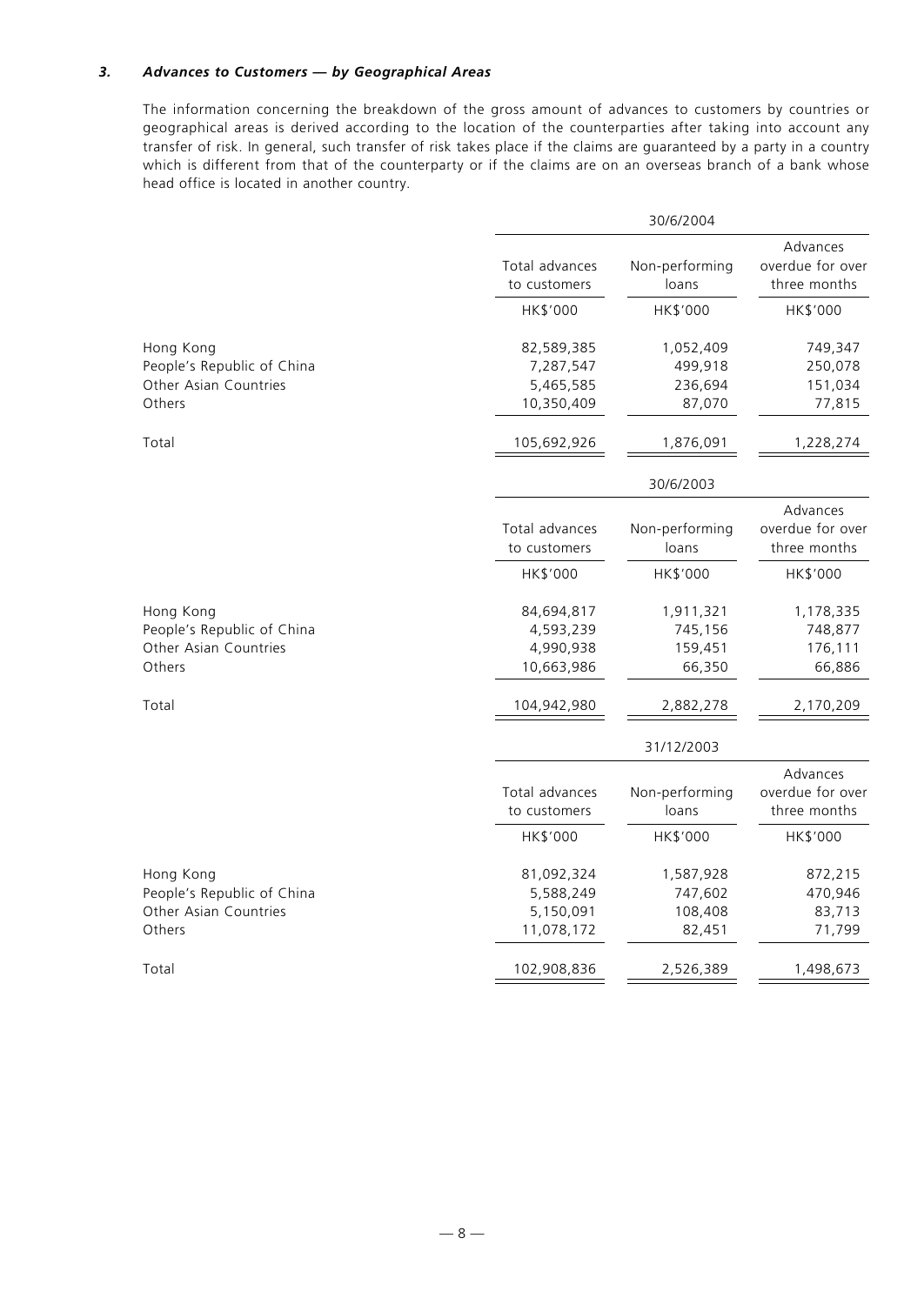## *4. Cross-border Claims*

The information on cross-border claims discloses exposures to foreign counterparties on which the ultimate risk lies, and is derived according to the location of the counterparties after taking into account any transfer of risk. In general, such transfer of risk takes place if the claims are guaranteed by a party in a country which is different from that of the counterparty or if the claims are on an overseas branch of a bank whose head office is located in another country. Only regions constituting 10% or more of the aggregate cross-border claims are disclosed.

|                                                          | 30/6/2004                                    |                              |            |            |
|----------------------------------------------------------|----------------------------------------------|------------------------------|------------|------------|
|                                                          | Banks and<br>other financial<br>institutions | Public<br>sector<br>entities | Others     | Total      |
|                                                          | HK\$'000                                     | HK\$'000                     | HK\$'000   | HK\$'000   |
| People's Republic of China<br>Asian countries, excluding | 7,852,881                                    | 1,222,989                    | 5,695,548  | 14,771,418 |
| People's Republic of China                               | 11,153,832                                   | 1,269,974                    | 6,827,439  | 19,251,245 |
| North America                                            | 3,842,104                                    | 7,945,136                    | 5,196,675  | 16,983,915 |
| Western Europe                                           | 27,346,735                                   | 255                          | 1,962,213  | 29,309,203 |
|                                                          |                                              |                              | 30/6/2003  |            |
|                                                          | Banks and<br>other financial<br>institutions | Public<br>sector<br>entities | Others     | Total      |
|                                                          |                                              |                              |            |            |
|                                                          | HK\$'000                                     | HK\$'000                     | HK\$'000   | HK\$'000   |
| People's Republic of China<br>Asian countries, excluding | 5,414,255                                    | 529,127                      | 3,753,810  | 9,697,192  |
| People's Republic of China                               | 13,200,385                                   | 976,714                      | 6,089,785  | 20,266,884 |
| North America                                            | 4,986,105                                    | 963,601                      | 4,868,598  | 10,818,304 |
| Western Europe                                           | 32,469,016                                   | 105,683                      | 1,213,058  | 33,787,757 |
|                                                          |                                              |                              | 31/12/2003 |            |
|                                                          | <b>Banks</b> and<br>other financial          | Public<br>sector             |            |            |
|                                                          | institutions                                 | entities                     | Others     | Total      |
|                                                          | HK\$'000                                     | HK\$'000                     | HK\$'000   | HK\$'000   |
| People's Republic of China<br>Asian countries, excluding | 5,942,870                                    | 1,117,031                    | 4,763,759  | 11,823,660 |
| People's Republic of China                               | 13,068,878                                   | 1,156,111                    | 6,184,322  | 20,409,311 |
| North America                                            | 5,526,584                                    | 8,245,582                    | 4,920,474  | 18,692,640 |
| Western Europe                                           | 33,240,941                                   |                              | 1,088,757  | 34,329,698 |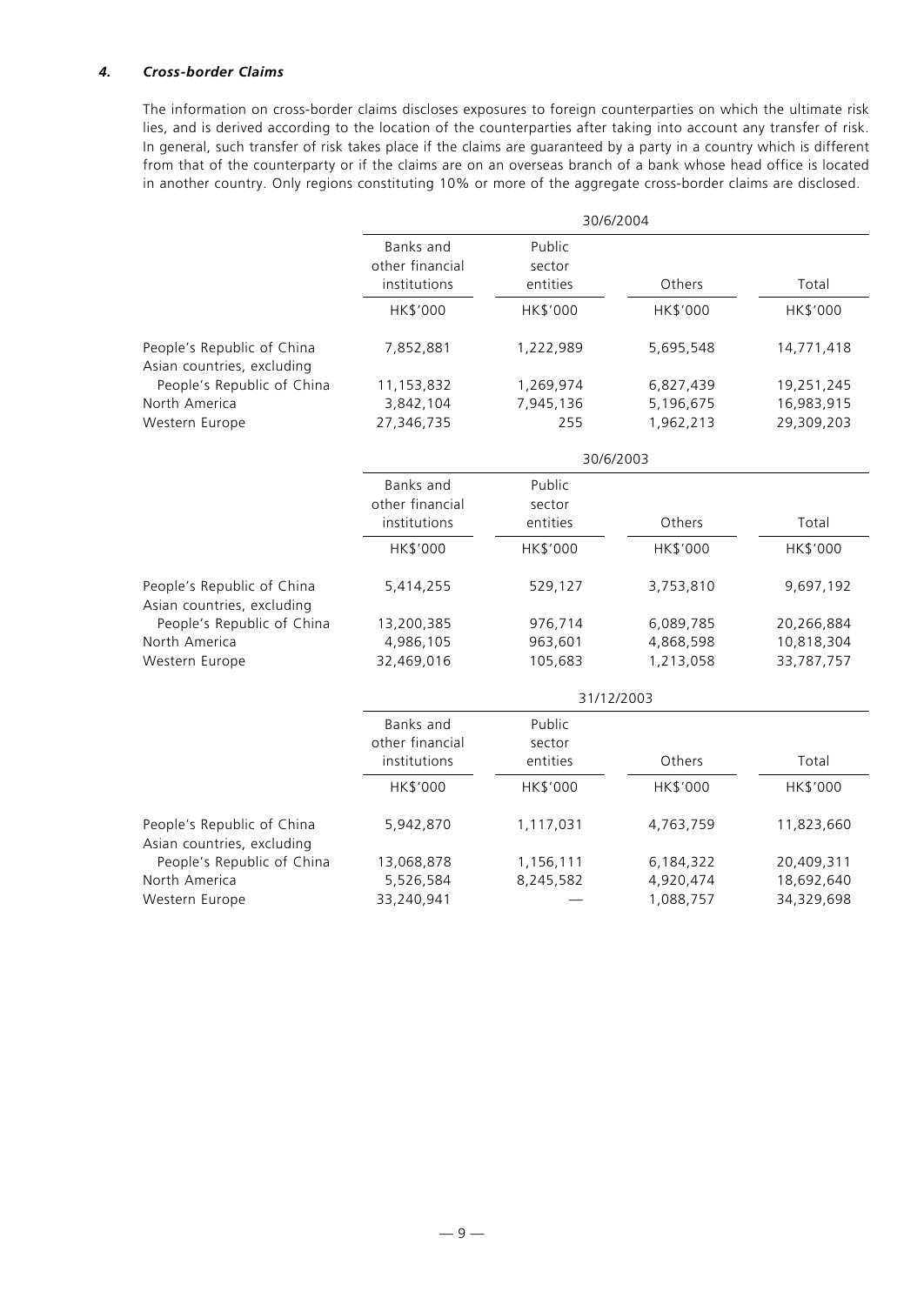## *5. Overdue, Rescheduled and Repossessed Assets*

#### *(a) Overdue and Rescheduled Advances*

|                                                                           | 30/6/2004 |                                        |               | 30/6/2003                                                                                                                                                                                                                                                                                                                  |           | 31/12/2003                             |  |
|---------------------------------------------------------------------------|-----------|----------------------------------------|---------------|----------------------------------------------------------------------------------------------------------------------------------------------------------------------------------------------------------------------------------------------------------------------------------------------------------------------------|-----------|----------------------------------------|--|
|                                                                           | HK\$'000  | % of total<br>advances to<br>customers | HK\$'000      | % of total<br>advances to<br>customers                                                                                                                                                                                                                                                                                     | HK\$'000  | % of total<br>advances to<br>customers |  |
| Advances to customers<br>overdue for<br>- 6 months or less                |           |                                        |               |                                                                                                                                                                                                                                                                                                                            |           |                                        |  |
| but over 3 months<br>$-$ 1 year or less but                               | 350,991   | 0.4                                    | 489,949       | 0.5                                                                                                                                                                                                                                                                                                                        | 276,799   | 0.3                                    |  |
| over 6 months                                                             | 236,118   | 0.2                                    | 550,957       | 0.5                                                                                                                                                                                                                                                                                                                        | 339,092   | 0.3                                    |  |
| - Over 1 year                                                             | 641,165   |                                        | 0.6 1,129,303 | 1.1                                                                                                                                                                                                                                                                                                                        | 882,782   | 0.9                                    |  |
|                                                                           | 1,228,274 | 1.2                                    | 2,170,209     | 2.1                                                                                                                                                                                                                                                                                                                        | 1,498,673 | 1.5                                    |  |
| Rescheduled advances                                                      |           |                                        |               |                                                                                                                                                                                                                                                                                                                            |           |                                        |  |
| to customers                                                              | 897,890   | 0.8                                    | 655,882       | 0.6                                                                                                                                                                                                                                                                                                                        | 1,123,114 | 1.1                                    |  |
| Total overdue and                                                         |           |                                        |               |                                                                                                                                                                                                                                                                                                                            |           |                                        |  |
| rescheduled advances 2,126,164 2.0 2,826,091 2.7 2,621,787                |           |                                        |               |                                                                                                                                                                                                                                                                                                                            |           | 2.6                                    |  |
|                                                                           |           |                                        |               |                                                                                                                                                                                                                                                                                                                            |           |                                        |  |
| Secured overdue                                                           |           |                                        |               |                                                                                                                                                                                                                                                                                                                            |           |                                        |  |
| advances                                                                  |           |                                        |               | $\frac{1,077,170}{2}$ 1.0 2,037,119 2.0 1,323,712                                                                                                                                                                                                                                                                          |           | 1.3                                    |  |
| Unsecured overdue                                                         |           |                                        |               |                                                                                                                                                                                                                                                                                                                            |           |                                        |  |
| advances                                                                  |           |                                        |               | $\frac{151,104}{ } \underline{\hspace{1.5cm} 0.1 \hspace{1.5cm} 0.1 \hspace{1.5cm} 133,090 \hspace{1.5cm} 0.1 \hspace{1.5cm} 0.1 \hspace{1.5cm} 174,961 \hspace{1.5cm} 1133,048 \hspace{1.5cm} 1133,048 \hspace{1.5cm} 1133,048 \hspace{1.5cm} 1133,048 \hspace{1.5cm} 1133,048 \hspace{1.5cm} 1133,048 \hspace{1.5cm} 11$ |           | 0.2                                    |  |
| Market value of<br>securities held<br>against secured<br>overdue advances |           |                                        |               |                                                                                                                                                                                                                                                                                                                            |           |                                        |  |
|                                                                           | 1,650,331 |                                        | 3,058,217     |                                                                                                                                                                                                                                                                                                                            | 1,736,962 |                                        |  |

There were no advances to banks and other financial institutions which were overdue for over 3 months as at 30th June, 2004, 30th June, 2003 and 31st December, 2003, nor were there any rescheduled advances to banks and other financial institutions on these three dates.

## *(b) Non-performing Advances to Customers*

Non-performing advances to customers are advances on which interest is being placed in suspense or on which interest accrual has ceased.

|                       | 30/6/2004 |                                        | 30/6/2003 |                                        | 31/12/2003 |                                        |
|-----------------------|-----------|----------------------------------------|-----------|----------------------------------------|------------|----------------------------------------|
|                       | HK\$'000  | % of total<br>advances to<br>customers | HK\$'000  | % of total<br>advances to<br>customers | HK\$'000   | % of total<br>advances to<br>customers |
| Gross non-performing  |           |                                        |           |                                        |            |                                        |
| advances to customers | 1.876.091 | 1.78                                   | 2,882,278 | 2.75                                   | 2,526,389  | 2.45                                   |
| Specific provisions   | 226,239   |                                        | 260,401   |                                        | 219,528    |                                        |
| Suspended interest *  | 387,495   |                                        | 560,325   |                                        | 508,890    |                                        |

*\* Inclusive of interest capitalised*

There were no advances to banks and other financial institutions on which interest is being placed in suspense or on which interest accrual has ceased as at 30th June, 2004, 30th June, 2003 and 31st December, 2003, nor were there any specific provisions made for them on these three dates.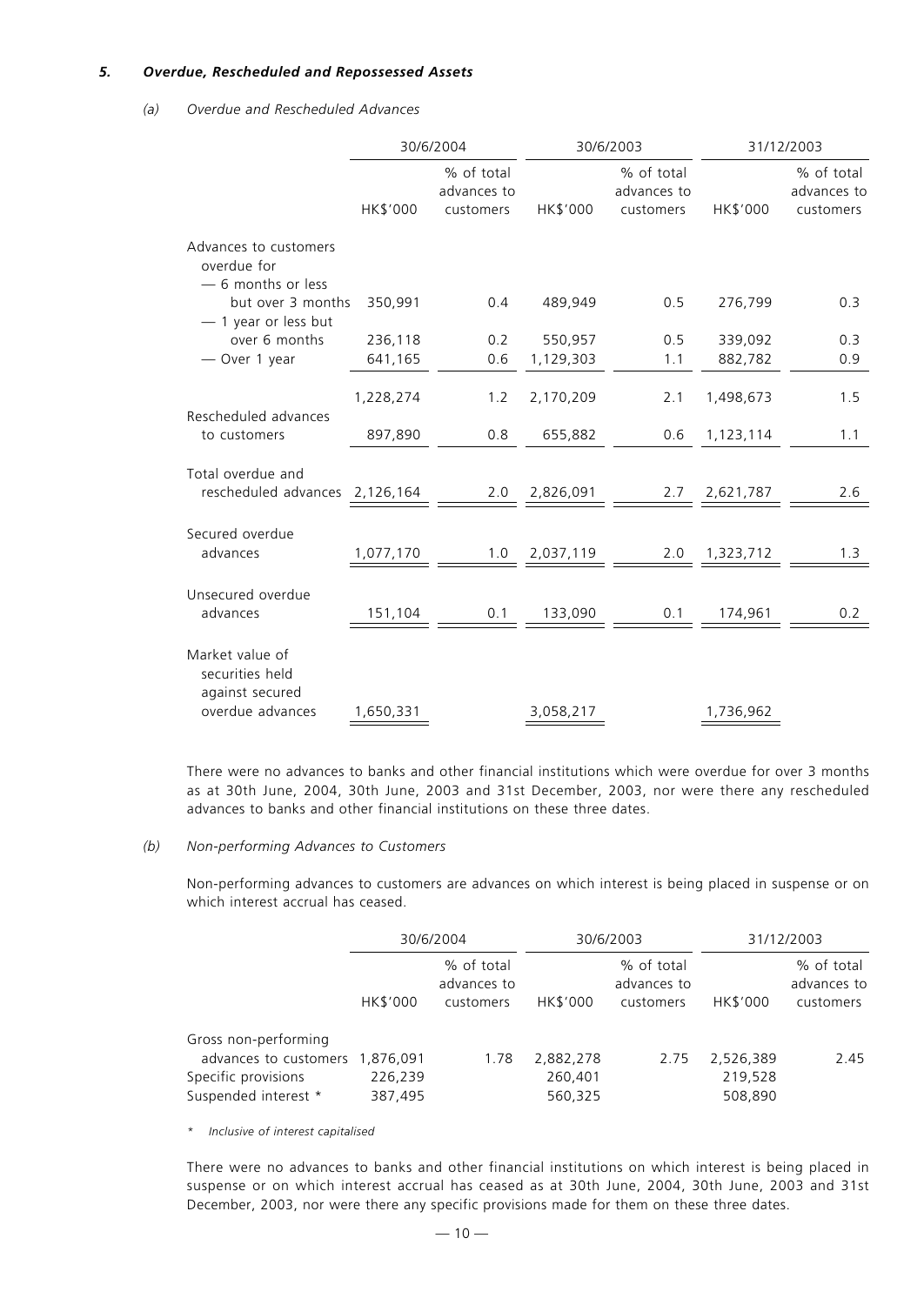## *(c) Reconciliation*

|                                                                        | 30/6/2004 | 30/6/2003  | 31/12/2003 |
|------------------------------------------------------------------------|-----------|------------|------------|
|                                                                        | HK\$'000  | HK\$'000   | HK\$'000   |
| Overdue advances (Note 1)                                              | 1,228,274 | 2,170,209  | 1,498,673  |
| Rescheduled advances (Note 2)                                          | 897,890   | 655,882    | 1,123,114  |
| Total overdue and rescheduled advances                                 | 2,126,164 | 2,826,091  | 2,621,787  |
| Less: Overdue advances on which interest                               |           |            |            |
| is still being accrued                                                 | (164.602) | (280, 964) | (150, 286) |
| Less: Rescheduled advances on which interest<br>is still being accrued | (344.873) | (23, 740)  | (173, 813) |
| Add: Non-performing loans which are not                                |           |            |            |
| overdue or rescheduled                                                 | 259,402   | 360,891    | 228,701    |
| Total non-performing loans                                             | 1,876,091 | 2,882,278  | 2,526,389  |

*Notes:*

- (1) Advances which are overdue for more than three months.
- (2) Rescheduled advances which have been overdue for more than three months under the revised repayment terms are included under overdue advances and not rescheduled advances.

*<sup>(</sup>d) Other Overdue and Rescheduled Assets*

| Other<br>assets*<br>HK\$'000 |  |
|------------------------------|--|
|                              |  |
|                              |  |
|                              |  |
| 41                           |  |
| 408                          |  |
| 17,626                       |  |
| 18,075                       |  |
|                              |  |
| 18,075                       |  |
| 30/06/2003                   |  |
| Other                        |  |
| assets*                      |  |
| HK\$'000                     |  |
|                              |  |
| 29,701                       |  |
| 1,165                        |  |
| 6,999                        |  |
| 37,865                       |  |
|                              |  |
| 37,865                       |  |
|                              |  |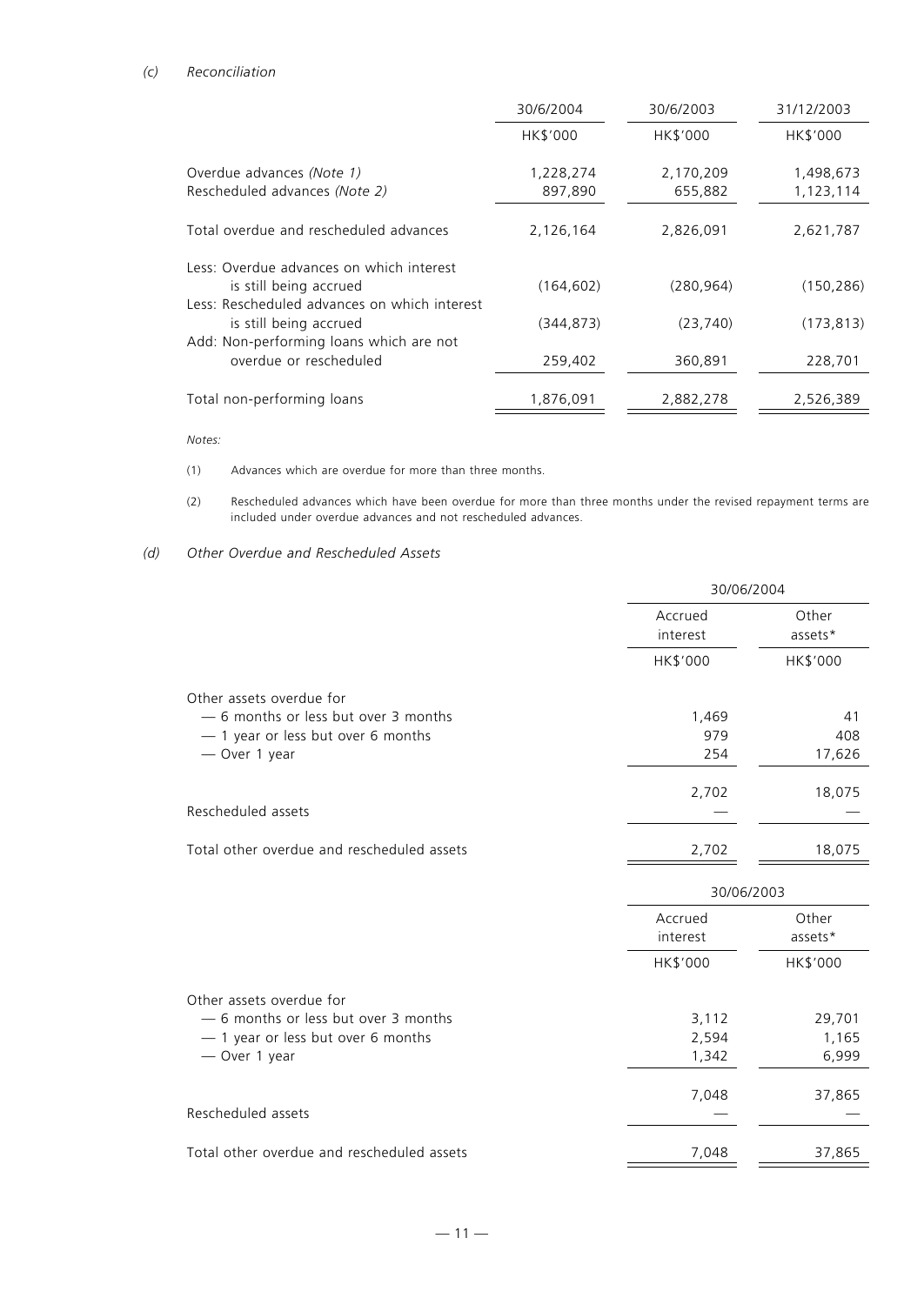|                                            | 31/12/2003          |                  |  |
|--------------------------------------------|---------------------|------------------|--|
|                                            | Accrued<br>interest | Other<br>assets* |  |
|                                            | HK\$'000            | HK\$'000         |  |
| Other assets overdue for                   |                     |                  |  |
| -6 months or less but over 3 months        | 1,699               | 2,592            |  |
| - 1 year or less but over 6 months         | 1,442               | 1,096            |  |
| - Over 1 year                              | 904                 | 13,406           |  |
|                                            | 4,045               | 17,094           |  |
| Rescheduled assets                         |                     | 827              |  |
| Total other overdue and rescheduled assets | 4,045               | 17,921           |  |
|                                            |                     |                  |  |

*\* Other assets refer to trade bills and receivables.*

#### *(e) Repossessed Assets*

|                                                             | 30/6/2004        | 30/6/2003        | 31/12/2003     |
|-------------------------------------------------------------|------------------|------------------|----------------|
|                                                             | HK\$'000         | HK\$'000         | HK\$'000       |
| Repossessed properties<br>Repossessed vehicles and machines | 189,338<br>1.215 | 226,748<br>6,645 | 176,265<br>671 |
| Total repossessed assets                                    | 190,553          | 233,393          | 176,936        |

The amount represents the estimated market value of the repossessed assets as at 30th June, 2004, 30th June, 2003 and 31st December, 2003.

## **H. Segment Reporting**

Segment information is presented in respect of the Group's business and geographical segments. Business segment information is chosen as the primary reporting format because this is more relevant to the Group's internal financial reporting.

Personal banking business includes branch operations, personal Internet banking, consumer finance, property loans and credit card business.

Corporate banking business includes corporate lending and loan syndication, asset based lending, commercial lending, community lending, securities lending, trust services, mandatory provident fund business and corporate Internet banking.

Investment banking business includes treasury operations, securities broking and dealing, provision of Internet security trading services, and asset management.

Corporate services include company secretarial services, share registration and business services, and offshore corporate and trust services.

Other businesses include bancassurance, insurance business and property-related business.

Unallocated items mainly comprise the central management unit, bank premises, and any items which cannot be reasonably allocated to specific business segments.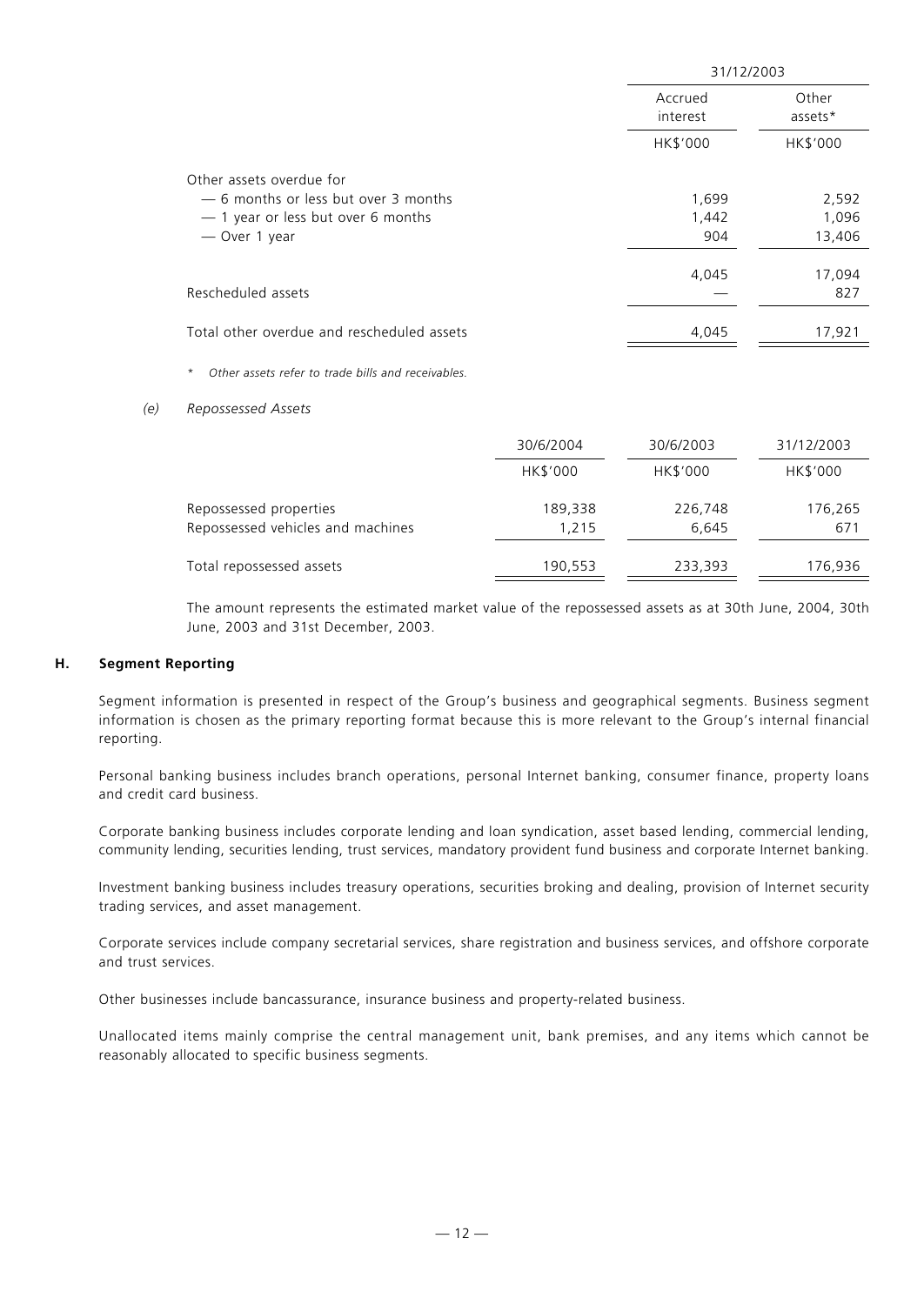|                                                                            | 6 months ended 30/6/2004 |                      |                       |                       |          |                                   |                              |                                      |
|----------------------------------------------------------------------------|--------------------------|----------------------|-----------------------|-----------------------|----------|-----------------------------------|------------------------------|--------------------------------------|
|                                                                            | Personal<br>Banking      | Corporate<br>Banking | Investment<br>Banking | Corporate<br>Services | Others   | Unallocated                       | Inter-segment<br>elimination | Consolidated                         |
|                                                                            | HK\$'000                 | HK\$'000             | HK\$'000              | HK\$'000              | HK\$'000 | HK\$'000                          | HK\$'000                     | HK\$'000                             |
| Net interest income<br>Other operating income                              | 915,921                  | 615,169              | 269,194               | (70)                  | 25,747   | (23, 199)                         |                              | 1,802,762                            |
| from external customers<br>Inter-segment income                            | 228,462                  | 133,102              | 172,776               | 183,298               | 56,237   | 47,063<br>54,678                  | (54, 678)                    | 820,938                              |
| Total operating income                                                     | 1,144,383                | 748,271              | 441,970               | 183,228               | 81,984   | 78,542                            | (54, 678)                    | 2,623,700                            |
| Operating profit/(loss)<br>before provisions<br>Inter-segment transactions | 601,305<br>46,303        | 476,241<br>4,080     | 327,938<br>1,995      | 68,162                | 11,016   | (160, 949)<br>(52, 378)           |                              | 1,323,713                            |
| (Charge for)/write back of<br>bad and doubtful debts                       | (72, 655)                | (70, 466)            | (612)                 | (2,683)               | (131)    | 3,451                             |                              | (143,096)                            |
| Contribution from operations<br>Provision for impairment loss              | 574,953                  | 409,855              | 329,321               | 65,479                | 10,885   | (209, 876)                        |                              | 1,180,617                            |
| for the period<br>Share of profits less losses                             |                          | (15, 638)            |                       |                       |          | (8,401)                           |                              | (24, 039)                            |
| of associates<br>Other income and expenses                                 | 415                      | 1,914<br>(5)         | 11,765<br>11,652      |                       | (5,760)  | (162)<br>6,575                    |                              | 8,172<br>18,222                      |
| Profit/(loss) before taxation<br>Income tax<br>Minority interests          | 575,368                  | 396,126              | 352,738               | 65,479<br>(11, 706)   | 5,125    | (211, 864)<br>(170, 761)<br>(174) |                              | 1,182,972<br>(170, 761)<br>(11, 880) |
| Profit/(loss) attributable<br>to shareholders                              | 575,368                  | 396,126              | 352.738               | 53,773                | 5,125    | (382.799)                         |                              | 1,000,331                            |
| Depreciation for the period                                                | (44, 906)                | (23, 744)            | (8, 353)              | (3, 512)              | (3, 559) | (38, 409)                         |                              | (122, 483)                           |
| Amortisation of goodwill                                                   | (15, 439)                | (14, 469)            | (21, 232)             | (18, 456)             | (882)    |                                   |                              | (70, 478)                            |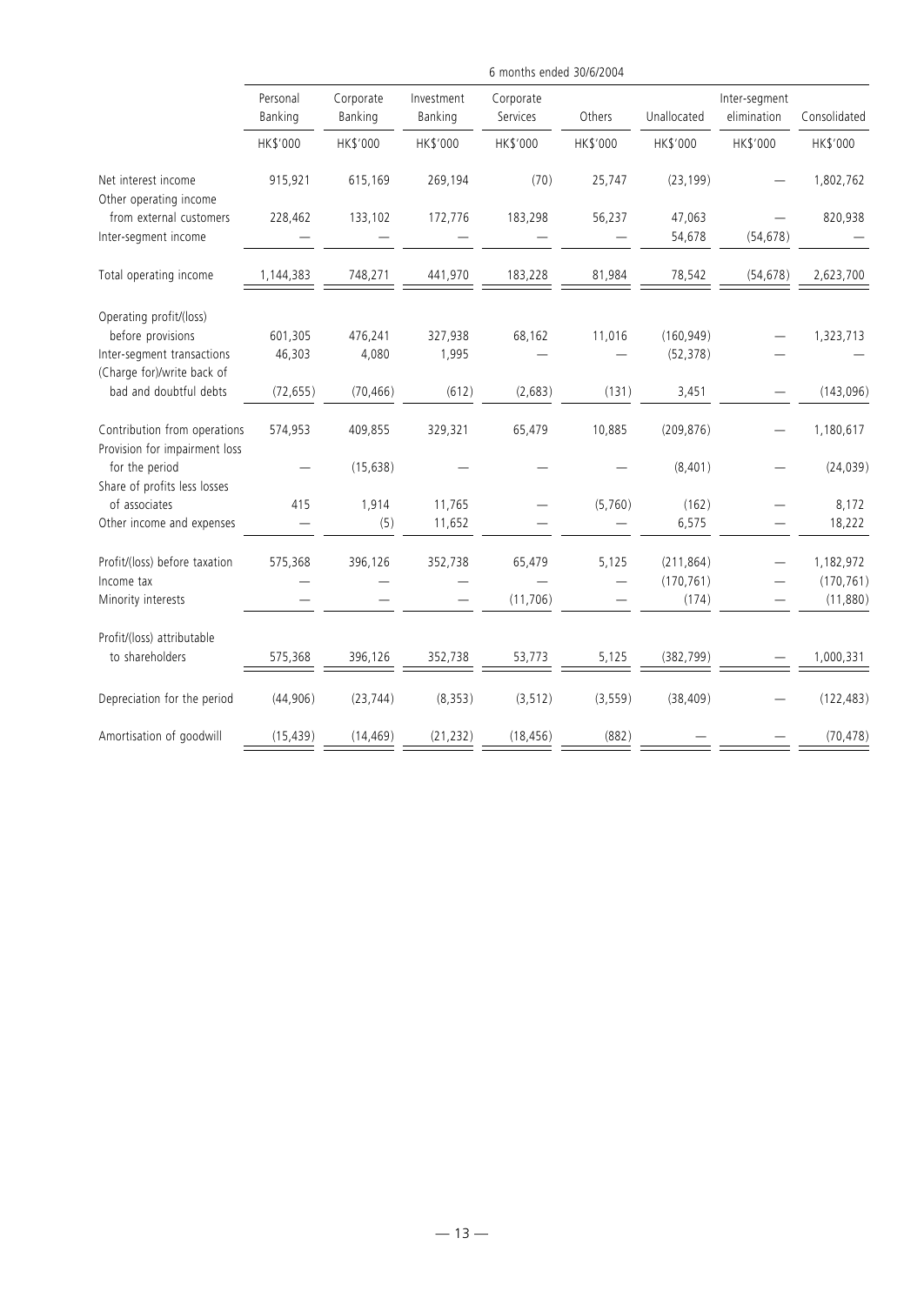|                                                                                                     | 6 months ended 30/6/2003 (Restated) |                      |                       |                       |                             |                          |                              |                         |
|-----------------------------------------------------------------------------------------------------|-------------------------------------|----------------------|-----------------------|-----------------------|-----------------------------|--------------------------|------------------------------|-------------------------|
|                                                                                                     | Personal<br>Banking                 | Corporate<br>Banking | Investment<br>Banking | Corporate<br>Services | Others                      | Unallocated              | Inter-segment<br>elimination | Consolidated            |
|                                                                                                     | HK\$'000                            | HK\$'000             | HK\$'000              | HK\$'000              | HK\$'000                    | HK\$'000                 | HK\$'000                     | HK\$'000                |
| Net interest income<br>Other operating income                                                       | 976,928                             | 557,757              | 274,915               | 21                    | 13,919                      | (46, 527)                |                              | 1,777,013               |
| from external customers<br>Inter-segment income                                                     | 184,706                             | 121,137              | 280,779               | 181,356               | 61,321                      | 36,253<br>68,055         | (68, 055)                    | 865,552                 |
| Total operating income                                                                              | 1,161,634                           | 678,894              | 555,694               | 181,377               | 75,240                      | 57,781                   | (68, 055)                    | 2,642,565               |
| Operating profit/(loss)<br>before provisions<br>Inter-segment transactions<br>Charge for of bad and | 665,973<br>56,380                   | 426,866<br>4,746     | 431,800<br>4,091      | 52,408                | 4,595                       | (180, 195)<br>(65, 217)  |                              | 1,401,447               |
| doubtful debts                                                                                      | (124, 651)                          | (75, 741)            | (69, 667)             | (4,924)               | (5, 515)                    | (10, 713)                |                              | (291, 211)              |
| Contribution from operations<br>Write-back of/(increase in)                                         | 597,702                             | 355,871              | 366,224               | 47,484                | (920)                       | (256, 125)               |                              | 1,110,236               |
| impairment loss for<br>the period<br>Impairment loss on bank                                        |                                     | (2, 223)             |                       |                       | 5,557                       | 971                      |                              | 4,305                   |
| premises<br>Share of profits less losses                                                            |                                     |                      |                       |                       |                             | (80, 041)                |                              | (80, 041)               |
| of associates<br>Other income and expenses                                                          | (2, 537)                            | 13,561               | (10, 701)<br>(2, 207) |                       | 23,421                      | (1,049)<br>(25, 802)     |                              | 22,695<br>(28,009)      |
| Profit/(loss) before taxation<br>Income tax                                                         | 595,165                             | 367,209              | 353,316               | 47,484                | 28,058<br>$\qquad \qquad -$ | (362, 046)<br>(224, 992) |                              | 1,029,186<br>(224, 992) |
| Minority interests                                                                                  |                                     |                      |                       | (11, 827)             | 135                         |                          |                              | (11, 692)               |
| Profit/(loss) attributable<br>to shareholders                                                       | 595,165                             | 367,209              | 353,316               | 35,657                | 28,193                      | (587, 038)               |                              | 792,502                 |
| Depreciation for the period                                                                         | (42, 038)                           | (18, 685)            | (8, 174)              | (3, 540)              | (4, 327)                    | (35, 543)                |                              | (112, 307)              |
| Amortisation of goodwill                                                                            | (16, 887)                           | (13, 216)            | (21,040)              | (16, 722)             | (470)                       |                          |                              | (68, 335)               |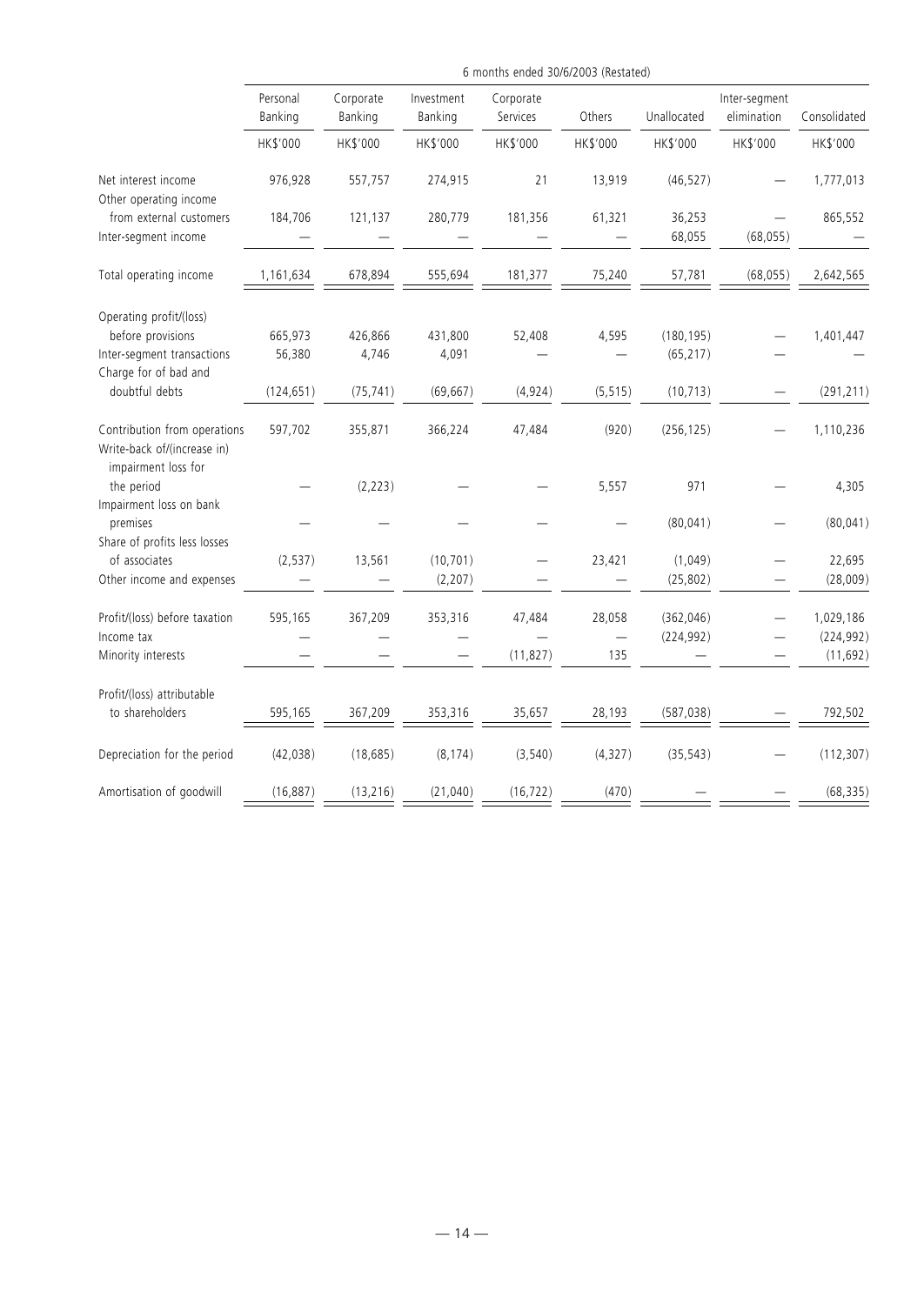## **I. Deferred Tax Assets and Liabilities Recognised**

The components of deferred tax (assets)/liabilities recognised in the consolidated balance sheet and the movements during the period are as follows:

|                                                                                                      | Depreciation<br>allowances<br>in excess | Leasing                     |                              |            | Unrealised<br>gains on FX<br>contracts/ |            |          |                       |
|------------------------------------------------------------------------------------------------------|-----------------------------------------|-----------------------------|------------------------------|------------|-----------------------------------------|------------|----------|-----------------------|
| Deferred tax arising from:                                                                           | of related<br>depreciation              | partnership<br>transactions | Revaluation<br>of properties | Provisions | unearned<br>discount                    | Tax losses | Others   | Total                 |
|                                                                                                      | HK\$'000                                | HK\$'000                    | HK\$'000                     | HK\$'000   | HK\$'000                                | HK\$'000   | HK\$'000 | HK\$'000              |
| At 1st January, 2004<br>Write off against investment<br>Charged/(credited)<br>to consolidated profit | 281,859                                 | 555,523<br>(243, 308)       | 184,346                      | (171, 480) |                                         | (67, 324)  | 1,787    | 784,711<br>(243, 308) |
| and loss account                                                                                     | (8, 874)                                | (3,058)                     |                              | (8,008)    |                                         | 8,974      | (1,060)  | (12,026)              |
| Charged to reserves                                                                                  |                                         |                             | (2, 497)                     |            |                                         |            |          | (2, 497)              |
| Exchange and other<br>adjustments                                                                    |                                         |                             |                              |            |                                         | (814)      |          | (814)                 |
| At 30th June, 2004                                                                                   | 272,985                                 | 309,157                     | 181,849                      | (179, 488) |                                         | (59, 164)  | 727      | 526,066               |
| At 1st January, 2003<br>Write off against investment<br>Charged/(credited)<br>to consolidated profit | 256,709                                 | 436,636<br>(166, 824)       | 169,044                      | (164, 620) | 23,972                                  | (92, 386)  | 3,974    | 633,329<br>(166, 824) |
| and loss account                                                                                     | 29,793                                  | (77)                        |                              | (377)      | 8,169                                   | 2,148      | 915      | 40,571                |
| Credited to reserves<br>Exchange and other                                                           |                                         |                             | 15,575                       |            |                                         |            |          | 15,575                |
| adjustments                                                                                          |                                         |                             |                              |            |                                         | 269        |          | 269                   |
| At 30th June, 2003                                                                                   | 286,502                                 | 269,735                     | 184,619                      | (164, 997) | 32,141                                  | (89, 969)  | 4,889    | 522,920               |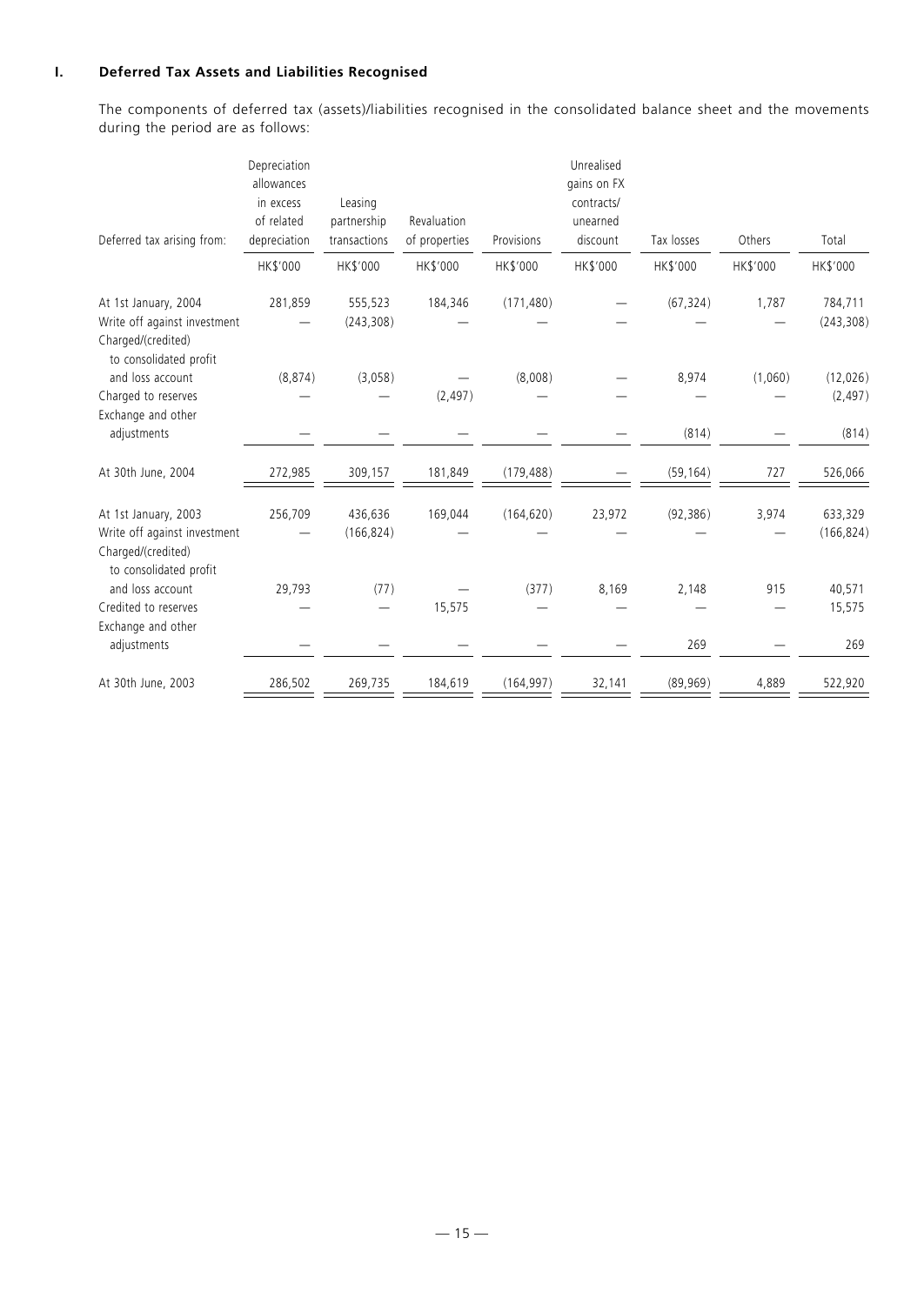## **J. Off-balance Sheet Exposures**

The following is a summary of each significant class of off-balance sheet exposures:

|                                                                                    | 30/6/2004  | 30/6/2003  | 31/12/2003 |
|------------------------------------------------------------------------------------|------------|------------|------------|
|                                                                                    | HK\$'000   | HK\$'000   | HK\$'000   |
| Contractual amounts of contingent liabilities<br>and commitments                   |            |            |            |
| - Direct credit substitutes                                                        | 4,600,597  | 4,159,808  | 4,381,620  |
| - Transaction-related contingencies                                                | 433,008    | 514,149    | 496,632    |
| - Trade-related contingencies<br>- Other commitments with an original maturity of: | 2,590,214  | 2,358,338  | 2,596,662  |
| Under 1 year or which are unconditionally cancellable                              | 26,458,527 | 20,682,040 | 20,395,121 |
| 1 year and over                                                                    | 6,639,302  | 7,633,186  | 6,775,946  |
| - Others                                                                           | 250,447    | 57,594     | 50,117     |
| Total                                                                              | 40,972,095 | 35,405,115 | 34,696,098 |
| — Aggregate credit risk weighted amount                                            | 7,636,483  | 8,171,875  | 8,087,367  |
| Notional amounts of derivatives                                                    |            |            |            |
| - Exchange rate contracts                                                          | 51,839,401 | 23,714,955 | 35,334,684 |
| - Interest rate contracts                                                          | 16,354,705 | 12,926,891 | 13,541,671 |
| - Equity contracts                                                                 | 801,426    | 586,888    | 840,638    |
| Total                                                                              | 68,995,532 | 37,228,734 | 49,716,993 |
| - Aggregate credit risk weighted amount                                            | 570,110    | 326,358    | 471,430    |
| - Aggregate replacement costs                                                      | 1,616,771  | 932,254    | 1,458,276  |

The replacement costs and credit risk weighted amounts of the off-balance sheet exposures do not take into account the effects of bilateral netting arrangements.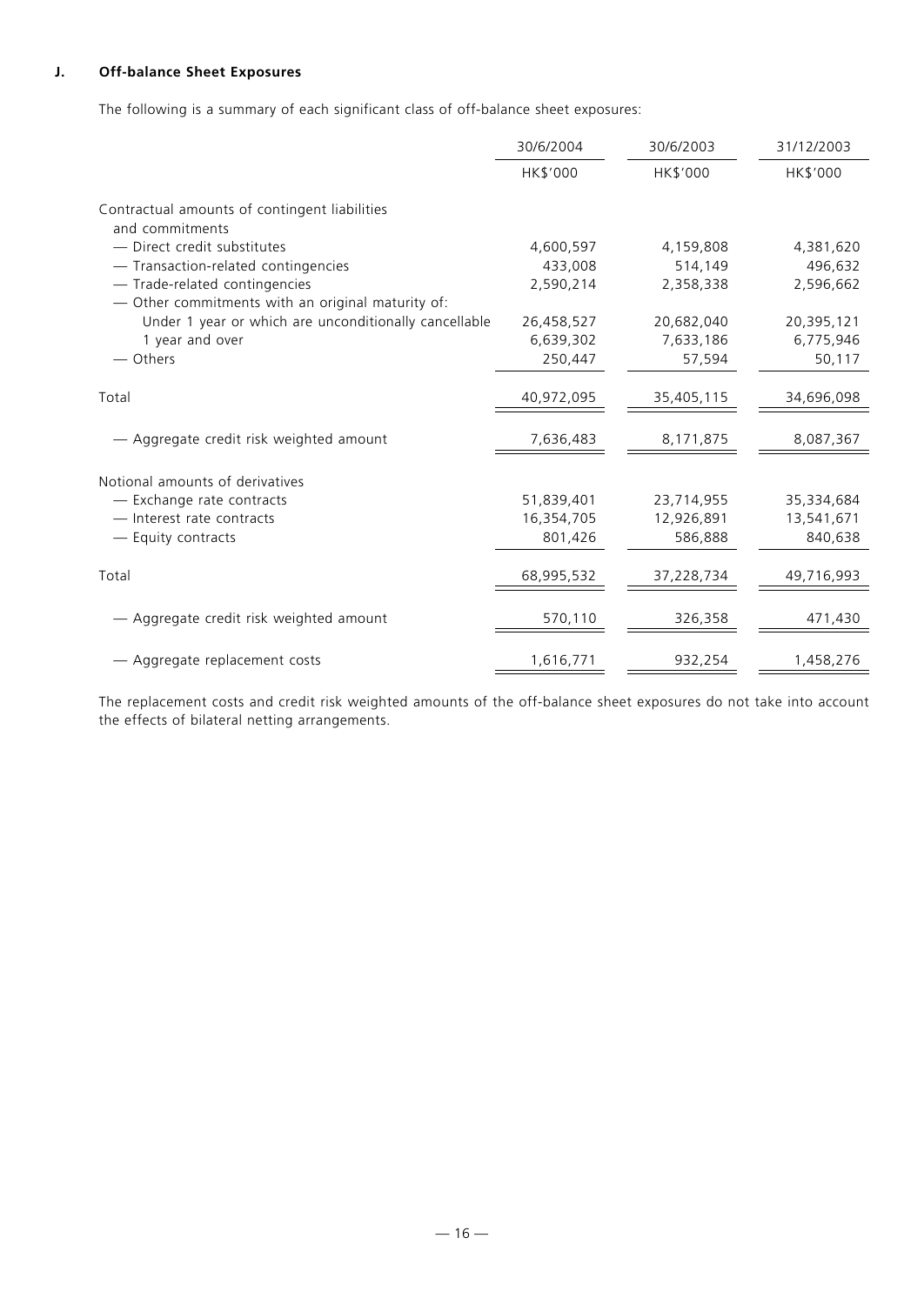## **K. Currency Concentrations**

The net positions or net structural positions in foreign currencies are disclosed when each currency constitutes 10% or more of the respective total net position or total net structural position in all foreign currencies.

|                                 | 30/6/2004<br>HK\$ Million |                   |                   |                            |                |                     |                     |
|---------------------------------|---------------------------|-------------------|-------------------|----------------------------|----------------|---------------------|---------------------|
|                                 | <b>USD</b>                | CAD               | GBP*              | CNY                        | <b>JPY</b>     | Others              | Total               |
| Spot assets<br>Spot liabilities | 55,938<br>(49, 898)       | 2,751<br>(4, 748) | 4,241<br>(6, 119) | 4,834<br>(4, 618)          | 1,158<br>(560) | 13,188<br>(22, 165) | 82,110<br>(88, 108) |
| Forward purchases               |                           |                   |                   |                            |                |                     | 62,168              |
| Forward sales                   | 31,773                    | 2,411<br>(314)    | 2,253<br>(364)    |                            | 1,448          | 24,283              |                     |
|                                 | (38, 409)                 |                   |                   |                            | (2,001)        | (15, 287)           | (56, 375)           |
| Net options position            | 5                         | 11                | (6)               |                            | $\mathbf{1}$   | (9)                 | 2                   |
| Net long/(short) position       | (591)                     | 111               | 5                 | 216                        | 46             | 10                  | (203)               |
|                                 |                           |                   |                   | 30/6/2003<br>HK\$ Million  |                |                     |                     |
|                                 | <b>USD</b>                | CAD               | GBP               | $CNY*$                     | JPY*           | Others              | Total               |
| Spot assets                     | 43,998                    | 5,112             | 3,714             | 1,936                      | 960            | 15,342              | 71,062              |
| Spot liabilities                | (42, 663)                 | (5, 146)          | (6, 199)          | (1,880)                    | (427)          | (18, 448)           | (74, 763)           |
| Forward purchases               | 12,703                    | 657               | 2,953             |                            | 828            | 6,665               | 23,806              |
| Forward sales                   | (13, 109)                 | (524)             | (589)             |                            | (1,438)        | (3,520)             | (19, 180)           |
| Net long/(short) position       | 929                       | 99                | (121)             | 56                         | (77)           | 39                  | 925                 |
|                                 |                           |                   |                   | 31/12/2003<br>HK\$ Million |                |                     |                     |
|                                 | <b>USD</b>                | CAD               | GBP               | <b>CNY</b>                 | JPY*           | Others              | Total               |
| Spot assets                     | 50,041                    | 4,337             | 4,374             | 2,544                      | 1,448          | 13,050              | 75,794              |
| Spot liabilities                | (45, 079)                 | (5,088)           | (7, 305)          | (2,508)                    | (483)          | (21, 144)           | (81, 607)           |
| Forward purchases               | 23,881                    | 1,674             | 2,110             |                            | 1,137          | 13,328              | 42,130              |
| Forward sales                   | (27, 768)                 | (780)             | (171)             |                            | (2,095)        | (5, 223)            | (36, 037)           |
| Net options position            | (9)                       | 2                 | (3)               |                            | (3)            | (3)                 | (16)                |
| Net long/(short) position       | 1,066                     | 145               | (995)             | 36                         | 4              | 8                   | 264                 |

*\* The currency constitutes less than 10% of the total net position in all foreign currencies and is presented for comparative purpose only.*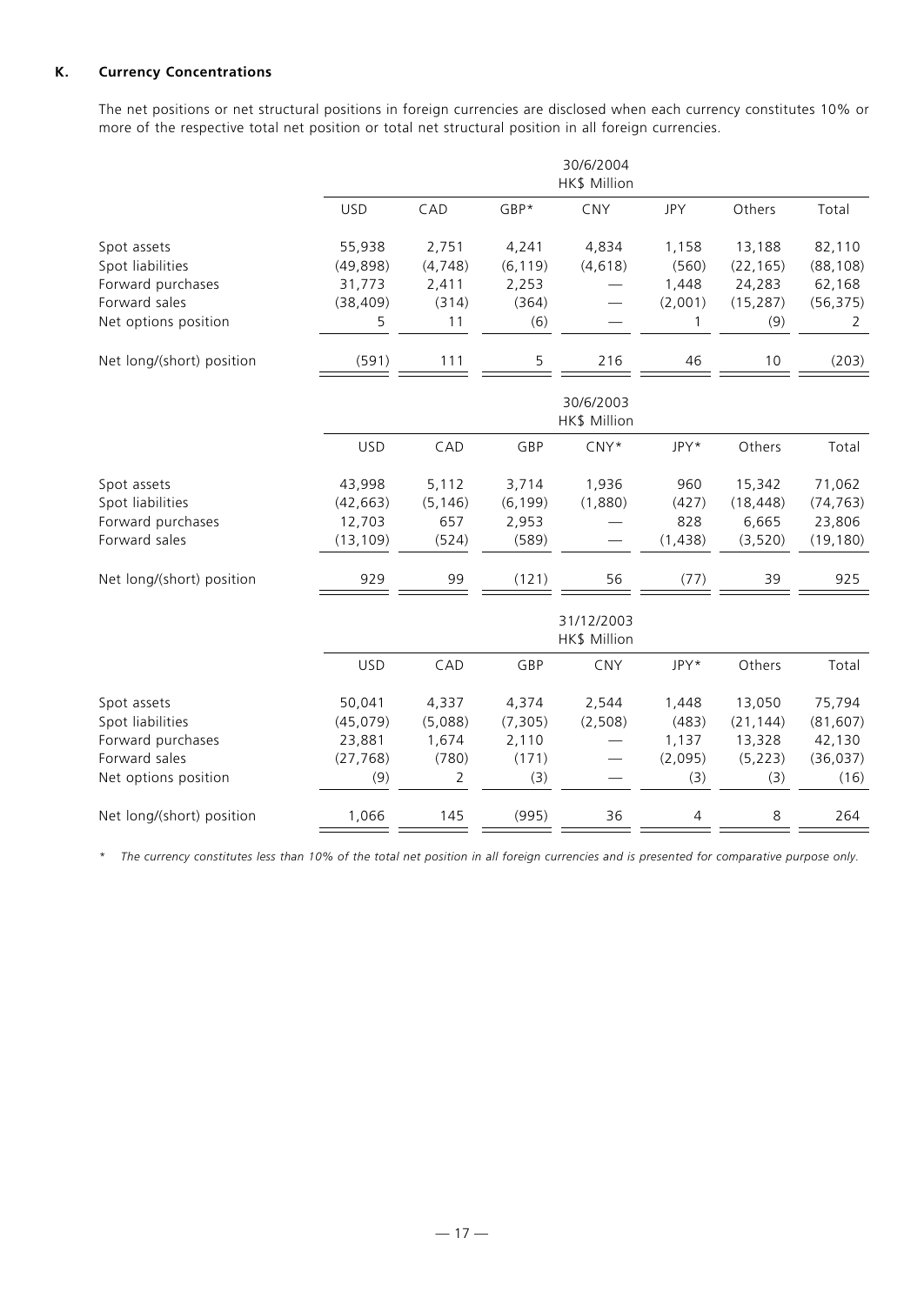|                         | 30/6/2004<br>HK\$ Million |                            |        |       |  |  |
|-------------------------|---------------------------|----------------------------|--------|-------|--|--|
|                         | <b>USD</b>                | CAD                        | Others | Total |  |  |
| Net structural position | 1,457                     | 220                        | 377    | 2,054 |  |  |
|                         |                           | 30/6/2003<br>HK\$ Million  |        |       |  |  |
|                         | <b>USD</b>                | CAD                        | Others | Total |  |  |
| Net structural position | 1,431                     | 220                        | 366    | 2,017 |  |  |
|                         |                           | 31/12/2003<br>HK\$ Million |        |       |  |  |
|                         | <b>USD</b>                | CAD                        | Others | Total |  |  |
| Net structural position | 1,423                     | 228                        | 376    | 2,027 |  |  |

## **L. Capital, Capital Adequacy and Liquidity Information**

## *1. Capital Adequacy Ratio*

|                                   | 30/6/2004 | 30/6/2003 | 31/12/2003 |
|-----------------------------------|-----------|-----------|------------|
|                                   | %         | $\%$      | %          |
| Unadjusted capital adequacy ratio | 177       | 171       | 17.2       |
| Adjusted capital adequacy ratio   | 175       | 17.0      | 17.1       |

The unadjusted capital adequacy ratio is computed on the consolidated basis which comprises the positions of the Bank and all its subsidiaries as required by the Hong Kong Monetary Authority for its regulatory purposes, and is in accordance with the Third Schedule to the Hong Kong Banking Ordinance.

The adjusted capital adequacy ratio which takes into account market risks as at the balance sheet date is computed in accordance with the Guideline "Maintenance of Adequate Capital Against Market Risks" issued by the Hong Kong Monetary Authority and on the same consolidated basis as for unadjusted capital adequacy ratio.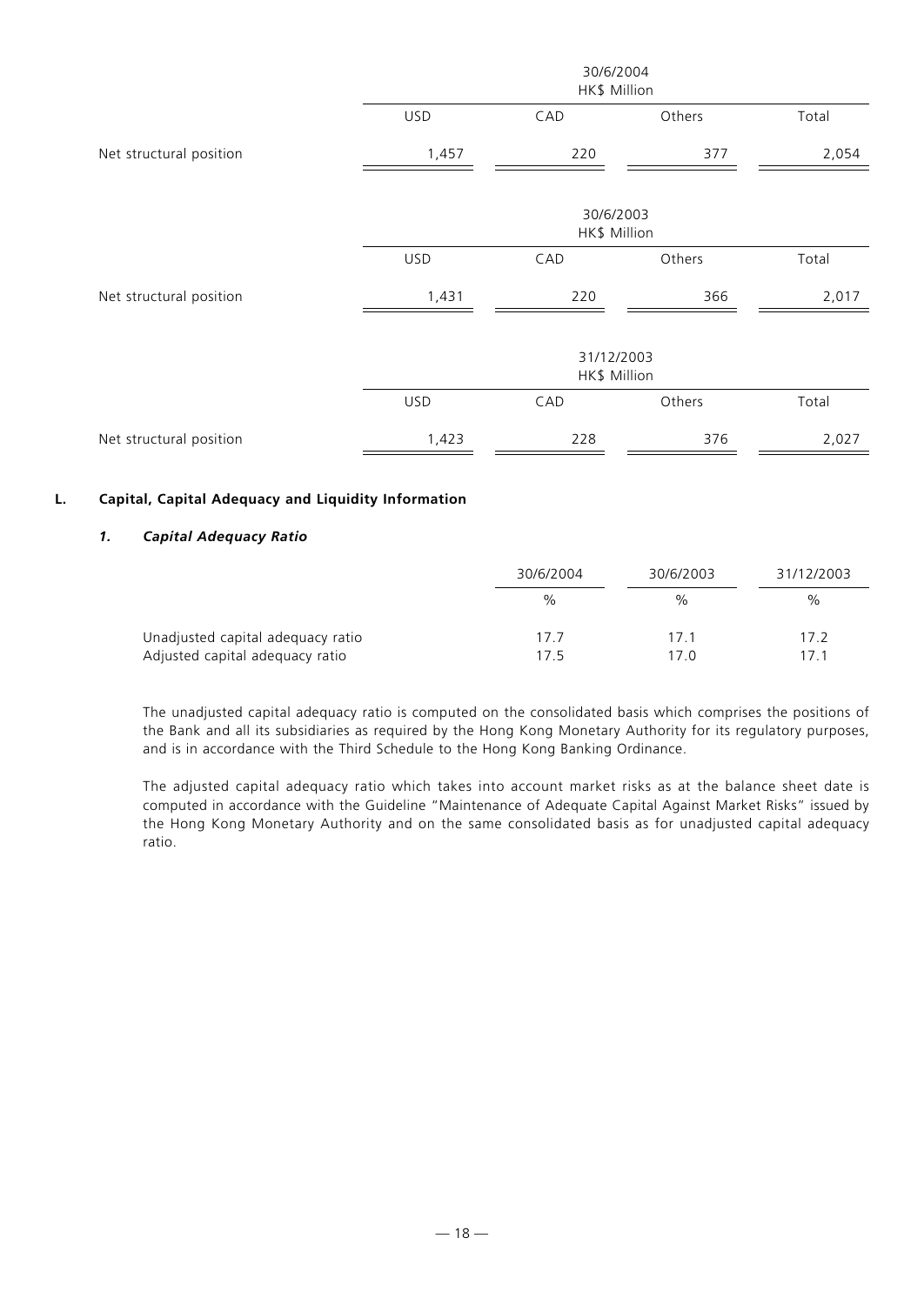|                                       | 30/6/2004     | 30/6/2003   | 31/12/2003  |
|---------------------------------------|---------------|-------------|-------------|
|                                       | HK\$'000      | HK\$'000    | HK\$'000    |
| Core capital                          |               |             |             |
| Paid up ordinary share capital        | 3,698,675     | 3,629,676   | 3,668,634   |
| Share premium                         | 572,304       | 355,427     | 520,305     |
| Reserves                              | 14,778,428    | 13,787,298  | 14,059,945  |
| Minority interests                    | 34,206        | (76, 759)   | 24,418      |
| Deduct: Goodwill                      | (2, 298, 113) | (2,347,937) | (2,343,408) |
| Total core capital                    | 16,785,500    | 15,347,705  | 15,929,894  |
| Eligible supplementary capital        |               |             |             |
| Reserves on revaluation of land and   |               |             |             |
| interests in land (at 70%)            | 661,704       | 745,173     | 659,956     |
| General provisions for doubtful debts | 1,308,520     | 1,256,804   | 1,266,365   |
| Term subordinated debt                | 4,282,700     | 4,277,803   | 4,260,751   |
| Total eligible supplementary capital  | 6,252,924     | 6,279,780   | 6,187,072   |
| Total capital base before deductions  | 23,038,424    | 21,627,485  | 22,116,966  |
| Deductions from total capital base    | (934, 071)    | (971, 491)  | (1,049,318) |
| Total capital base after deductions   | 22,104,353    | 20,655,994  | 21,067,648  |
|                                       |               |             |             |

## *3. Reserves*

|                                      | 30/6/2004  | 30/6/2003  | 31/12/2003 |
|--------------------------------------|------------|------------|------------|
|                                      | HK\$'000   | HK\$'000   | HK\$'000   |
| Share premium                        | 572,304    | 355,427    | 520,305    |
| General reserve                      | 11,898,218 | 11,725,166 | 11,747,096 |
| Revaluation reserve on bank premises | 945,291    | 1,064,534  | 942,794    |
| Exchange revaluation reserve         | 7.103      | 18.971     | 24.939     |
| Other reserves                       | 89.553     | 53,969     | 91,968     |
| Retained profits                     | 3,197,805  | 2,323,134  | 3,105,764  |
| Total                                | 16,710,274 | 15,541,201 | 16,432,866 |
| Proposed dividends, not provided for | 414,252    | 333,930    | 909,821    |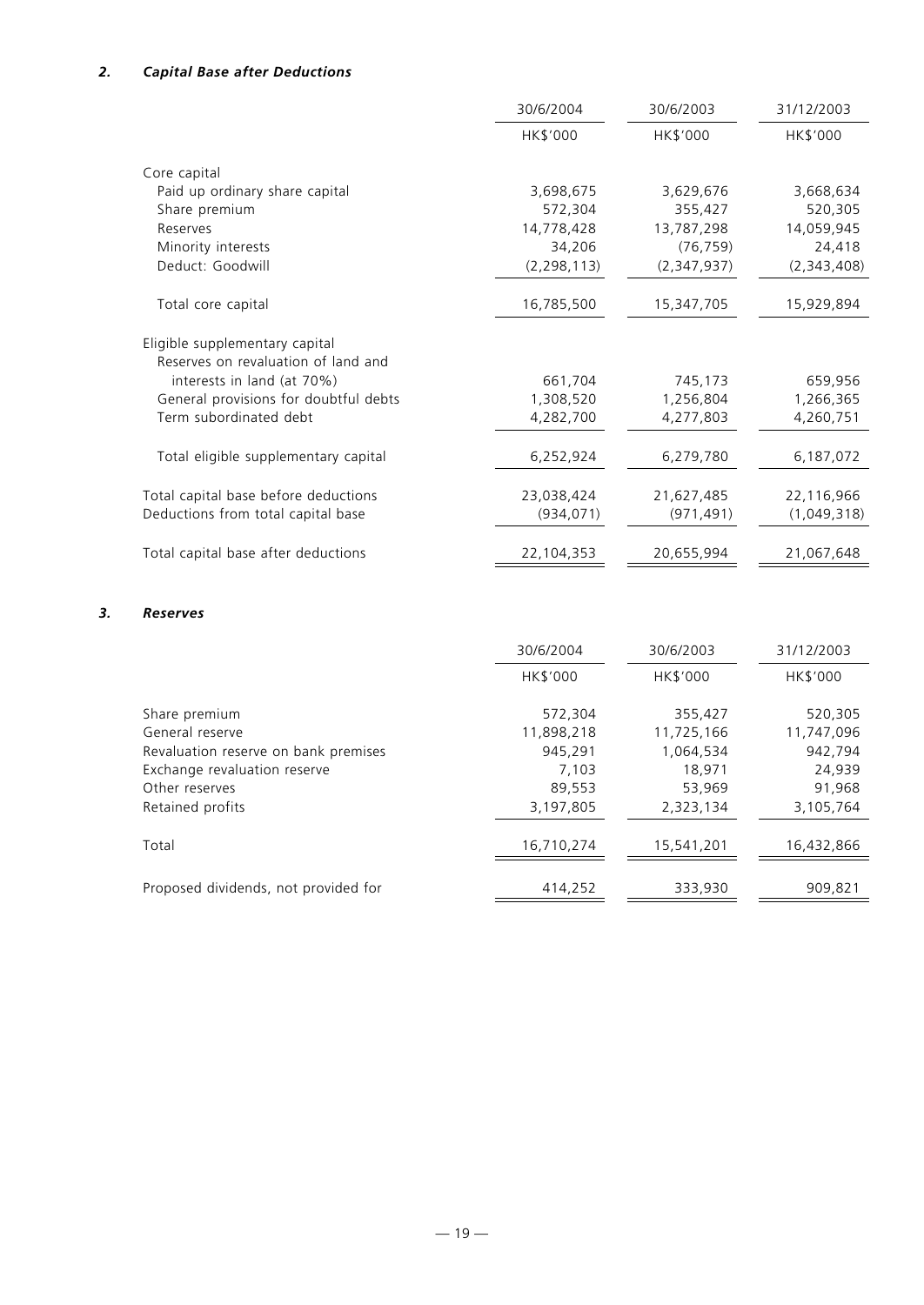## *4. Liquidity Ratio*

|                                        | 6 months ended<br>30/6/2004 | 6 months ended<br>30/6/2003 | The year ended<br>31/12/2003 |  |
|----------------------------------------|-----------------------------|-----------------------------|------------------------------|--|
|                                        | $\%$                        | %                           | %                            |  |
| Average liquidity ratio for the period | 43.9                        | 46.0                        | 44.8                         |  |

The average liquidity ratio for the period is the simple average of each calendar month's average liquidity ratio, which is computed on the consolidated basis as required by the Hong Kong Monetary Authority for its regulatory purposes, and is in accordance with the Fourth Schedule to the Hong Kong Banking Ordinance.

#### **M. Statement of Compliance**

The Interim Report has fully complied with the guideline set out in the Supervisory Policy Manual "Interim Financial Disclosure by Locally Incorporated Authorized Institutions" issued by the Hong Kong Monetary Authority on 8th November, 2002 and the revised Statement of Standard Accounting Practice 25 "Interim Financial Reporting" issued by the Hong Kong Society of Accountants in December, 2001.

#### **INTERIM DIVIDEND**

The Directors are pleased to declare an interim dividend of HK\$0.28 (2003: HK\$0.23) per share for the six months ended 30th June, 2004. The interim dividend will be paid in cash with an option to receive new, fully paid shares in lieu of cash, to shareholders whose names appear on the Register of Members at the close of business on Wednesday, 25th August, 2004. Details of the scrip dividend and the election form will be sent to shareholders on or about Wednesday, 25th August, 2004. The scrip dividend scheme is conditional upon the Listing Committee of The Stock Exchange of Hong Kong Limited granting the listing of and permission to deal in the new shares to be issued under the scrip dividend scheme. The dividend warrants and the share certificates for the scrip dividend will be sent to shareholders by ordinary mail on or about Wednesday, 15th September, 2004.

## **CLOSURE OF REGISTER OF MEMBERS**

The Register of Members will be closed from Monday, 23rd August, 2004 to Wednesday, 25th August, 2004. In order to qualify for the above interim dividend, all transfer documents should be lodged for registration with Standard Registrars Limited, G/F., Bank of East Asia Harbour View Centre, 56 Gloucester Road, Wanchai, Hong Kong, by 4:00 p.m. on Friday, 20th August, 2004.

## **FINANCIAL REVIEW**

#### **Financial Performance**

The economy of Hong Kong continued to stabilise in the first half of 2004, continuing the rebound that began in the third quarter of last year. Despite the improved performance of the overall economy, the banking industry was still faced with weak loan demand and intense competition. Amid this challenging operating environment, in the first six months of 2004, the BEA Group achieved a profit attributable to shareholders of HK\$1,000 million, representing an increase of HK\$207 million, or 26.2%, over that of HK\$793 million for the corresponding period in 2003. Basic earnings per share were HK\$0.68. Return on average assets and return on average equity were 1.02% and 9.96%, respectively.

Although advances to customers increased only slightly, BEA's net interest income increased by HK\$26 million, or 1.4%, from HK\$1,777 million in the first half of 2003 to HK\$1,803 million in the first half of 2004. The improved performance was a result of the success of BEA's active management of assets and liabilities. Net interest margin declined to 1.94%.

The decline in securities prices in the first half led to an increase in revaluation loss on debt securities. However, due to an increase in net fees and commission income, non-interest income declined only slightly, falling 5.2% from HK\$866 million in the first half of 2003 to HK\$821 million over the corresponding period in 2004. As a result, total operating income decreased marginally, by 0.7% to HK\$2,624 million.

Total operating expenses increased by 4.7% over the corresponding figure in 2003 to HK\$1,300 million. The cost to income ratio rose from 47.0% in 2003 to 49.5% in 2004.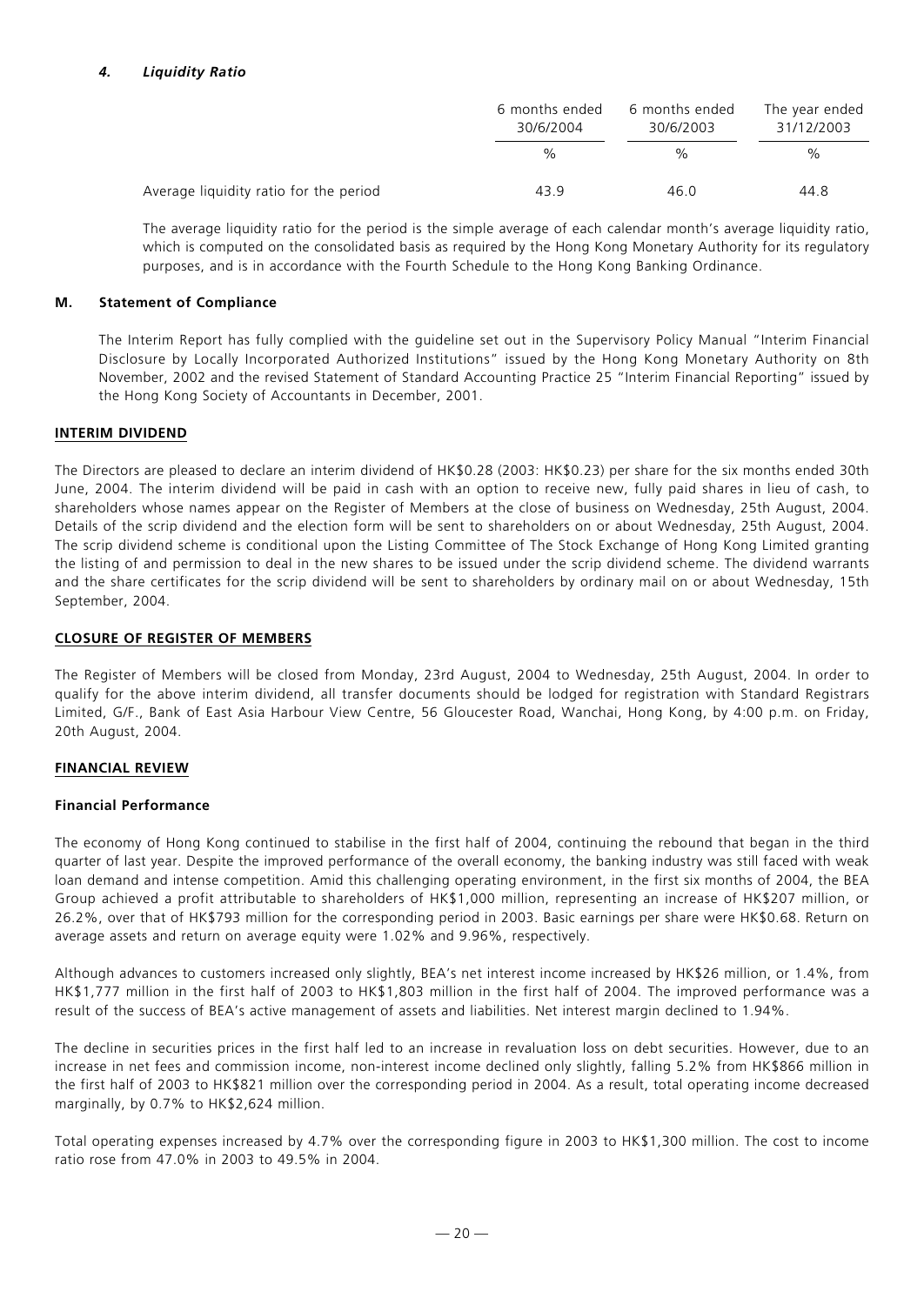Operating profit before provisions was HK\$1,324 million, a decrease of HK\$77 million, or 5.5%, over that of the HK\$1,401 million in the corresponding period of 2003.

With the improvement in the economic outlook and the precautionary measures undertaken by the Group to minimise potential loan loss, BEA's asset quality continued to improve. The charge for bad and doubtful debts decreased by 50.9% from HK\$291 million in the first six months of 2003 to HK\$143 million in the corresponding period for 2004. As at 30th June, 2004 non-performing loans ratio dropped to 1.8% from 2.7% and 2.5% at the end of June and December 2003 respectively. This demonstrates the good quality of BEA's assets. Further decline in the non-performing loans ratio is expected.

BEA's operating profit after provisions increased by 6.3% to HK\$1,181 million.

In the first six months of 2004, BEA shared pre-tax profits less losses from associates of HK\$8 million, as compared with HK\$23 million in the same period in 2003.

Minority interests increased by HK\$0.2 million to HK\$12 million. Taxation decreased by 24.1% to HK\$171 million. Net profit attributable to shareholders for the first half of 2004 was HK\$1,000 million.

#### **Financial Position**

As at 30th June, 2004, total consolidated assets were HK\$194,231 million, of which 54.4%, or HK\$105,693 million, were advances to customers. Customer deposits stood at HK\$153,728 million. With HK\$4,283 million loan capital, total capital resources increased by 1.4% from HK\$24,387 million at the end of 2003 to HK\$24,726 million.

In the first half of 2004, BEA redeemed certificates of deposit amounting to HK\$3,061 million upon maturity, and repurchased a quantity of its own certificates of deposit amounting to HK\$137 million equivalent.

At the end of June 2004, the face value of the outstanding debt portfolio was HK\$2,497 million, with the carrying amount equal to HK\$2,350 million.

After taking into account all debt instruments issued, the loan-to-deposit ratio was 67.7%, being 3.8% higher than the 63.9% reported at the end of 2003.

*Maturity Profile of Debts Issued (All expressed in millions of dollars)*

|                                             |            | Total             |      | <b>Year of Maturity</b> |       |      |
|---------------------------------------------|------------|-------------------|------|-------------------------|-------|------|
|                                             | Currency   | <b>Face Value</b> | 2004 | 2006                    | 2007  | 2008 |
| <b>Fixed Rate</b>                           |            |                   |      |                         |       |      |
| <b>Certificates of Deposit</b>              |            |                   |      |                         |       |      |
| Issued in 1999                              | <b>HKD</b> | 100               | 100  |                         |       |      |
| <b>Discounted</b>                           |            |                   |      |                         |       |      |
| <b>Certificates of Deposit</b>              |            |                   |      |                         |       |      |
| Issued in 2002                              | <b>HKD</b> | 423               |      | 423                     |       |      |
| Issued in 2002                              | <b>USD</b> | 88                |      |                         | 88    |      |
| Issued in 2003                              | <b>AUD</b> | 52                |      | 52                      |       |      |
| Issued in 2003                              | <b>NZD</b> | 47                |      | 47                      |       |      |
| <b>Step Up</b>                              |            |                   |      |                         |       |      |
| <b>Certificates of Deposit</b>              |            |                   |      |                         |       |      |
| Issued in 2003                              | USD.       | 49                |      |                         |       | 49   |
| <b>Retail Callable</b>                      |            |                   |      |                         |       |      |
| <b>Certificates of Deposit</b>              |            |                   |      |                         |       |      |
| Issued in 2002                              | <b>HKD</b> | 392               |      |                         | 392   |      |
| <b>Total Debts issued in HKD equivalent</b> |            | 2,497             | 100  | 934                     | 1,080 | 383  |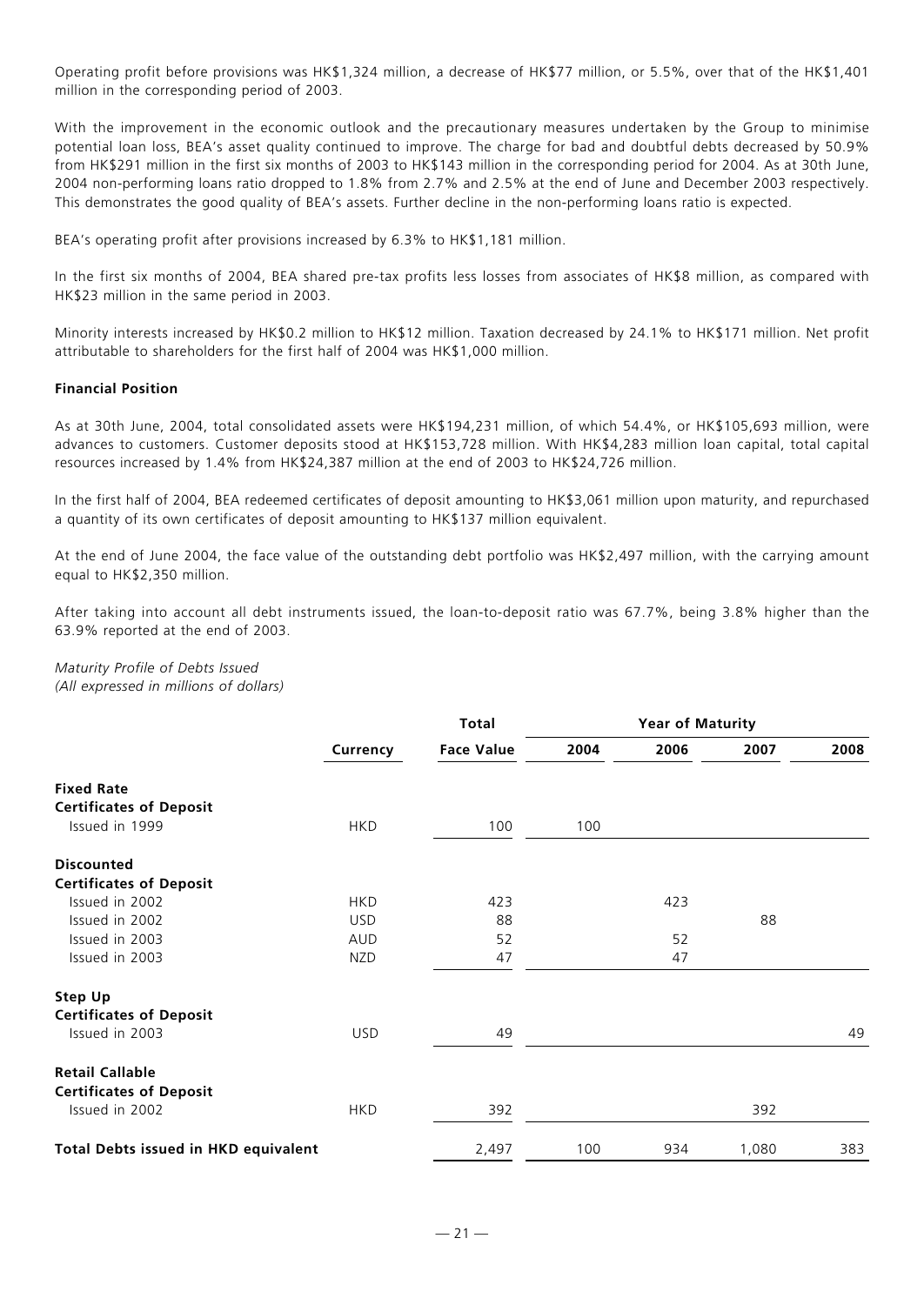#### **Risk Management**

Risk management is an essential element of banking. The Group has in place a comprehensive risk management system to identify, measure, monitor and control the various types of risk which the Group faces and, where appropriate, to allocate capital against those risks. The risk management policies of the Group are reviewed regularly by the Management and related specialised committees, and recommendations are made by the Risk Management Committee for the approval of the Board of Directors. The internal auditors also perform regular audits on business units to check compliance with policies and procedures. The Group has also established an Investment Committee to plan the Group's investment strategies and to monitor the performance and compliance of investment activities.

#### *(a) Credit Risk Management*

Credit risk arises from the possibility that a customer or counterparty in a transaction may default. Such risk may arise from both lending and treasury activities. The Board of Directors has delegated authority to the Credit Committee to oversee management of the Group's credit risk, independent of the business units. The Credit Committee will report to the Board of Directors via the Risk Management Committee, which deals with all risk management related issues of the Bank Group.

The Credit Committee is to deal with all credit risk related issues for the Bank Group, including formulation of credit policies, credit approval and monitoring of asset quality.

In evaluating the credit risk associated with an individual customer or counterparty, financial strength and repayment ability are always the primary considerations. Credit risk may be mitigated by obtaining collateral from the customer or counterparty. Concentration risk is monitored by adopting appropriate risk control measures, such as setting limits on large exposures.

In this connection, comprehensive guidelines for management of credit risk have been laid down in the Group's Credit Manual. These guidelines stipulate delegated lending authorities, credit extension criteria, credit monitoring process, 10-grade loan classification system, credit recovery and provisioning policy.

The Group's Credit Manual is regularly reviewed by the Credit Committee to ensure the adequacy of credit risk management policies and systems.

#### *(b) Liquidity Risk and Market Risk Management*

The Asset and Liability Management Committee is authorised by the Board of Directors to manage the assets and liabilities of the Bank Group. The function of the Asset and Liability Management Committee is to oversee the Group's operations relating to interest rate risk, liquidity risk and market risk.

#### *(1) Liquidity Risk Management*

Liquidity risk is the risk that the Group cannot meet its current obligations. To manage liquidity risk, the Group has established the liquidity risk management policy, which is approved by the Board of Directors. The Group measures the liquidity of the Group through the statutory liquidity ratio, the loan-to-deposit ratio and the maturity mismatch portfolio.

The Asset and Liability Management Committee closely monitors the liquidity of the Group on a daily basis to ensure that the liquidity structure of the Group's assets, liabilities and commitments can meet its funding needs, and that the Group remains in compliance with the statutory liquidity ratio. The Group's average liquidity ratio was 43.9% for the first half of 2004, which was well above the statutory minimum ratio of 25%.

Adequate standby facilities are maintained to provide strategic liquidity to meet unexpected, material cash outflows in the ordinary course of business.

#### *(2) Market Risk Management*

Market risk is the risk arising from the net effect of changes in market rates and prices on the Group's assets, liabilities and commitments, thus causing profits or losses. Interest rates, foreign exchange rates, equity and commodity prices, among others, are monitored for market risk.

The Group's market risk originates from its trading-book holdings of foreign exchange, debt securities, equities and derivatives, which are valued at current market prices (mark-to-market basis); from its investment and banking activities in financial assets and liabilities, which are valued at cost plus any accrued interest (accrual basis); and from its holdings of securities classified as other investments, which are measured at fair value in the balance sheet.

The Group has established a market risk management policy that incorporates guidelines, procedures and control measures to monitor its market risk exposures.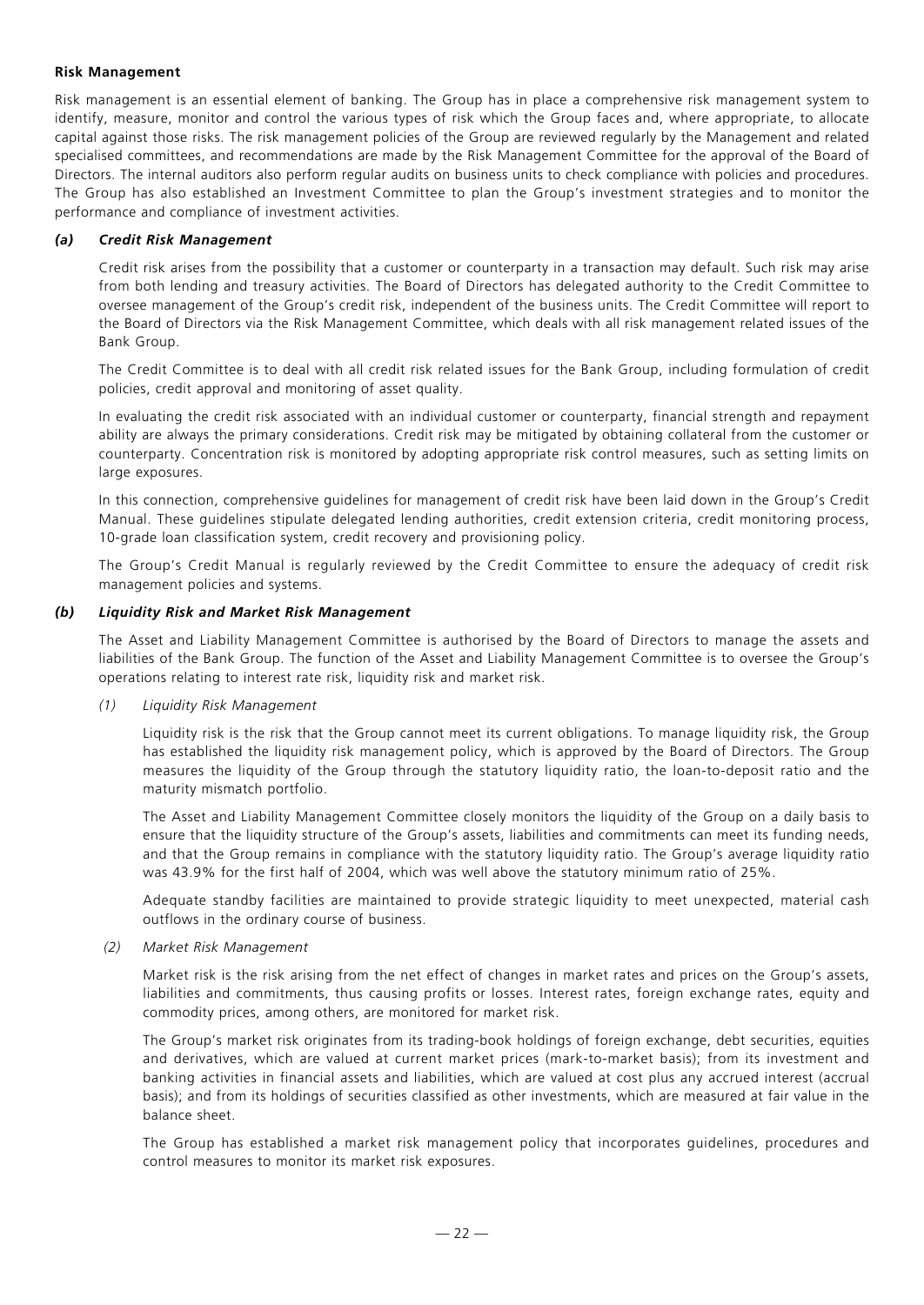The Group's derivative instruments trading activities mainly arise from the execution of trade orders from customers and positions taken in order to hedge other elements of the trading books.

Financial derivatives are instruments that derive their value from the performance of underlying assets, interest or currency exchange rates, or indices. The Group principally uses financial derivative instruments as investment alternatives or to manage foreign exchange, interest rate or equity risk, and is a limited end-user of such instruments. Guidelines on participating in derivatives activities are included in the Group's market risk management policy. The Group's major trading activities in derivative instruments involve exchange-traded HIBOR Futures contracts and over-the-counter transacted currency options. Other over-the-counter transacted foreign exchange forwards, interest rate swaps and option contracts are mainly employed to hedge the interest rate risk and option risk of the banking book.

The Group's various market risk exposures are measured and monitored on the basis of principal (or notional) amount, outstanding position, stop-loss and options limits, and are controlled within established limits reviewed and approved by the Asset and Liability Management Committee where applicable for each business unit, business type and in aggregate. Independent middle and back offices monitor the risk exposure of trading activities against approved limits on a daily basis. The Group's market risk exposures are reviewed by the Asset and Liability Management Committee and reported to the Board of Directors on a regular basis. Exceptions to limits are reported when they occur.

The Group quantifies the market risk of the underlying trading portfolio by means of value-at-risk ("VaR"). VaR is a statistical estimate that measures the potential losses in market value of a portfolio as a result of unfavourable movements in market rates and prices, if positions are held unchanged over a certain horizon time period. The Group's VaR is calculated using historical movements in market rates and prices, a 99% confidence level and a one-day holding period, and takes into account correlations between different markets and rates.

Prior to 2002, VaR was calculated to a 95% confidence level. From the beginning of 2002, VaR is calculated at a 99% confidence level. This change has been made to facilitate consistency with the regulatory guidance in confidence level to measure market risk.

The VaR for the Group's market risk-related treasury trading portfolio as at 30th June, 2004 was HK\$2.42 million (HK\$2.68 million at 31st December, 2003). The average daily revenue earned from the Group's market risk-related treasury trading activities for the first half of 2004 was HK\$0.58 million (HK\$0.53 million for the first half of 2003). The standard deviation of these daily revenues was HK\$2.01 million (HK\$0.42 million for the first half of 2003).



## **DAILY DISTRIBUTION OF MARKET RISK-RELATED TREASURY TRADING REVENUES 1st-half 2004 vs 1st-half 2003**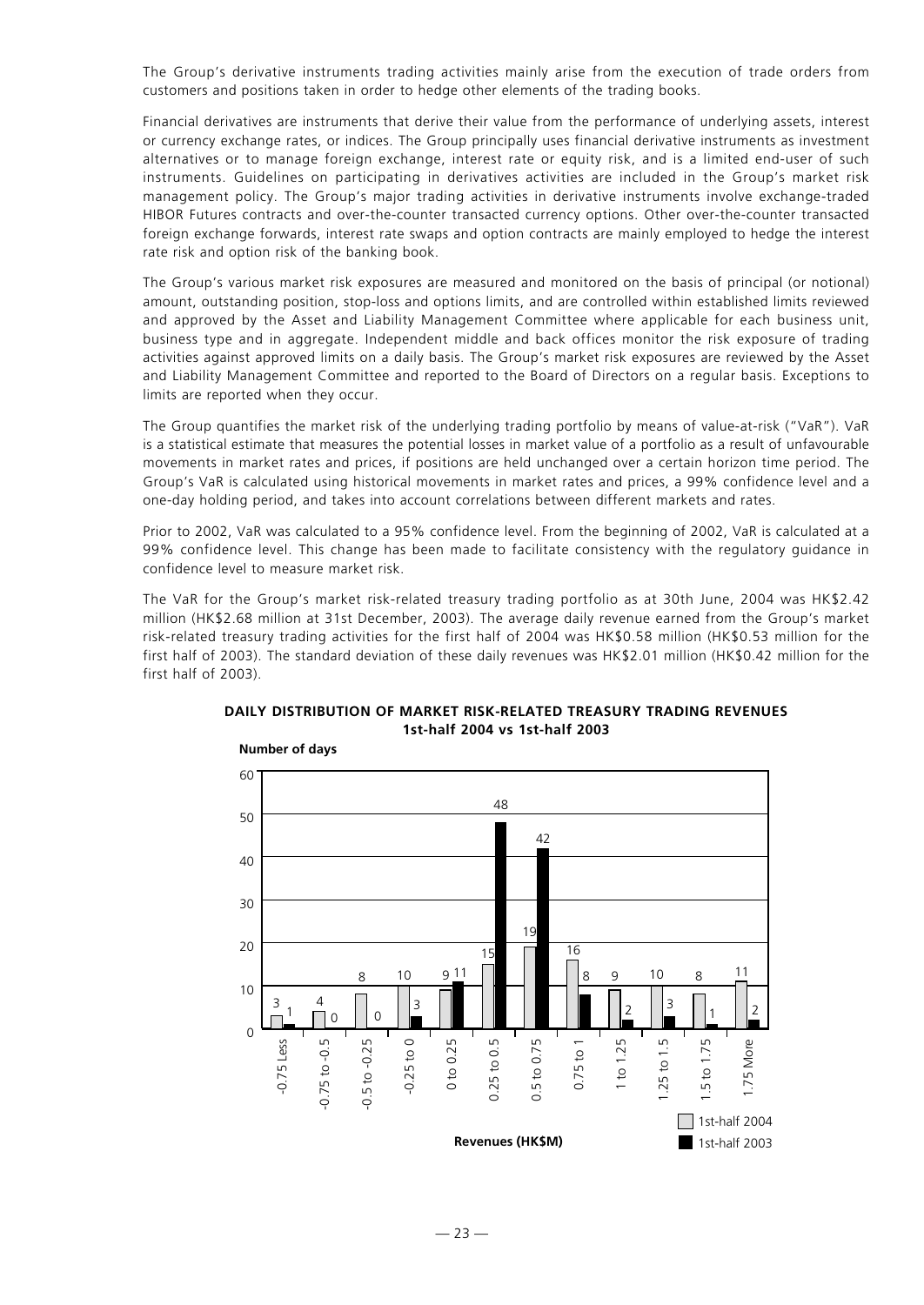An analysis of daily distribution of the Group's market risk-related treasury trading revenues for the first half of 2004 (comparing with the first half of 2003) is provided above. This shows that 25 out of 122 days (2003: 4 out of 121 days) are in loss positions. The most frequent result was daily revenue of between HK\$0.50 million and HK0.75 million, with 19 occurrences (2003: HK\$0.25 million to HK\$0.50 million with 48 occurrences). The maximum daily loss was HK\$19.41 million (2003: HK\$0.89 million) and the next maximum daily loss was HK\$1.31 million (2003: HK\$0.22 million). The highest daily revenue was HK\$4.27 million (2003: HK\$3.17 million).

#### *(i) Foreign exchange exposure*

The Group's foreign exchange risk exposure arises from foreign exchange dealing, commercial banking operations and structural foreign currency positions. All foreign exchange positions are managed by the Treasury units of the Group within limits approved by the Asset and Liability Management Committee.

The VaR related to foreign exchange dealing positions at 30th June, 2004 was HK\$1.24 million (HK\$0.72 million at 31st December, 2003). The average daily foreign exchange dealing profit for the first half of 2004 was HK\$0.74 million (HK\$0.47 million for the first half of 2003).

Foreign exchange positions which arise mainly from foreign currency investments in the Group's branches, subsidiaries and associates are excluded from VaR measurements, as related gains or losses are taken to reserves. Such foreign currency positions are managed with the principal objective of ensuring that the Group's reserves are protected from exchange rate fluctuation.

## *(ii) Interest rate exposure*

The Group's interest rate exposure arises from treasury and commercial banking activities where interest rate risk is inherent in both trading and non-trading portfolios. All trading positions are managed by the Treasury units of the Group within limits approved by the Asset and Liability Management Committee. For the non-trading portfolio, interest rate risk primarily arises from the timing differences in the repricing of interest-bearing assets, liabilities and commitments and the maturities of certain fixed rate assets and liabilities. The interest rate risk of the non-trading portfolio is also monitored by the Group's Asset and Liability Management Committee.

The VaR related to interest rate exposure due to debt securities and derivatives trading positions, excluding foreign exchange forwards and options, at 30th June, 2004 was HK\$1.96 million (HK\$2.11 million at 31st December, 2003). The average daily loss due to these activities for the first half of 2004 was HK\$0.16 million (daily profit HK\$0.05 million for the first half of 2003).

## *(iii) Equities exposure*

The Group's equities exposure comprises trading equities and long-term equities investments. The Group's Investment Committee regularly reviews and monitors the equities dealing activities. The VaR on equities trading positions at 30th June, 2004 was HK\$12.78 million (HK\$6.71 million at 31st December, 2003).

## *(c) Operational Risk Management*

Operational Risk is the risk of loss resulting from inadequate or failed internal processes, people and systems or from external events. The Board of Directors has designated the Operational and Other Risks Management Committee to oversee the management of operational risk of the Bank Group.

The Group has adopted a risk-based operational risk management approach so as to focus on areas that are more vulnerable to operational risk. The Group has a comprehensive Operational Risk Management Policy in place. Every year, the Group conducts a regular exercise to align its operational risk management framework with the industrial practice. This involves an annual operational risk self-assessment, collection of operational loss data, review of operating authorities, stress-testing and review of operation procedures.

The Group has also developed a Business Continuity Plan to provide a set of procedures for contingency operation and business recovery. In addition, the Bank maintains sufficient insurance coverage to minimise potential losses for the Group in respect of operational risk.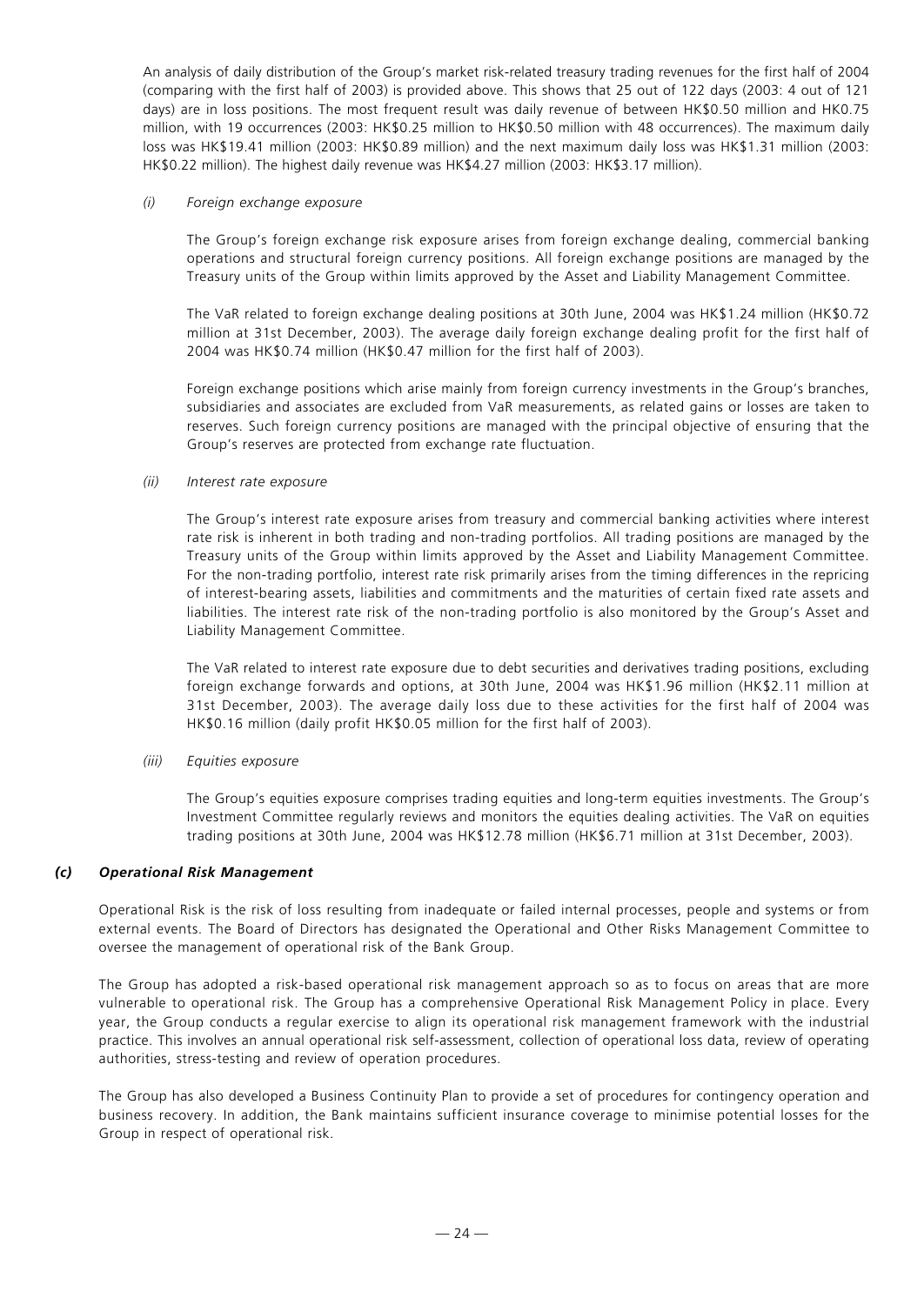## *(d) Capital Management*

The Group's policy is to maintain a strong capital base to support the development of the Group's business and to meet the statutory capital adequacy ratio. Both the Group's adjusted capital adequacy ratio, incorporating market risk of 17.5%, and the unadjusted ratio of 17.7% as at 30th June, 2004, were well above the statutory minimum ratio.

Capital is allocated to the various activities of the Group depending on the risk taken on by each business division. Where the subsidiaries or branches are directly regulated by the appropriate regulators, they are required to maintain a minimum level of capital according to the rules of the appropriate regulatory authority.

#### **OPERATIONS REVIEW**

#### **IMPROVEMENT TO OPERATIONS**

#### *Strategic Alliances*

On 6th July, the Bank signed a Cooperative Agreement with Crédit Industriel et Commercial ("CIC"), the fourth largest banking group in France, which is comprised of a network of regional banks covering the entire country. This is the seventh alliance that BEA has concluded in the past year and a half. Similar to the previous alliances, the purpose of this agreement is to provide a channel for CIC to leverage the network and expertise of BEA, for the benefit of both banks. BEA will offer its banking services to CIC clients seeking to do business in Hong Kong and China. The Bank is currently in discussion with a major German bank for a similar alliance.

#### *Customer Relationship Management*

The third phase of the Customer Relationship Management project will be completed in the last quarter of 2004. The project will further enhance the Bank's capability in the areas of segmentation studies, pricing strategies and new product development.

#### *Core Banking System*

Following the kick-off of the core banking system implementation project in September 2003, the project team completed the first key project milestone — Project Definition and Planning — in March 2004. The business and technical requirements have now been defined and confirmed with Bank users. The project team commenced the functional and technical design stage in April 2004.

#### *Relocating Back-Office Operations to the Mainland*

Since its inauguration in 2002, the Operating Centre at Guangzhou (incorporated under the name of East Asia Electronic Data Processing (Guangzhou) Limited — "EAEDP") has been operating smoothly.

The EAEDP has set up a platform to handle different back-office processes transferred from Head Office, including data input and call centre operations. The Bank will continue to relocate new processes of similar nature from different business units to the EAEDP. Recently, the Bank has begun relocating certain processes that involve some decision-making skills to the EAEDP.

#### **PERSONAL BANKING**

#### *Branch Distribution*

The branch renewal programme is continuing, aimed at refining the image of the Bank. Under the programme, the design of the banking hall is being modernised and a more pleasant ambience created. Public response has been good, and sales revenue has shown a promising improvement. More branches will be remodelled in the coming years.

BEA continues to rationalise its branch network in order to increase sales opportunities and improve operational efficiency. Since the beginning of this year, three branches were opened and three branches were relocated or merged with nearby branches. At present, BEA has more than 100 branches and SupremeGold Centres in Hong Kong.

To further strengthen the SupremeGold service, three additional SupremeGold Centres were opened, in North Point in January, and at Prince Edward and Yaumatei in July, bringing the total to 16. By the end of 2004, it is anticipated that 20 SupremeGold Centres will have been established in Hong Kong.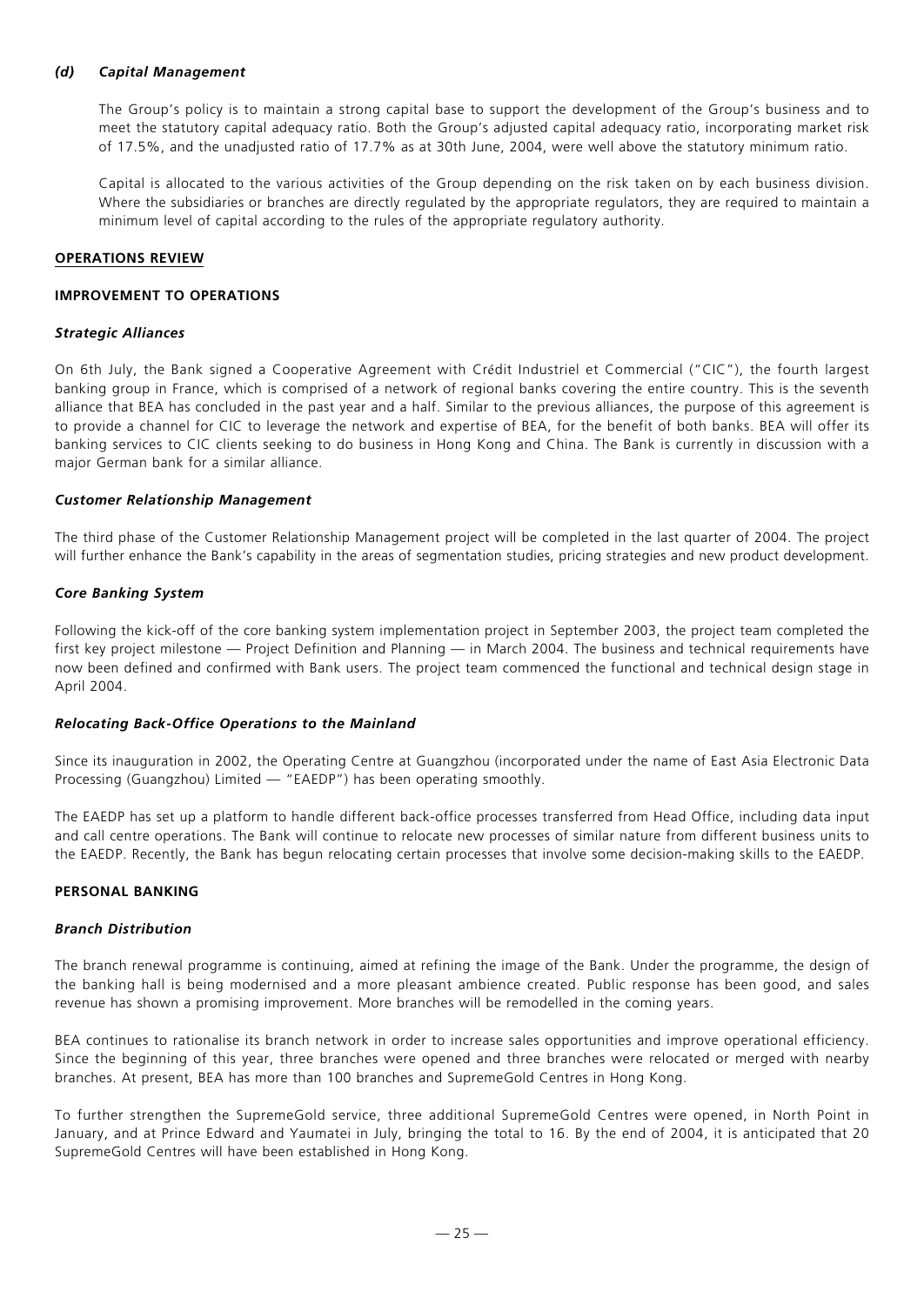BEA continues to design and promote new retail products and services to enhance its competitive edge:

- Personal Renminbi Services were introduced in February, and an encouraging response was received from customers.
- In June, BEA launched a Value Added Tax ("VAT") refund service. BEA is the sole agent of Global Refund in Hong Kong, and the first bank in Hong Kong to provide VAT cash refunds. Through this service, Hong Kong residents returning from abroad and travellers visiting Hong Kong can obtain VAT cash refunds by presenting completed and validated refund cheques at BEA's Main Branch.

The Branch Service Quality Programme has been introduced to raise the service standard at branches. Customer response has been positive, and greater effort will be made to raise the already high standard of service in future.

## *Cyberbanking*

In the first half of 2004, BEA launched a service for trading of bonds and notes online through Cyberbanking. BEA also pioneered the provision of online Renminbi deposit services and digital certificate login via the Internet. As at 30th June, 2004, nearly 270,000 Cyberbanking users had registered, and the average daily volume exceeded 110,000 transactions.

In May 2004, Cyberbanking — CyberWealth was awarded the "Product/Service Excellence in Retail Financial Services Award" by *The Asian Banker*. In the same month, the Internet Professionals Association recognised BEA's efforts to enhance website accessibility for different user groups, with the "Web Care Award 2004".

Moreover, Hongkong Post awarded BEA the "Distinguished Partnership Award" in March 2004 in recognition of the Bank's dedication to promoting e-Business and e-Cert to the public.

## *Property Loans*

With the successful containment of the outbreak of Severe Acute Respiratory Syndrome and the rebound in the economy, the property market began to recover in the last quarter of 2003. Both the number and the value of property transactions have risen significantly.

Despite this revival, competition in the property loan market remains intense. To respond to the stiff competition, BEA has developed a variety of loan products to accommodate the diversified needs of customers. In January 2004, BEA pioneered in teaming up with The Hong Kong Mortgage Corporation Limited to launch the "90% Fixed Rate Mortgage Scheme". Satisfactory results were achieved.

BEA also actively cooperated with land developers to offer preferential mortgage plans for purchasers of new properties. This sales tactic has dominated the market in recent months.

## *Consumer Loans*

Capitalising on the improving employment rate and optimistic economic outlook, BEA launched a new Personal Loan Programme targeted at customers with good credit standing. With the benefit of highly personalised pricing and attractive associated offerings, the Loan Programme received an encouraging market response.

## *Credit Cards*

The risk management efforts of the Bank have been effective in significantly improving the credit card charge off ratio in the first half of 2004, aligning with the general market level. The implementation of the Positive Data Sharing Scheme and recovery in the economy should further ameliorate the level of bad credit card debt this year.

BEA has established relationships with a number of renowned merchants to offer exclusive privileges and discounts to cardholders. Marketing initiatives were introduced to grow receivables. In addition, a new affinity card programme, the St. James Settlement MasterCard, was launched in January this year.

In April, BEA became a full member of China UnionPay ("CUP"). The associated acquiring business was launched successfully prior to the peak-spending season during the Labour Day holiday in May 2004. Looking ahead, the said acquiring business can undoubtedly benefit from the upsurge of visitors and resurgence of retail sector under the Individual Visit Scheme. On the other hand, in view of the closer ties between Hong Kong and the Mainland, BEA is preparing to launch its own CUP-branded Renminbi credit card in the latter half of the year.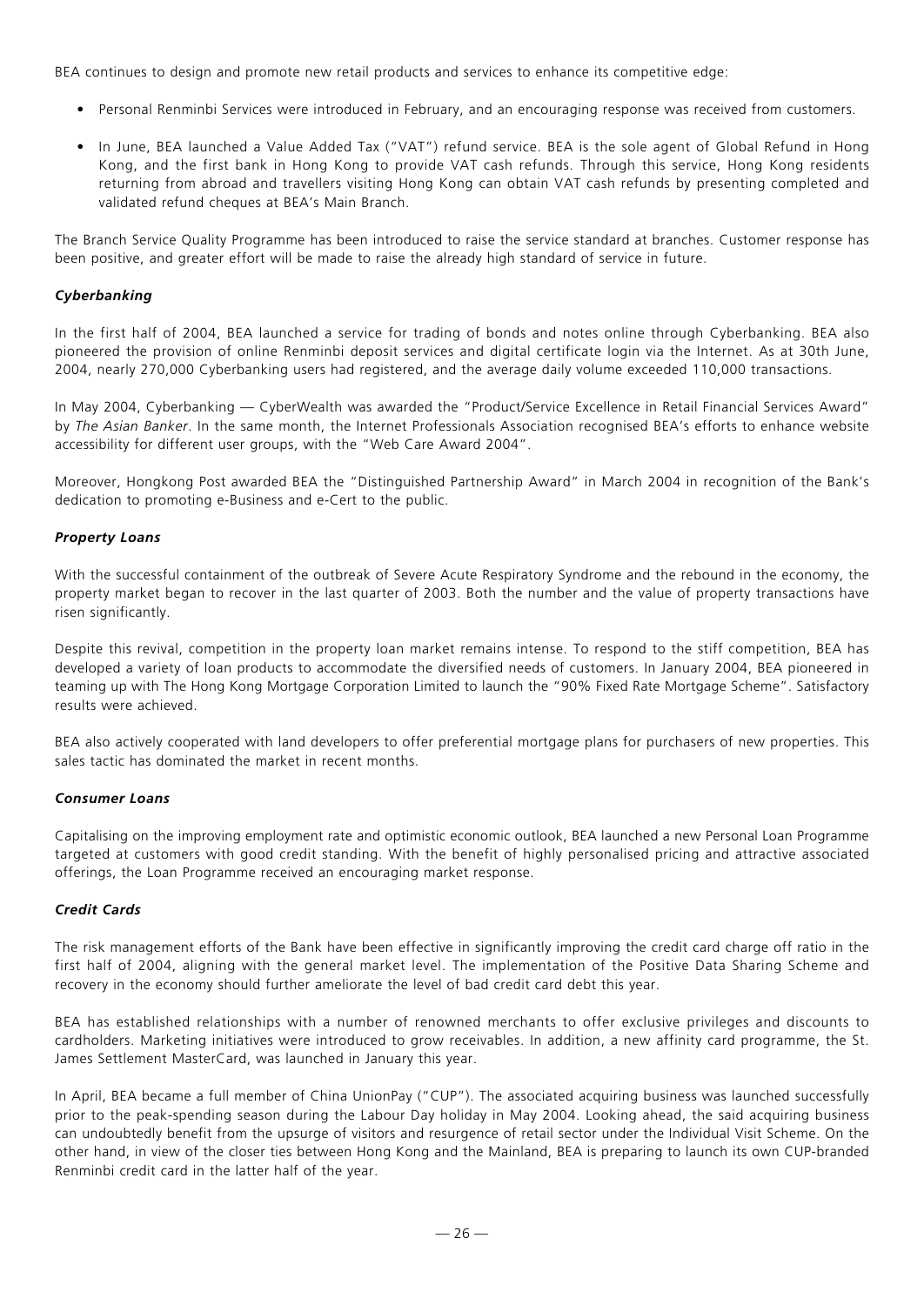## *Bancassurance*

To strengthen the life insurance business, BEA life insurance products were re-branded in the first quarter of 2004. The new brand — "BEA Life Insurance Series" — has successfully captured the attention of both customers and the general public. In the first and second quarters, BEA achieved tremendous growth in life insurance sales compared to the same period last year.

BEA will continue to broaden the product range for both life and general insurance to meet customer needs. Happy Target Savings Insurance and Accidental Protection Plan were introduced in the first half of this year. Golf Insurance was launched in July, and a series of new or revamped products, such as medical plans, life protection and life savings insurance plans, will be rolled out in the second half of this year.

## *Blue Cross Insurance*

In the first half of 2004, Blue Cross outperformed its business target by 11%, with a growth of 24% in premium income.

The company's life insurance business continues to expand, and achieved a growth rate of 140% over the period.

## **CORPORATE BANKING**

## *Corporate Lending*

BEA has always maintained a strong position in the local syndication and corporate lending market. Notwithstanding the robust local syndicated loan market in the first half of 2004, interest margins for syndicated deals continue to decline due to keen competition. To improve yield return and to broaden its client base, BEA has taken a pro-active approach to solicit new business from high quality medium-sized companies.

In the first half of 2004, BEA underwrote numerous deals, including a HK\$5,500 million syndicated loan facility for Sun Hung Kai Properties, a HK\$3,300 million syndicated loan facility for New World First Bus Group Services Limited/Merryhill Group Limited and a HK\$7,000 million syndicated loan facility for Kerry Properties Limited.

In the first half of 2004, Hong Kong saw strong growth in exports as trade recovered. In April 2004, the Bank re-launched the Bonus System Programme, a reward programme offered to selected customers who meet a preset bills turnover volume within a specified period. Additional programmes will be launched in the following months targeting new firms opening offices in Hong Kong and China.

The improvement in the business environment has encouraged Small & Medium Enterprises ("SME") to undertake new investment. The Bank intensified its effort to extend flexible working capital and term loans on competitive terms to well managed companies.

The Bank continues to promote sound corporate governance and best accounting practice among SMEs by conducting seminars together with professional bodies and trade associations. Seminars on business start up and operations conducted under the "Meet-the Advisors" programme organised by the Trade and Industry Department continued to generate good response.

## *Asset Based Finance*

Driven by a sharp increase in refinancing activity, the volume of taxi lending business saw significant growth in the first half of 2004. BEA continued to maintain a strong foothold in this competitive market, achieving a zero write-off record during the period. New loans for private cars and commercial vehicles also reported encouraging growth, up 22% compared to the same period last year.

As a result of the combined effect of good organic growth and the acquisition of the entire loan and leasing portfolio of Trilease International Limited, an associated company of the Bank, the equipment finance portfolio more than doubled during the period. The acquisition will further strengthen the market share of the Bank in the machinery leasing and financing market.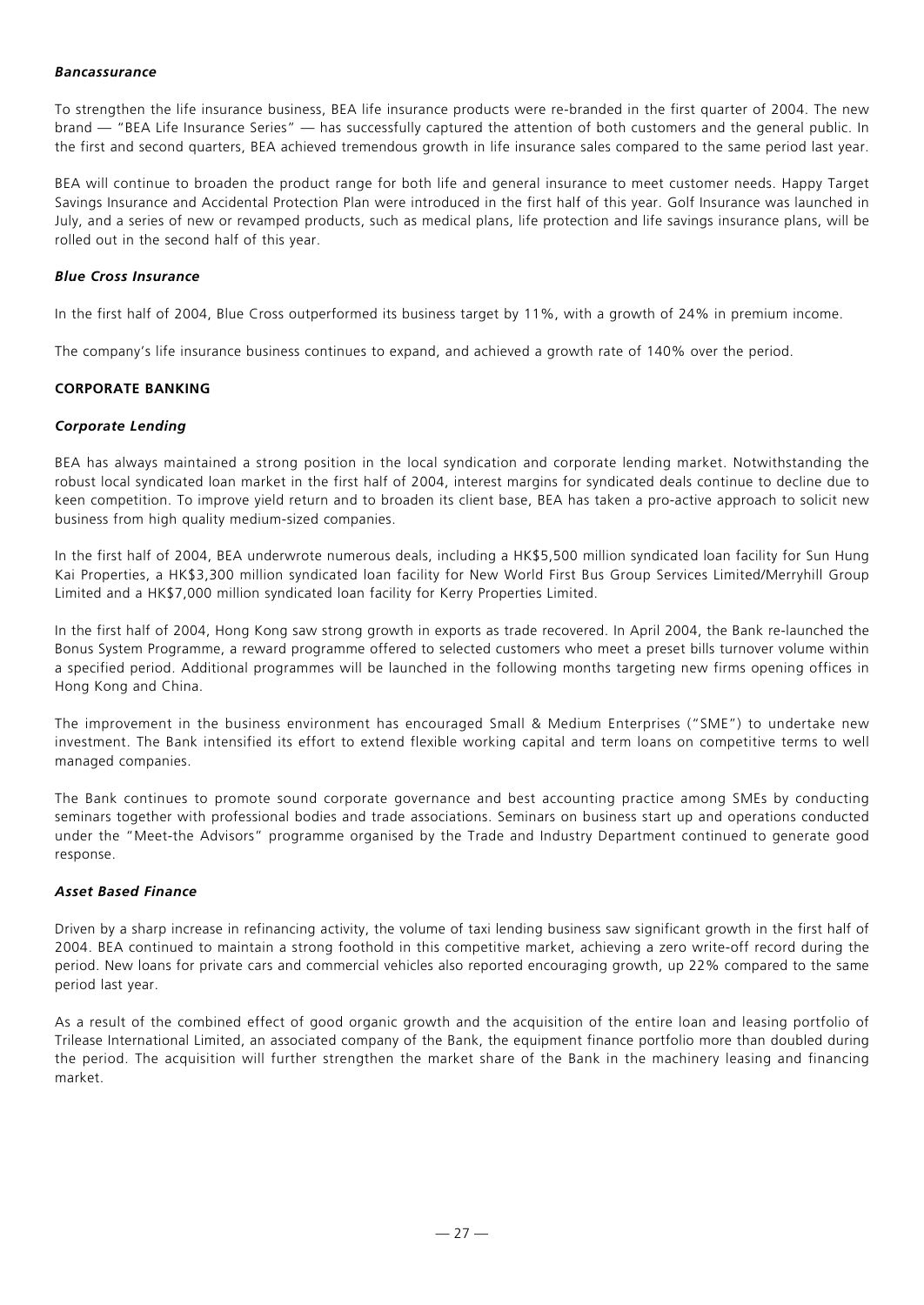## *Securities Lending*

In line with the recovery in the local stock market in 2004, BEA achieved its targets in this sector. Stagging loans for subscription of new shares at Initial Public Offer remains a key target for business in this sector. In the first half of 2004, BEA participated in three Receiving Bank projects. The Bank aims to participate in additional Receiving Bank projects in the second half of the year.

## *Bank of East Asia (Trustees) Limited*

Mandatory Provident Fund ("MPF")

BEA's MPF Master Trust Scheme and Industry Scheme recorded continuous growth in both membership and assets during the period. With a view to providing better customer-focused services, a large-scale customer satisfaction survey was conducted at the beginning of the year to collect opinions and recommendations from customers. In general, the survey results reflected a high level of customer satisfaction.

#### Trust Service

In addition to the provision of MPF services, Bank of East Asia (Trustees) Limited also offers a wide range of trustee services. In March 2004, BEA Global Bond Fund, a sub-fund of BEA Capital Growth Fund (which is also under the trusteeship of the Company) was launched to provide more diversified investment options for the MPF Schemes.

#### *Corporate Cyberbanking*

The first half of 2004 saw a healthy growth in the number of Corporate Cyberbanking accounts. By the end of June 2004, over 11,600 corporate customers had registered with BEA's Corporate Cyberbanking, representing a 73% rise as compared to the same period last year.

To encourage more customers to conduct transactions online, a series of promotional campaigns were carried out. These were targeted at specific services, including remittance, payroll and MPF.

#### *Business Development*

As part of the Bank's effort to provide value-added services to its customers and cement customer relationships, BEA organised a number of seminars with business partners. For example, in March this year, BEA jointly organised a seminar with Hong Kong Export Insurance Corporation and The Chinese Manufacturers' Association of Hong Kong to provide an update on the Closer Economic Partnership Arrangement ("CEPA") and the procedures to claim "zero-tariff" benefits under CEPA.

In June, BEA organised its annual forum, "BEA Forum 2004: Helping You Stay Ahead". The Forum brought together distinguished experts and business leaders to share their personal insights and real-life experience with BEA customers. The Forum was much appreciated by customers.

## **INVESTMENT BANKING AND SERVICES**

## *East Asia Securities Company Limited — Cybertrading Service*

For the first six months of the year, East Asia Securities maintained its excellent market position.

During the period, the company focused on raising service standards to meet the growing demands of clients and the market. These efforts generated very encouraging results, with a growth of 41% in the number of Cybertrading accounts compared to the corresponding period last year. As of 30th June, more than 42% of the company's securities clients had subscribed to the Internet Trading Service.

East Asia Securities has instituted various incentive schemes to encourage clients to execute trades via its electronic trading platform, generating strong positive response. Currently, the volume of transactions executed via the Cybertrading System, expressed as a percentage of total turnover, accounts for some 49% of trades and 32% of transaction value.

With a view to further enhancing the Cybertrading Service, in the third quarter of 2004, East Asia Securities will introduce the "Snapshot" real-time stock price quote service over the Internet. The snapshot price quote system offers a similar level of service as the existing "streaming" real-time stock price quotes service, but at a much lower cost. East Asia Securities will also further enhance its IVRS Trading System in the second half of 2004.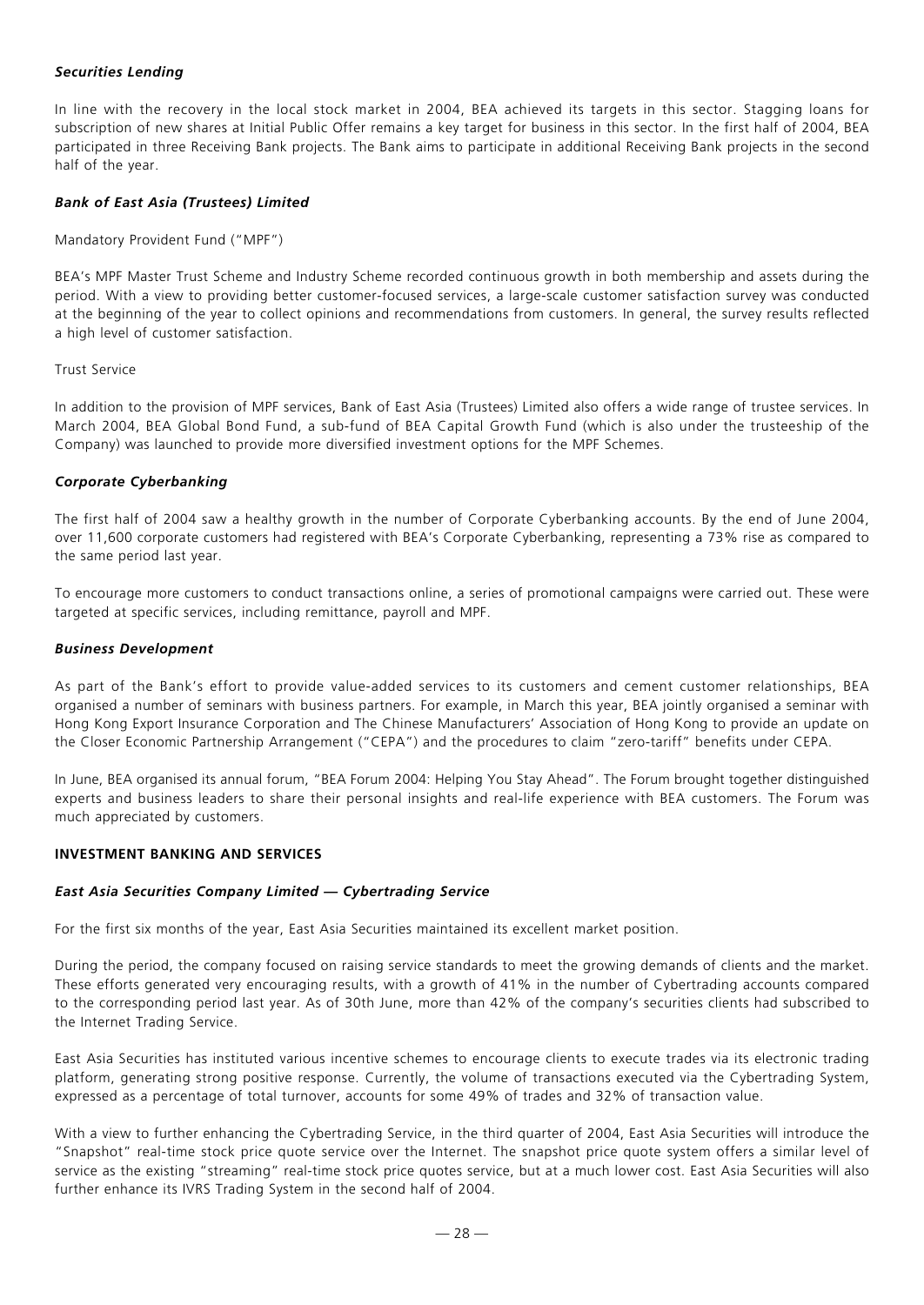## *Structured Investment Products*

With a view to further expanding its wealth management services, in April 2004 the Bank began offering a new series of equity linked deposits, the "Basket Equity Linked Deposit". This new product has enjoyed overwhelming response from customers.

In addition to the linked deposits normally offered to customers, the Bank took advantage of the low interest rate environment in the first half of 2004 to launch several principal protected index linked deposits, namely the "Floating Booster Index Linked Deposit — Series I and II" and the "Target Redemption Index Linked Deposit". These were again well received by the Bank's customers, and have accordingly broadened the portfolio of structured investment products of the Bank.

In the first half of 2004, the linked deposit portfolio and related fee income have grown 1.35 times and 4.84 times, respectively, when compared with the corresponding period last year. Going forward into the second half of 2004, the Bank will structure more tailor-made basket equity linked deposits and other linked deposits in order to enable customers to leverage the rising interest rate cycle.

## **CHINA DIVISION**

In April 2004, BEA succeeded in obtaining preliminary approval from the China Banking Regulatory Commission to upgrade its Chengdu Representative Office to a full branch, further enhancing the Bank's premier position in the China market. Related preparatory work is in progress. It is expected that BEA Chengdu Branch will commence business by the end of 2004.

To cater for future business expansion, BEA Shenzhen Branch was relocated to a newly purchased branch premises in Futian District in June 2004. The former premises of Shenzhen Branch will be converted into Shenzhen Luohu Sub-branch, tentatively in the third quarter of 2004. Once this expansion is complete, the total number of BEA outlets on the Mainland will reach 18.

In the first half of 2004, BEA Shanghai, Dalian, Guangzhou, Shenzhen and Zhuhai branches were accredited to provide Renminbi banking services to locally-owned companies in China. All five branches can now offer Renminbi services to foreign individuals as well as all local and foreign-invested enterprises operating in China.

## **OVERSEAS OPERATIONS**

BEA Group continues to implement its international business strategy, both expanding and enhancing the service quality of its overseas banking services. In the USA, a new Information Technology platform was launched for US operations in mid-June 2004. This unified banking application serves to provide a real time computer system in the USA to offer better operational efficiency, and to serve the growing customer base of overseas Chinese doing business in the USA.

Following the relocation of the headquarters of The Bank of East Asia (USA) NA from Alhambra, California to New York City in 2003, the West Coast Regional Headquarters was relocated to a new building in Alhambra, California in mid-July 2004.

The Bank of East Asia (Canada) launched its Cyberbanking Services in April 2004.

## **CORPORATE SERVICES**

The BEA Group, through Group member Tricor Holdings Limited ("Tricor"), is a leading provider of business, corporate and investor services in Hong Kong. These services include Accounting, Company Formation, Corporate Compliance & Company Secretarial, Executive Search & Selection, Initial Public Offerings ("IPO") & Share Registration, Payroll and Trust Administration.

Tricor's performance during the first half of the year has shown improvement, mainly as a result of successful cost control measures and the synergies obtained from successful integration of the units that had been acquired from third parties over the past two years. The company's new businesses — Tricor Executive Resources Limited (the former Executive Search and Selection practice of PricewaterhouseCoopers, Hong Kong) and East Asia Corporate Services (BVI) Limited in the British Virgin Islands ("BVI"), both of which Tricor acquired in late 2003 — have also performed well. Tricor's investor services practice, which already services some 60% of all listed companies in Hong Kong, has benefited from the IPO activity in the capital markets during the first half of the year.

Tricor, which currently has offices in Beijing, the BVI, Hong Kong and Macau, will open a Shanghai office in the second half of the year in response to client demand.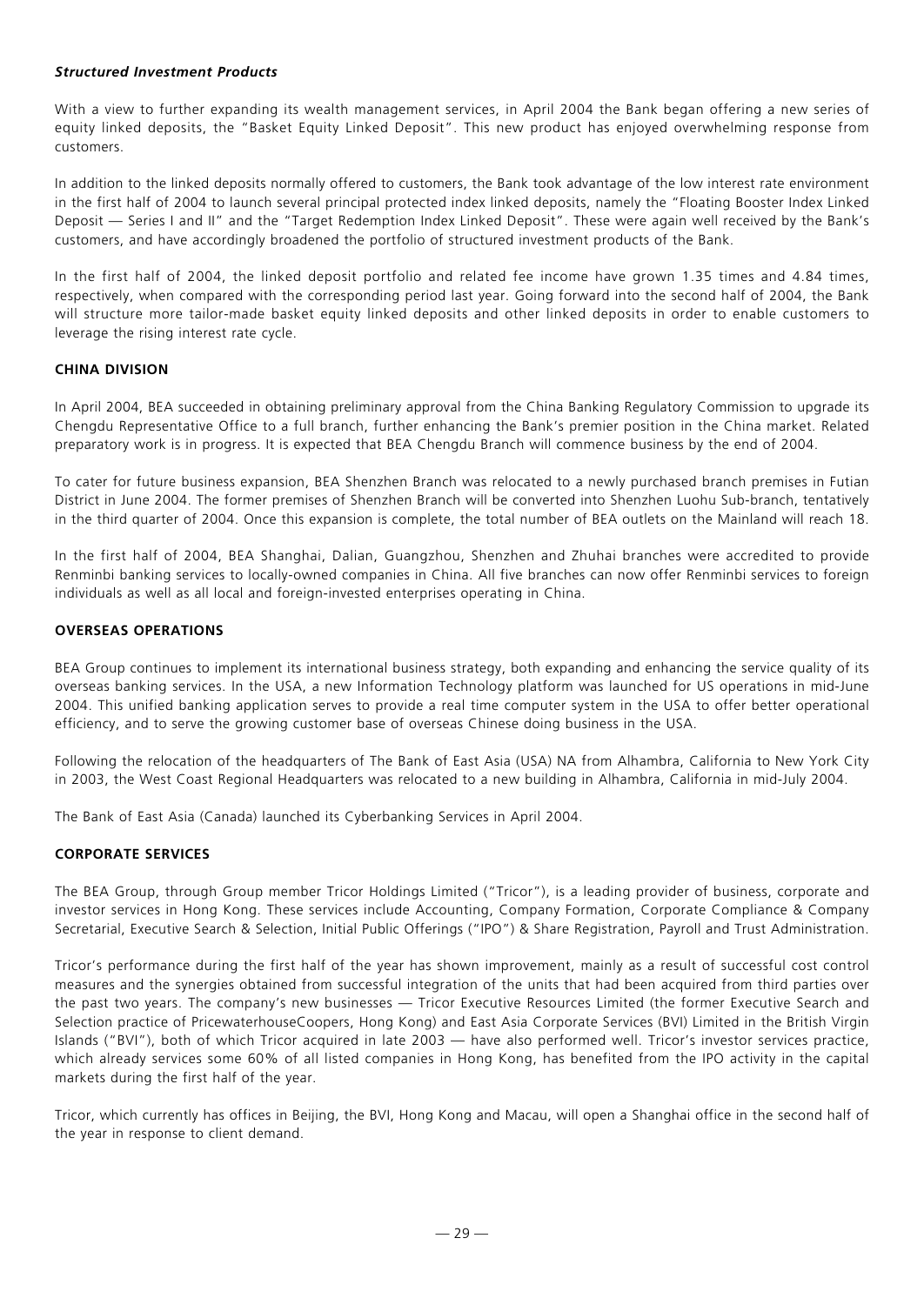## **HUMAN RESOURCES**

The BEA Group employees at the end of June 2004:

| Hong Kong           | 4,160 |
|---------------------|-------|
| Other Greater China | 994   |
| Overseas            | 391   |
|                     |       |

## **Total 5,545**

The human resources focus for first half of 2004 was on further enhancing the rewards policies of the Bank. After implementing a salary on freeze for the past two years, the Bank granted a salary increment to high performers in the 2004 salary review exercise. In addition, a new Senior Executive Bonus Plan was implemented with effect from January 2004.

With a view to improving the quality of training programmes, the Training and Development Department worked closely with user departments to identify needs, and design and assess relevant programmes. This has helped improve staff ability to promote and deliver bank services at a high standard. To promote greater team spirit, the Bank supported the Staff Sports Recreation Club in its efforts to organise more activities and participate in external sports tournaments.

## **STRATEGY AND FUTURE PROSPECTS**

During the first half of 2004, the Bank maintained its strategic focus on growth, revitalising the branch network, creating cross-selling opportunities, and enhancing efficiency. The Bank continued to grow organically through providing quality financial services and solutions to customers. Although both the local and world economies began to recover during the period, the operating environment remained challenging due to the expectation that global interest rates would rise and the aura of uncertainty created by high oil prices. The Bank continues to develop and build up its retail financial product distribution ability in order to meet such market challenges.

The Bank strives to develop effective income sources to maintain and improve its competitive position, and has developed a number of innovative products to serve customer needs. The Bank will continue to actively develop its wealth management business, in particular the SupremeGold Service, which has received strong market acceptance. In addition, the Bank will further leverage its position in corporate services and share registration through Tricor, as well as in insurance through Blue Cross (Asia-Pacific) Insurance Limited. The Bank will also enhance cross-selling opportunities across the customers of the Bank, Tricor, Blue Cross and other subsidiaries.

The Bank will continue its efforts to further optimise operating efficiencies. The office centralisation project, which will consolidate Hong Kong back office operations at Millennium City 5 in Kwun Tong, has been progressing smoothly. The office tower is expected to be ready for occupation in the first quarter of 2005. The Bank will also continue to relocate appropriate back office operations to the Mainland. Furthermore, the operational systems of the Bank will be reviewed to gain further improvements in efficiency. These initiatives will improve the Bank's overall operating efficiency and further facilitate its business development and growth in the years ahead.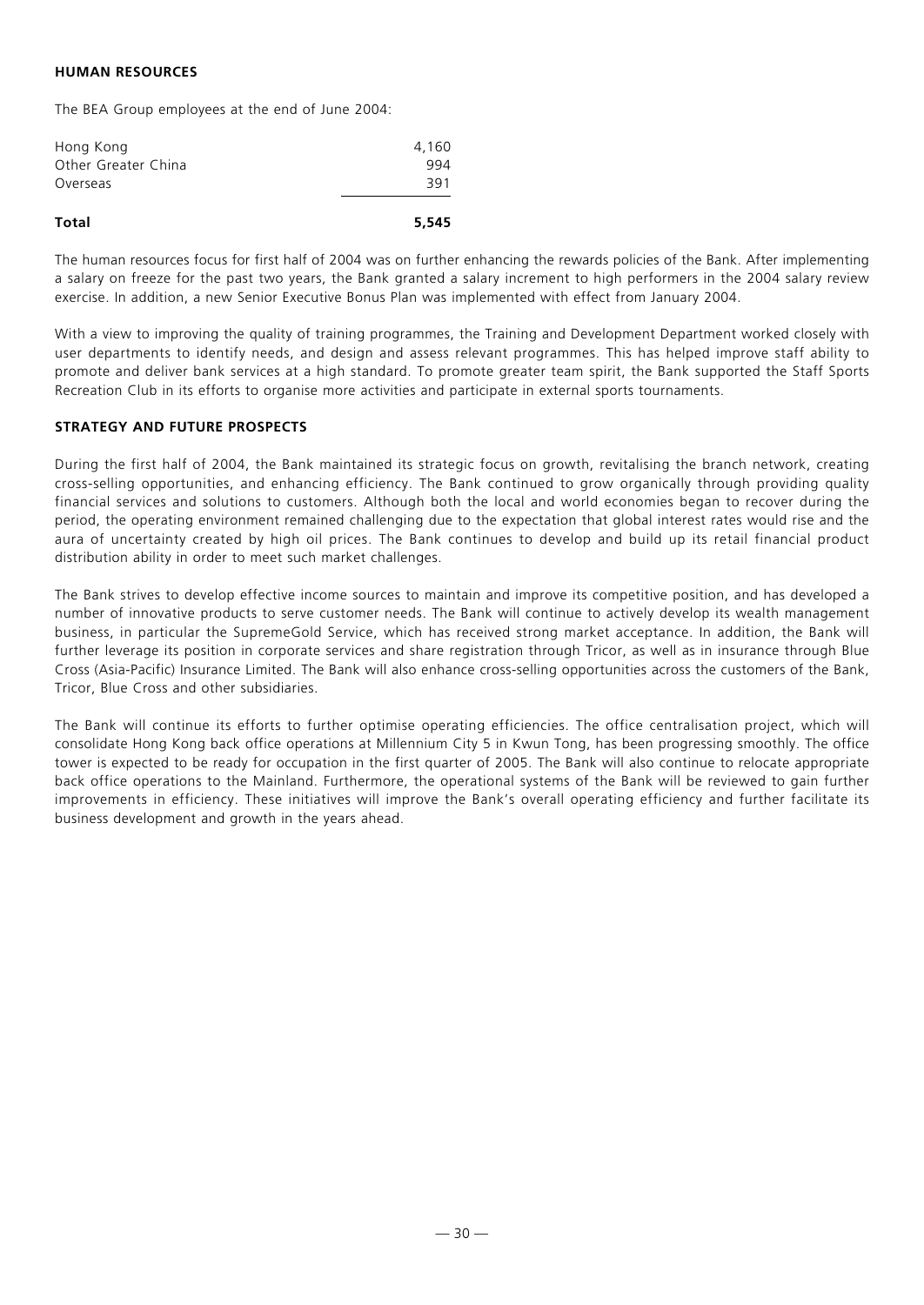## **DIRECTORS' AND CHIEF EXECUTIVE'S INTERESTS**

As at 30th June, 2004, interests and short positions of the Directors and Chief Executive in the shares, underlying shares and debentures of the Bank or any of its associated corporations (within the meaning of Part XV of the Securities and Futures Ordinance (the "SFO")) disclosed in accordance with the Rules Governing the Listing of Securities on The Stock Exchange of Hong Kong Limited (the "Listing Rules") were as follows:

## **I. Long positions in shares of the Bank:**

| Name                   | Capacity and nature                                                          | No. of shares                      | Total                     | % of issued<br>share capital |
|------------------------|------------------------------------------------------------------------------|------------------------------------|---------------------------|------------------------------|
| David LI Kwok-po       | Beneficial owner<br>Interest of spouse                                       | 18,740,885<br>639,336              | 19,380,2211               | 1.31                         |
| LI Fook-wo             | Beneficial owner<br>Founder of discretionary trust                           | 1,235,804<br>30,955,378            | 32, 191, 182 <sup>2</sup> | 2.18                         |
| WONG Chung-hin         | Beneficial owner<br>Interest of spouse                                       | 46,810<br>344,131                  | 390,941 <sup>3</sup>      | 0.03                         |
| LEE Shau-kee           | Beneficial owner<br>Interest of corporation                                  | 647,985<br>1,000,000               | 1,647,9854                | 0.11                         |
| Simon LI Fook-sean     | Beneficial owner<br>Interest of spouse<br>Founder of discretionary trust     | 894,000<br>3,113,000<br>42,833,690 | 46,840,690 <sup>5</sup>   | 3.17                         |
| Allan WONG Chi-yun     | Interest of spouse<br>Founder of discretionary trust                         | 124<br>10,482,901                  | 10,483,0256               | 0.71                         |
| Aubrey LI Kwok-sing    | Beneficial owner<br>Interest of spouse<br>Beneficiary of discretionary trust | 23,093<br>33,719<br>30,955,378     | 31,012,1907               | 2.10                         |
| Joseph PANG Yuk-wing   | Beneficial owner                                                             | 334,318                            | 334,318                   | 0.02                         |
| William MONG Man-wai   | Beneficial owner<br>Interest of corporation                                  | 797,386<br>5,242,661               | 6,040,0478                | 0.41                         |
| CHAN Kay-cheung        | Beneficial owner                                                             | 348,800                            | 348,800                   | 0.02                         |
| Winston LO Yau-lai     | Trustee of trust                                                             | 258,390                            | 258,390 <sup>9</sup>      | 0.02                         |
| KHOO Kay-peng          | Interest of corporation                                                      | 1,000,000                          | 1,000,00010               | 0.07                         |
| Thomas KWOK Ping-kwong |                                                                              |                                    | Nil                       | Nil                          |
| Richard LI Tzar-kai    |                                                                              |                                    | Nil                       | Nil                          |

*Notes:*

*1. David LI Kwok-po was the beneficial owner of 18,740,885 shares and he was deemed to be interested in 639,336 shares through the interests of his spouse, Penny POON Kam-chui.*

*2. LI Fook-wo was the beneficial owner of 1,235,804 shares. The remaining 30,955,378 shares were held by The Fook Wo Trust, of which LI Fook-wo was the founder, but he had no influence on how the trustee exercises his discretion. The disclosure of these 30,955,378 shares was made on a voluntary basis. Aubrey LI Kwok-sing was also interested in this same block of 30,955,378 shares as one of the discretionary beneficiaries of the trust (please refer to note 7 below).*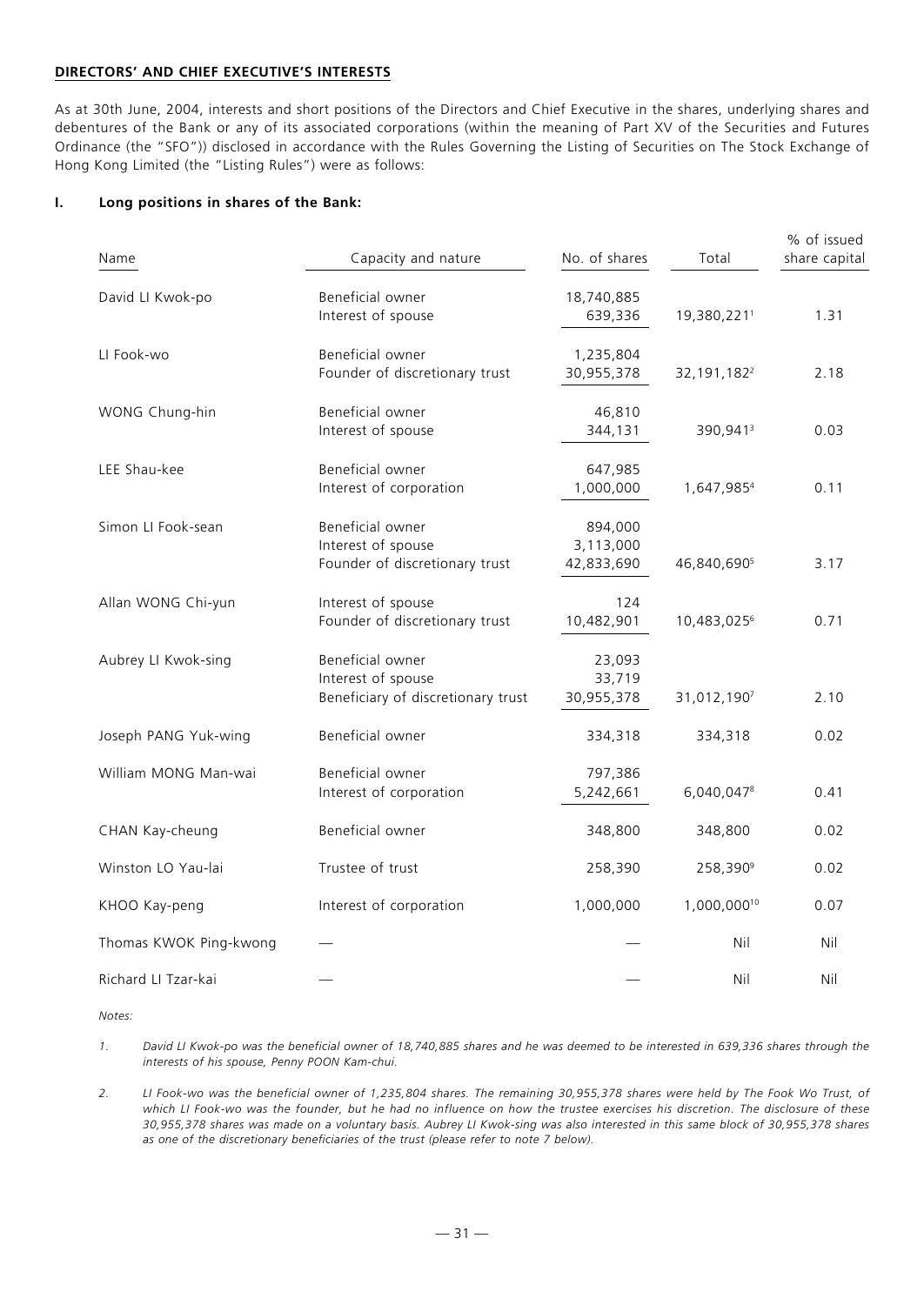- *3. WONG Chung-hin was the beneficial owner of 46,810 shares and he was deemed to be interested in 344,131 shares through the interests of his spouse, LAM Mei-lin.*
- *4. LEE Shau-kee was the beneficial owner of 647,985 shares.*

*LEE Shau-kee was deemed to be interested in 1,000,000 shares held through Superfun Enterprises Limited ("Superfun"). Superfun was wholly owned by The Hong Kong and China Gas Company Limited which was 36.72% held by Henderson Investment Limited which in turn was 73.48% held by Kingslee S.A., a wholly-owned subsidiary of Henderson Land Development Company Limited ("Henderson Land").*

*Henderson Land was 61.87% held by Henderson Development Limited ("Henderson Development"). Hopkins (Cayman) Limited ("Hopkins") as trustee of a unit trust (the "Unit Trust") owned all the issued ordinary shares of Henderson Development. Rimmer (Cayman) Limited ("Rimmer") and Riddick (Cayman) Limited ("Riddick"), as trustees of respective discretionary trusts, held units in the Unit Trust. The entire issued share capital of Hopkins, Rimmer and Riddick were owned by LEE Shau-kee.*

- *5. Simon LI Fook-sean was the beneficial owner of 894,000 shares and he was deemed to be interested in 3,113,000 shares through the interests of his spouse, YANG Yen-ying. The remaining 42,833,690 shares were held by two discretionary trusts, Settlement of Dr. Simon F.S. Li and The Longevity Trust, of which Simon LI Fook-sean was the founder, but he had no influence on how the trustee exercises his discretion. The disclosure of these 42,833,690 shares was made on a voluntary basis.*
- *6. Allan WONG Chi-yun was deemed to be interested in 124 shares through the interests of his spouse, Margaret KWOK Chi-wai. He was also deemed to be interested in 10,482,901 shares held by a discretionary trust, The Wong Chung Man 1984 Trust, of which Allan WONG Chi-yun was a founder.*
- *7. Aubrey LI Kwok-sing was the beneficial owner of 23,093 shares and he was deemed to be interested in 33,719 shares through the interests of his spouse, Elizabeth WOO. The remaining 30,955,378 shares were held by The Fook Wo Trust, a discretionary trust in which Aubrey LI Kwok-sing was one of the discretionary beneficiaries. LI Fook-wo had also made disclosure in respect of the same block of 30,955,378 shares as founder of the discretionary trust (please refer to note 2 above).*
- *8. William MONG Man-wai was the beneficial owner of 797,386 shares. Of the remaining 5,242,661 shares, (i) 4,502,798 shares were held through Shun Hing Electronic Trading Co. Ltd., (ii) 668,323 shares were held through Shun Hing Technology Co. Ltd., and (iii) 71,540 shares were held through Shun Hing Advertising Co. Ltd. Such corporations are accustomed to act in accordance with the directions or instructions of William MONG Man-wai who is the Chairman of these corporations.*
- *9. Winston LO Yau-lai was deemed to be interested in 258,390 shares which were held by K.S. Lo Foundation of which he was a trustee.*
- *10. KHOO Kay-peng was deemed to be interested in 1,000,000 shares which were held through Bonham Industries Limited, a company beneficially owned by him.*

#### **II. Long positions in (in respect of equity derivatives) underlying shares of the Bank:**

Shares options, being unlisted physically settled equity derivatives, to subscribe for the ordinary shares of the Bank were granted to David LI Kwok-po, Joseph PANG Yuk-wing and CHAN Kay-cheung pursuant to the approved Staff Share Option Schemes. Information in relation to these shares options during the six months ended 30th June, 2004 was shown in the following section under the heading "Information on Share Options".

## **III. Interests in debentures of the associated corporation of the Bank:**

| Name<br>$\sim$ 0.000 $\sim$ | Issuer                | Capacity and nature            | Amount of debentures | Total         |
|-----------------------------|-----------------------|--------------------------------|----------------------|---------------|
| Simon LI Fook-sean          | East Asia Financial   | Beneficial interest            | US\$1,000,000        |               |
|                             | Holding (BVI) Limited | Founder of discretionary trust | US\$1,000,000        | US\$2,000,000 |

*Note: Simon LI Fook-sean was the beneficial owner of the debentures of East Asia Financial Holding (BVI) Limited ("EAFH (BVI)") in the amount of US\$1,000,000 and he was deemed to be interested in the debentures of EAFH (BVI) in the amount of US\$1,000,000 held by a discretionary trust, Settlement of Dr. Simon F.S. Li, of which Simon LI Fook-sean was the founder, but he had no influence on how the trustee exercises his discretion. The disclosure of the US\$1,000,000 debentures held by the discretionary trust was made on a voluntary basis.*

Save as disclosed above, as at 30th June, 2004, under Part XV of the SFO, none of the Directors or the Chief Executive of the Bank had, nor were they taken to or deemed to have any interests or short positions in the shares, underlying shares or debentures of the Bank or any of its associated corporations (within the meaning of Part XV of the SFO) or any interests which are required to be entered into the register kept by the Bank pursuant to section 352 of the SFO or any interests which are required to be notified to the Bank and The Stock Exchange of Hong Kong Limited pursuant to the Model Code for Securities Transactions by Directors of Listed Companies in the Listing Rules.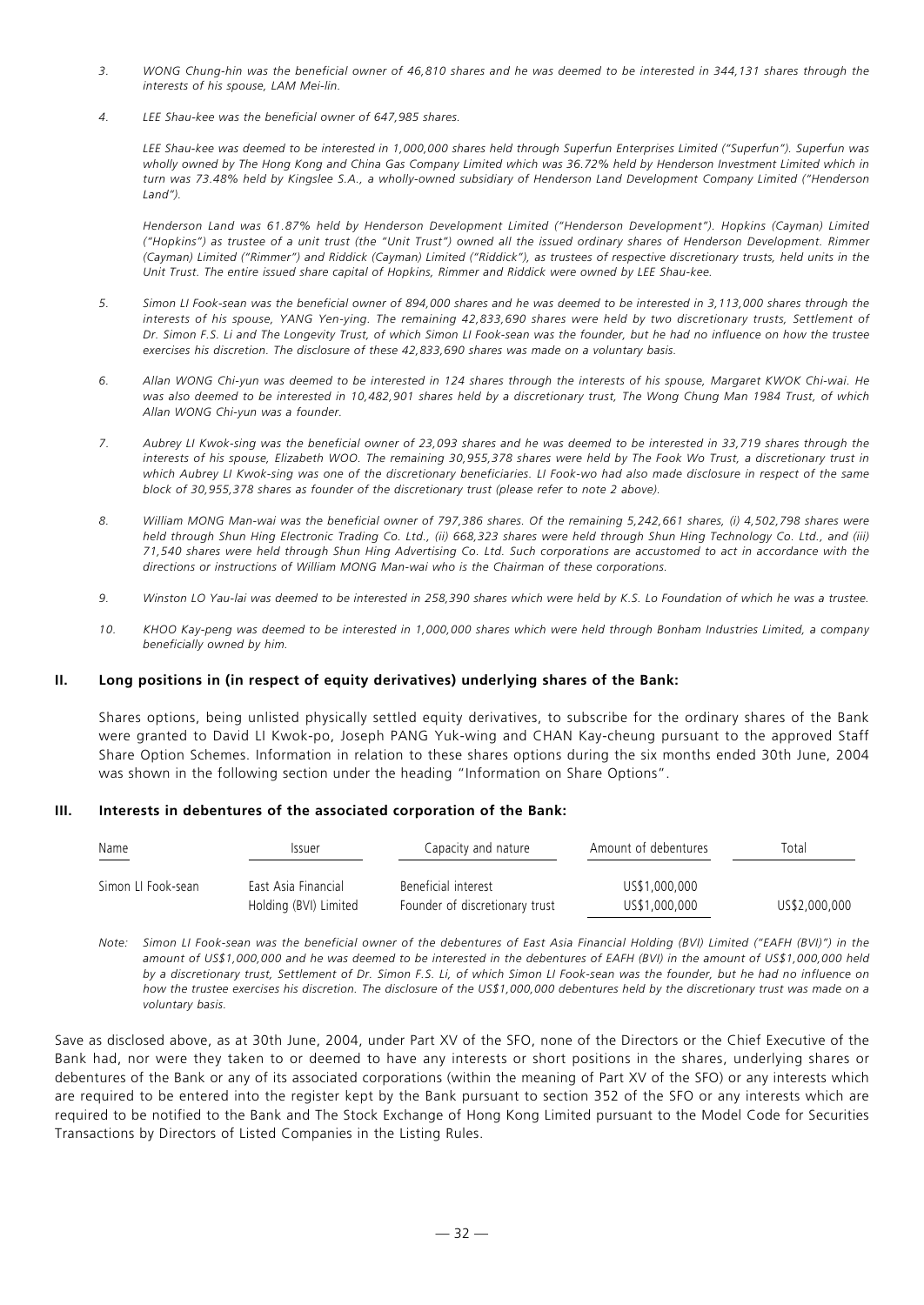## **INFORMATION ON SHARE OPTIONS**

Information in relation to share options disclosed in accordance with the Listing Rules was as follows:

(1) Movement of share options during the six months ended 30th June, 2004:

|                      |                            | Number of Share Options    |                         |            |         |                             |
|----------------------|----------------------------|----------------------------|-------------------------|------------|---------|-----------------------------|
| Name                 | Date of Grant <sup>a</sup> | Outstanding<br>at 1/1/2004 | Granted                 | Exercised  | Lapsed  | Outstanding<br>at 30/6/2004 |
| David LI Kwok-po     | 21/4/1999                  | 145,000                    |                         | 145,000c   |         | Nil                         |
|                      | 20/4/2000                  | 145,000                    |                         |            |         | 145,000                     |
|                      | 19/4/2001                  | 850,000                    |                         |            |         | 850,000                     |
|                      | 18/4/2002                  | 850,000                    |                         |            |         | 850,000                     |
|                      | 02/5/2003                  | 1,000,000                  |                         |            |         | 1,000,000                   |
|                      | 22/4/2004                  |                            | 1,000,000 <sup>b</sup>  |            |         | 1,000,000                   |
| Joseph PANG Yuk-wing | 21/4/1999                  | 130,000                    |                         | 130,000c   |         | Nil                         |
|                      | 20/4/2000                  | 130,000                    |                         |            |         | 130,000                     |
|                      | 19/4/2001                  | 400,000                    |                         |            |         | 400,000                     |
|                      | 18/4/2002                  | 400,000                    |                         |            |         | 400,000                     |
|                      | 02/5/2003                  | 500,000                    |                         |            |         | 500,000                     |
|                      | 22/4/2004                  |                            | 500,000 <sup>b</sup>    |            |         | 500,000                     |
| CHAN Kay-cheung      | 21/4/1999                  | 130,000                    |                         | 130,000c   |         | Nil                         |
|                      | 20/4/2000                  | 130,000                    |                         |            |         | 130,000                     |
|                      | 19/4/2001                  | 400,000                    |                         |            |         | 400,000                     |
|                      | 18/4/2002                  | 400,000                    |                         |            |         | 400,000                     |
|                      | 02/5/2003                  | 500,000                    |                         |            |         | 500,000                     |
|                      | 22/4/2004                  |                            | 500,000 <sup>b</sup>    |            |         | 500,000                     |
| Aggregate of other   | 21/4/1999                  | 331,000                    |                         | 331,000c   |         | Nil                         |
| Employees*           | 20/4/2000                  | 3,293,000                  |                         | 1,272,000c |         | 2,021,000                   |
|                      | 19/4/2001                  | 1,785,000                  |                         | 585,000c   |         | 1,200,000                   |
|                      | 18/4/2002                  | 1,800,000                  |                         | 370,000c   |         | 1,430,000                   |
|                      | 02/5/2003                  | 13,165,000                 |                         | 2,450,000c | 190,000 | 10,525,000                  |
|                      | 22/4/2004                  |                            | 13,495,000 <sup>b</sup> |            | 120,000 | 13,375,000                  |

*\* Employees working under employment contracts that were regarded as "Continuous Contracts" for the purpose of the Hong Kong Employment Ordinance.*

- (2) No share options were cancelled during the six months ended 30th June, 2004.
- (3) The accounting policy adopted for share options:

Share options are granted to employees to acquire shares of the Bank. For option schemes adopted before 2002, the option price was 95% of the average closing price of the existing shares of the Bank for the last five business days immediately preceding the date of offer. For the option scheme adopted in 2002, the option exercise price equals the fair value of the underlying shares at the date of grant. At the date of offer or the date of grant, no employee benefit cost or obligation is recognised. When the options are exercised, equity is increased by the amount of the proceeds received.

#### *Notes:*

*a. Particulars of share options:*

| Date of Grant    | Vesting Period          | Exercise Period         | Exercise Price<br>Per Share |
|------------------|-------------------------|-------------------------|-----------------------------|
|                  |                         |                         | HK\$                        |
| 21/4/1999        | $21/4/1999 - 20/4/2000$ | 21/4/2000 - 21/4/2004   | 12.09                       |
| <i>201412000</i> | 20/4/2000 - 19/4/2001   | 20/4/2001 - 20/4/2005   | 16.46                       |
| 19/4/2001        | 19/4/2001 — 18/4/2002   | 19/4/2002 — 19/4/2006   | 16.96                       |
| <i>18/4/2002</i> | 18/4/2002 - 17/4/2003   | 18/4/2003 — 18/4/2007   | 15.80                       |
| 02/5/2003        | $02/5/2003 - 01/5/2004$ | $02/5/2004 - 02/5/2008$ | 14.90                       |
| 22/4/2004        | $22/4/2004 - 21/4/2005$ | $22/4/2005 - 22/4/2009$ | 23.23                       |